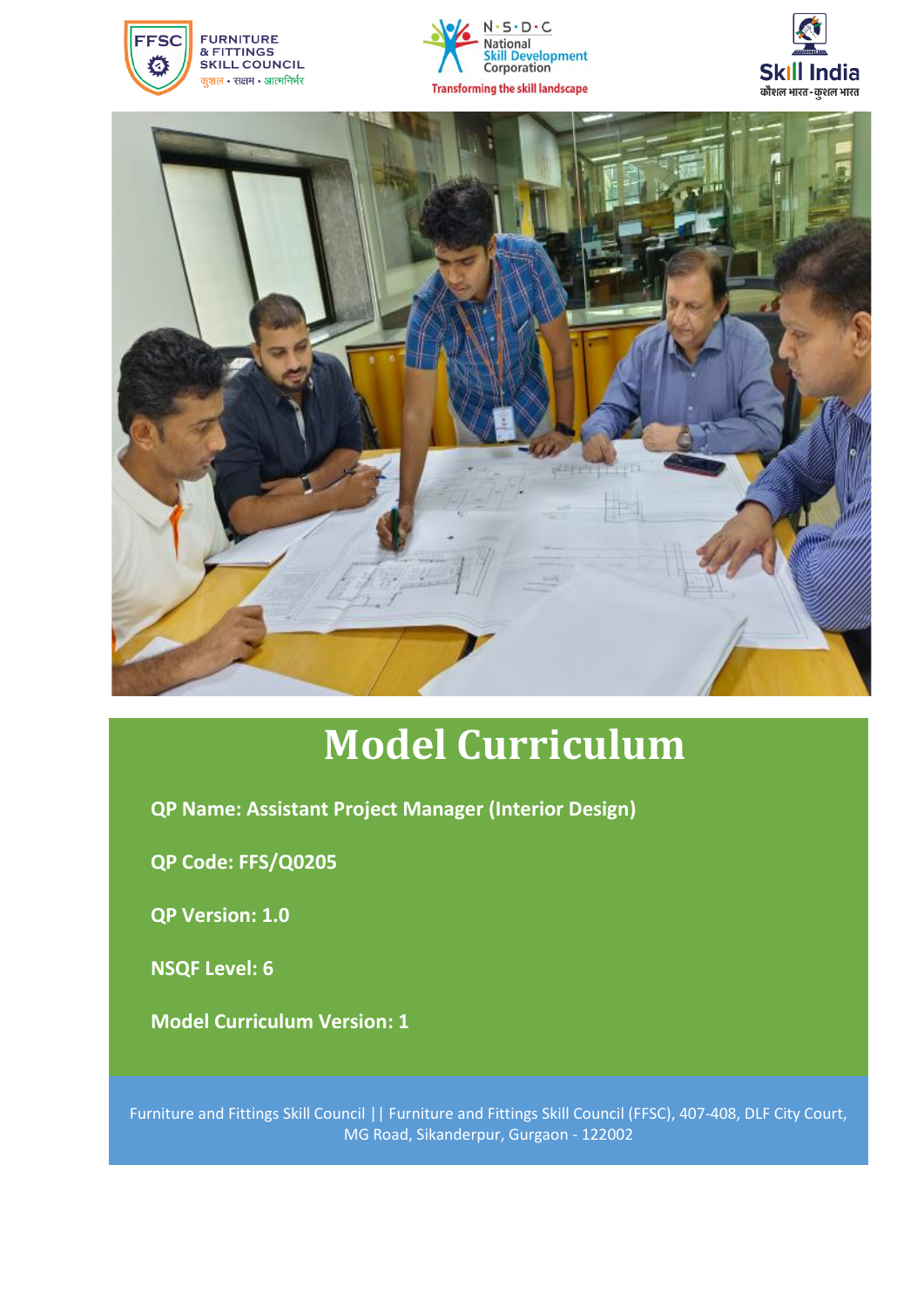





# **Table of Contents**

| Module 1: Introduction to the role of Assistant Project Manager (Interior Design)11                |  |
|----------------------------------------------------------------------------------------------------|--|
| Module 2: Introduction to various types of Interior projects, products, materials, and accessories |  |
|                                                                                                    |  |
|                                                                                                    |  |
|                                                                                                    |  |
|                                                                                                    |  |
|                                                                                                    |  |
|                                                                                                    |  |
|                                                                                                    |  |
|                                                                                                    |  |
|                                                                                                    |  |
|                                                                                                    |  |
|                                                                                                    |  |
|                                                                                                    |  |
|                                                                                                    |  |
|                                                                                                    |  |
|                                                                                                    |  |
|                                                                                                    |  |
| Module 19: Conduct client deliberation and defining scope of work for residence and kitchen        |  |
| Elective 1: Residence and Kitchen                                                                  |  |
| Module 20: Project planning and resource allocation for residence and kitchen project 30           |  |
| Module 21: Validation and approval of design docket and procurement plan for residence and         |  |
| Module 22: Site supervision and handover for residence and kitchen project32                       |  |
|                                                                                                    |  |
| Elective 2: Commercial and Hospital                                                                |  |
| Module 24: Conduct client deliberation and defining scope of work for commercial and hospital      |  |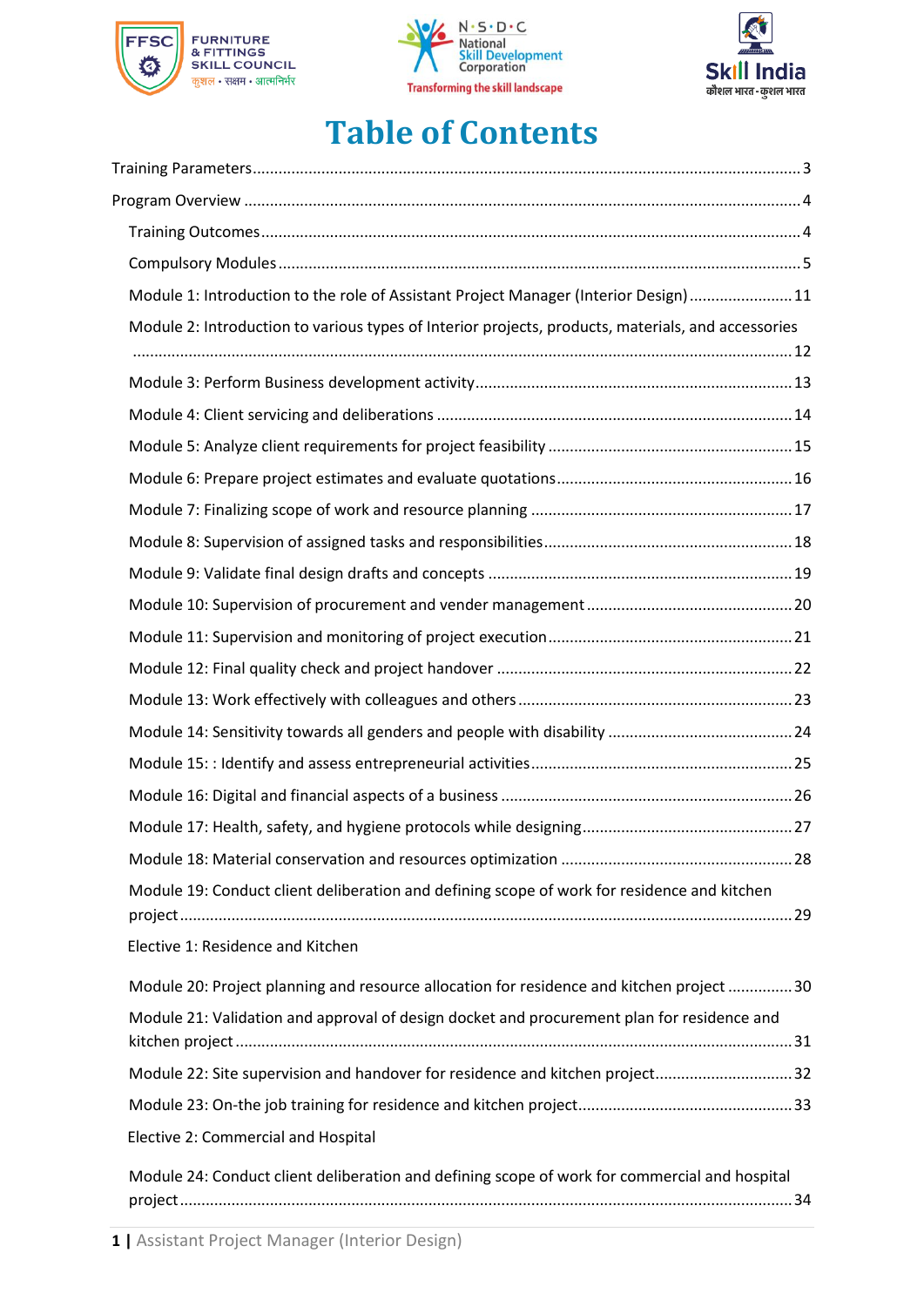





| Module 25: Project planning and resource allocation for commercial and hospital project35          |
|----------------------------------------------------------------------------------------------------|
| Module 26: Validation and approval of design docket and procurement plan for commercial and        |
|                                                                                                    |
| Module 27: Site supervision and handover for commercial and hospital project 37                    |
|                                                                                                    |
| Elective 3: Academic Institution                                                                   |
| Module 29: Conduct client deliberation and defining scope of work for academic institution         |
| Module 30: Project planning and resource allocation for academic institution project 40            |
| Module 31: Validation and approval of design docket and procurement plan for academic              |
| Module 32: Site supervision and handover for academic institution project  42                      |
|                                                                                                    |
| Elective 4: Hospitality                                                                            |
| Module 34: Conduct client deliberation and defining scope of work for hospitality project  44      |
| Module 35: Project planning and resource allocation for hospitality project45                      |
| Module 36: Validation and approval of design docket and procurement plan for hospitality project   |
|                                                                                                    |
|                                                                                                    |
| Elective 5: Retail Fitout & Exhibition                                                             |
| Module 39: Conduct client deliberation and defining scope of work for retail fitout and exhibition |
| Module 40: Project planning and resource allocation for retail fitout and exhibition project 50    |
| Module 41: Validation and approval of design docket and procurement plan for retail fitout and     |
| Module 42: Site supervision and handover for retail fitout and exhibition project52                |
|                                                                                                    |
|                                                                                                    |
|                                                                                                    |
|                                                                                                    |
|                                                                                                    |
|                                                                                                    |
|                                                                                                    |
|                                                                                                    |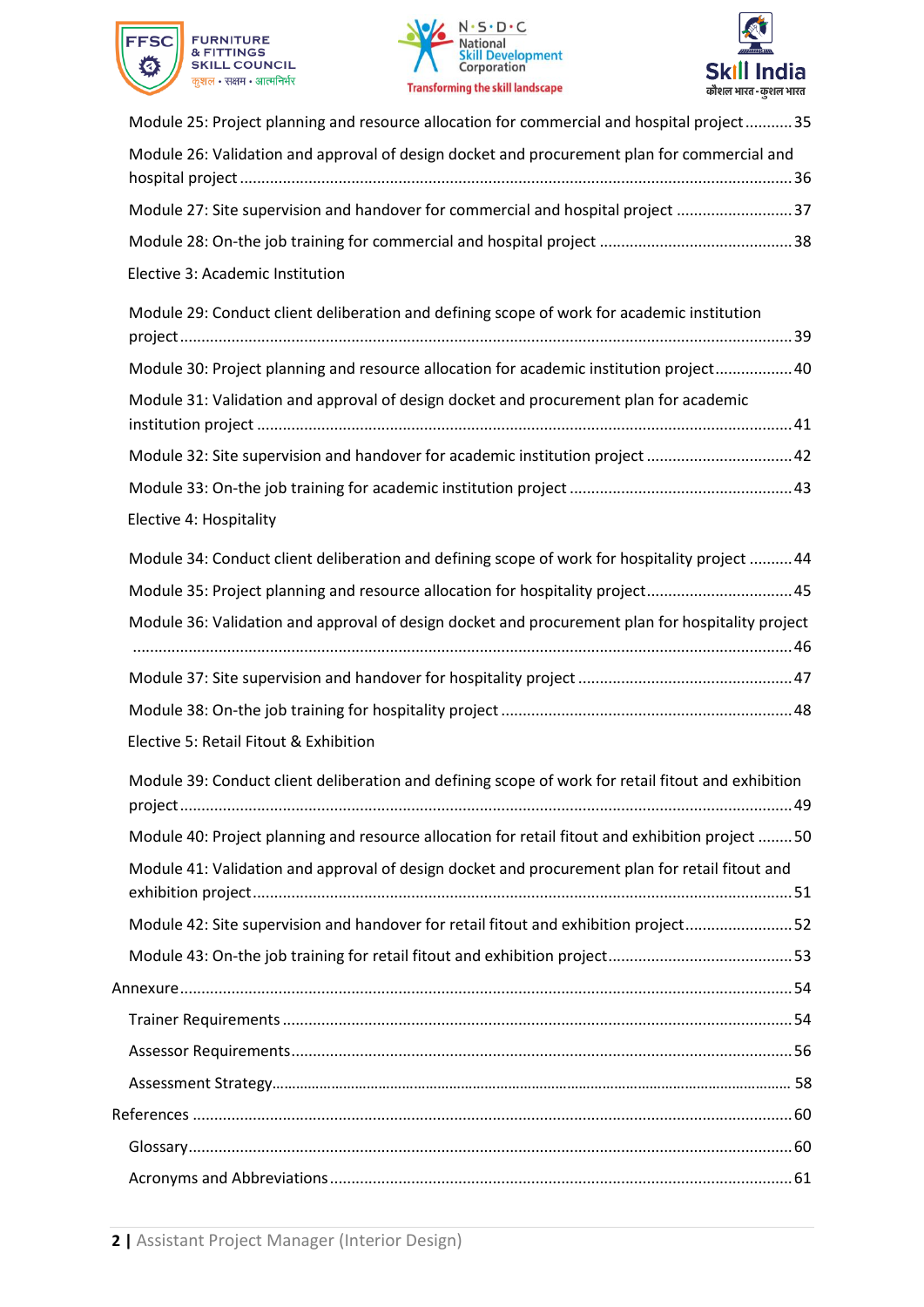





# Training Parameters

<span id="page-3-0"></span>

| <b>Sector</b>                                                     | <b>Furniture and Fittings</b>                                                                                                                                                                                                                                                                                                                                                                                                                                                                                                 |  |  |
|-------------------------------------------------------------------|-------------------------------------------------------------------------------------------------------------------------------------------------------------------------------------------------------------------------------------------------------------------------------------------------------------------------------------------------------------------------------------------------------------------------------------------------------------------------------------------------------------------------------|--|--|
| <b>Sub-Sector</b>                                                 | Interior Design and Installation                                                                                                                                                                                                                                                                                                                                                                                                                                                                                              |  |  |
| <b>Occupation</b>                                                 | <b>Interior Designing</b>                                                                                                                                                                                                                                                                                                                                                                                                                                                                                                     |  |  |
| Country                                                           | India                                                                                                                                                                                                                                                                                                                                                                                                                                                                                                                         |  |  |
| <b>NSQF Level</b>                                                 | 6                                                                                                                                                                                                                                                                                                                                                                                                                                                                                                                             |  |  |
| Aligned to NCO/ISCO/ISIC Code                                     | NCO-2015/3432.0100                                                                                                                                                                                                                                                                                                                                                                                                                                                                                                            |  |  |
| <b>Minimum Educational Qualification and</b><br><b>Experience</b> | 10th Pass + ITI (1 Year Diploma) + 6 Years of Relevant<br><b>Work Experience</b><br><b>OR</b><br>12th pass + 7 Years of Relevant Work Experience<br><b>OR</b><br>12th pass + ITI (1 Year Diploma) + 5 Years of Relevant<br><b>Work Experience</b><br><b>OR</b><br>Graduation in any field + 3 Years of Relevant Work<br>Experience<br><b>OR</b><br>Graduation in relevant field + 1 Year of Relevant Work<br>Experience<br><b>OR</b><br>NSQF Level 5 certificate (Interior Designer) + 2 Years of<br>Relevant Work Experience |  |  |
| Minimum Level of Education for Training in School                 | <b>NA</b>                                                                                                                                                                                                                                                                                                                                                                                                                                                                                                                     |  |  |
| <b>Pre-Requisite License or Training</b>                          | <b>NA</b>                                                                                                                                                                                                                                                                                                                                                                                                                                                                                                                     |  |  |
| <b>Minimum Job Entry Age</b>                                      | 18 Years                                                                                                                                                                                                                                                                                                                                                                                                                                                                                                                      |  |  |
| Last Reviewed on                                                  |                                                                                                                                                                                                                                                                                                                                                                                                                                                                                                                               |  |  |
| <b>Next Review Date</b>                                           |                                                                                                                                                                                                                                                                                                                                                                                                                                                                                                                               |  |  |
| <b>NSQC Approval Date</b>                                         |                                                                                                                                                                                                                                                                                                                                                                                                                                                                                                                               |  |  |
| Q.P. Version                                                      | 1.0                                                                                                                                                                                                                                                                                                                                                                                                                                                                                                                           |  |  |
| <b>Model Curriculum Creation Date</b>                             |                                                                                                                                                                                                                                                                                                                                                                                                                                                                                                                               |  |  |
| Model Curriculum Valid Up to Date                                 |                                                                                                                                                                                                                                                                                                                                                                                                                                                                                                                               |  |  |
| <b>Model Curriculum Version</b>                                   | 1.0                                                                                                                                                                                                                                                                                                                                                                                                                                                                                                                           |  |  |
| <b>Minimum Duration of the Course</b>                             | 690 (Min. of 1 Elective to be selected)                                                                                                                                                                                                                                                                                                                                                                                                                                                                                       |  |  |
| <b>Maximum Duration of the Course</b>                             | 900 (Max. of 2 Electives to be selected)                                                                                                                                                                                                                                                                                                                                                                                                                                                                                      |  |  |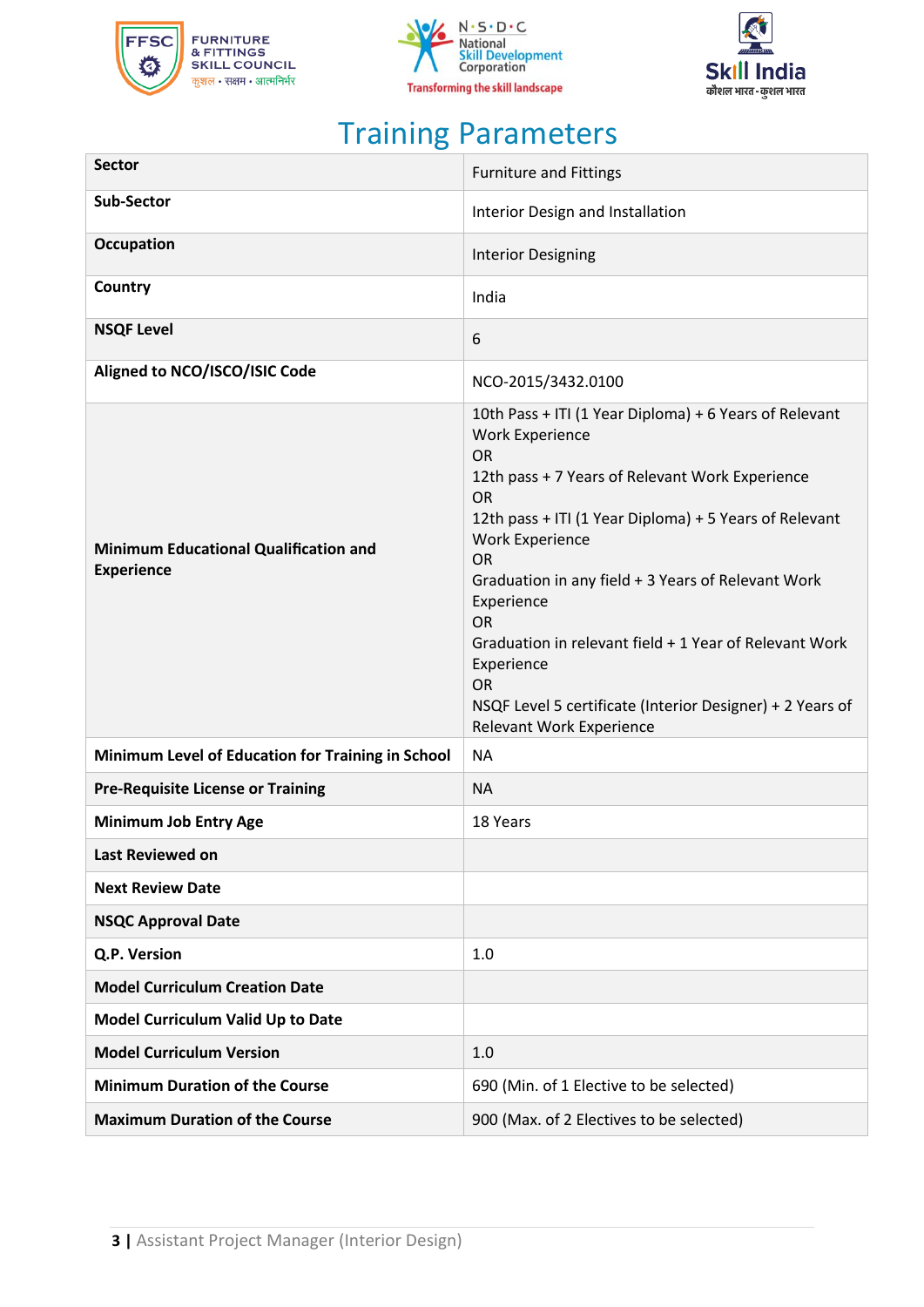





# **Program Overview**

<span id="page-4-0"></span>This section summarizes the end objectives of the program along with its duration.

### <span id="page-4-1"></span>**Training Outcomes**

At the end of the program, the learner should have acquired the listed knowledge and skills:

- Describe the organizational map of interiors and role of Assistant Project Manager (Interior Design).
- List the different types of advanced Interior Projects, Products, Materials and Hardware.
- Discuss critical parameters while performing business development activities.
- Demonstrate how to effectively perform client deliberations.
- Demonstrate how to analyze and interpret client details for project feasibility.
- Demonstrate the process of preparing project estimates and its approval process.
- Explain the requisites involved in finalizing the scope of work with client.
- Discuss the importance of timely monitoring of assigned tasks and responsibilities.
- Discuss the process of validating and approval of design drafts and concepts.
- Discuss the steps involved in designing and supervision of procurement plan.
- Demonstrate how to effectively monitor the on-site work for project execution.
- Demonstrate how to maintain quality of the final product before handover.
- Describe the best practices for working efficiently as team player and team and ensure the same are followed.
- List the guidelines for gender sensitivity and PwD practices and comply as per the same.
- Explain the elements of Entrepreneurship and highlight the role of an entrepreneur.
- Explain the significance of Digital and Financial literacy in a business.
- Follow and ensure the compliance of the Occupational Health & Safety protocols while designing.
- Explain the methods for material conservation and resources optimization during interior designing.
- Perform client deliberations and detailed discussions based on assigned residence and kitchen project.
- Discuss the steps involved in designing a project plan based on effective resource utilization in assigned residence and kitchen project.
- Discuss the process of validating and approval of design drafts and procurement plan in assigned residence and kitchen project.
- Demonstrate the process of site supervision and project handover.
- Explain the processes involved in Interior Drafting for residence and kitchen Project and execute the same.
- Perform client deliberations and detailed discussions based on assigned commercial project.
- Discuss the steps involved in designing a project plan based on effective resource utilization in assigned commercial project.
- Discuss the process of validating and approval of design drafts and procurement plan in assigned commercial project.
- Demonstrate the process of site supervision and project handover.
- Explain the processes involved in Interior Drafting for commercial project and execute the same.
- Perform client deliberations and detailed discussions based on assigned academic institution project.
- Discuss the steps involved in designing a project plan based on effective resource utilization in assigned academic institution project.
- Discuss the process of validating and approval of design drafts and procurement plan in assigned academic institution project.
- Demonstrate the process of site supervision and project handover.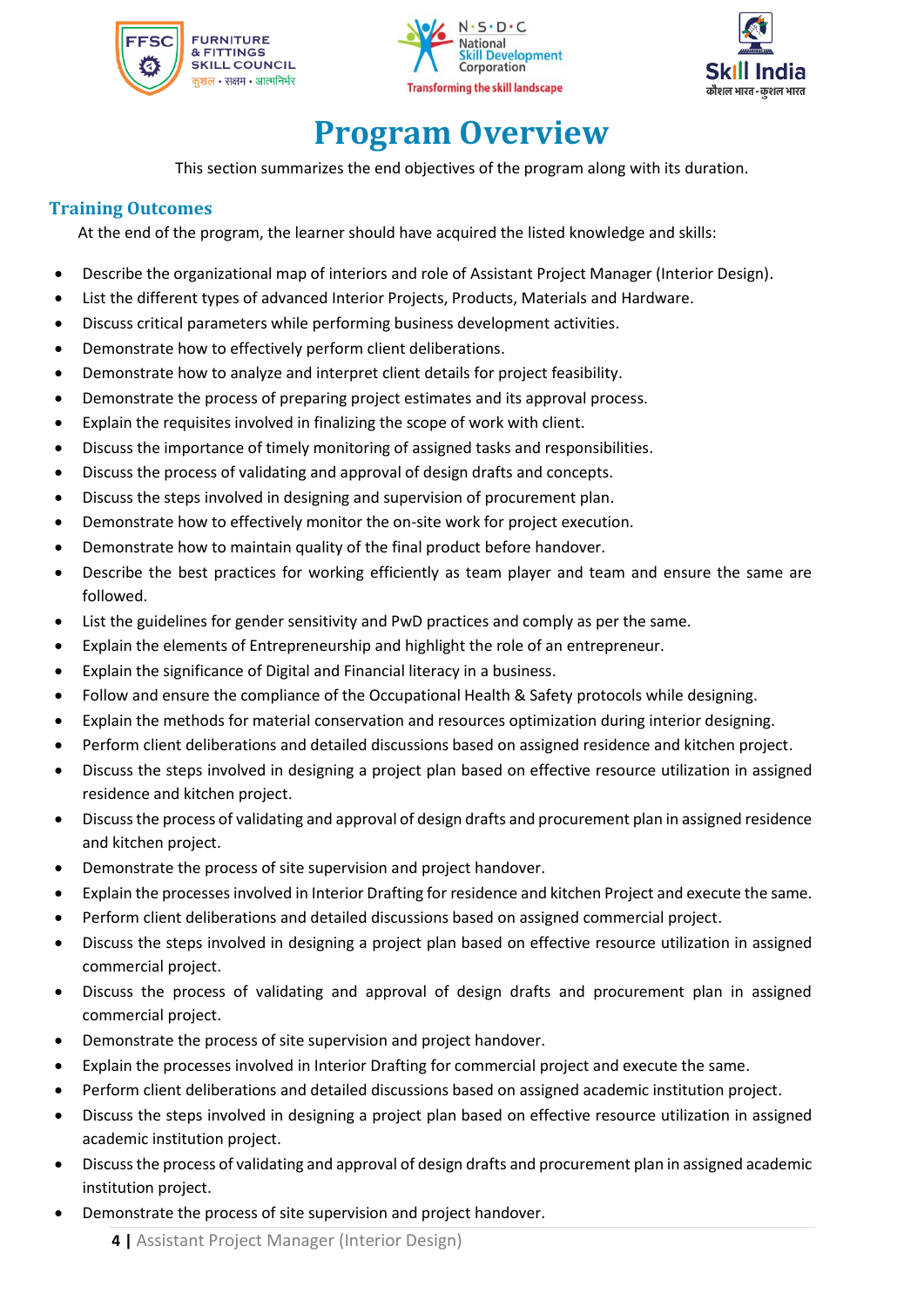





- Explain the processes involved in Interior Drafting for academic institution project and execute the same.
- Perform client deliberations and detailed discussions based on assigned hospitality project.
- Discuss the steps involved in designing a project plan based on effective resource utilization in assigned hospitality project.
- Discuss the process of validating and approval of design drafts and procurement plan in assigned hospitality project.
- Demonstrate the process of site supervision and project handover.
- Explain the processes involved in Interior Drafting for hospitality project and execute the same.
- Perform client deliberations and detailed discussions based on assigned retail fitout and exhibition project.
- Discuss the steps involved in designing a project plan based on effective resource utilization in assigned retail fitout and exhibition project.
- Discuss the process of validating and approval of design drafts and procurement plan in assigned retail fitout and exhibition project.
- Demonstrate the process of site supervision and project handover.
- Explain the processes involved in Interior Drafting for retail fitout and exhibition project and execute the same.

### <span id="page-5-0"></span>Compulsory Modules

The table lists the modules and their duration corresponding to the Compulsory NOS of the QP.

| <b>NOS and Module Details</b>                                                                                  | <b>Theory</b><br><b>Duration</b> | <b>Practical</b><br><b>Duration</b> | <b>On-the-Job Training</b><br><b>Duration</b><br>(Mandatory) | <b>On-the-Job Training</b><br><b>Duration</b><br>(Recommended) | <b>Total</b><br><b>Duration</b> |
|----------------------------------------------------------------------------------------------------------------|----------------------------------|-------------------------------------|--------------------------------------------------------------|----------------------------------------------------------------|---------------------------------|
| <b>Bridge Module (s)</b>                                                                                       | 09:00                            | 06:00                               | 00:00                                                        | 00:00                                                          | 15:00                           |
| Module 1: Introduction<br>to the role of Assistant<br>Project Manager                                          | 06:00                            | 00:00                               | 00:00                                                        | 00:00                                                          | 06:00                           |
| Module 2: Introduction<br>to various types of<br>Interior projects,<br>products, materials, and<br>accessories | 03:00                            | 06:00                               | 00:00                                                        | 00:00                                                          | 09:00                           |
| FFS/N0225: Assist in<br>business development<br>and client servicing for<br>different project<br>categories    | 36:00                            | 69:00                               | 00:00                                                        | 00:00                                                          | 105:00                          |
| Module 3: Perform<br><b>Business development</b><br>activity                                                   | 18:00                            | 33:00                               | 00:00                                                        | 00:00                                                          | 51:00                           |
| Module 4: Client<br>servicing and<br>deliberations                                                             | 18:00                            | 36:00                               | 00:00                                                        | 00:00                                                          | 54:00                           |
| FFS/N0226: Assist in<br>defining final scope of<br>work and financial<br>transactions for<br>assigned projects | 30:00                            | 45:00                               | 00:00                                                        | 00:00                                                          | 75:00                           |

**5 |** Assistant Project Manager (Interior Design)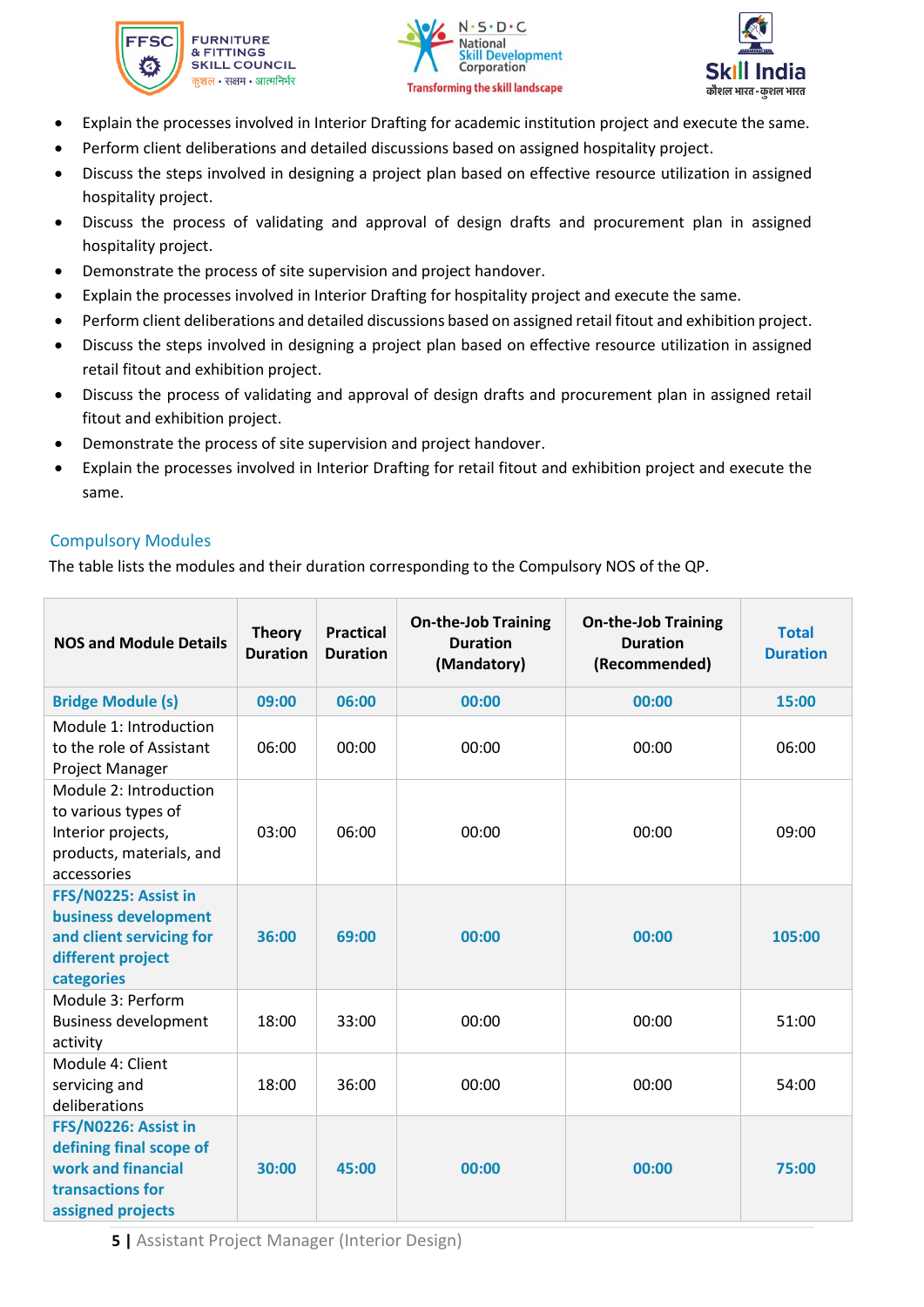





| Module 5: Analyze client<br>requirements for project<br>feasibility                                                                 | 15:00 | 21:00 | 00:00 | 00:00 | 36:00 |
|-------------------------------------------------------------------------------------------------------------------------------------|-------|-------|-------|-------|-------|
| Module 6: Prepare<br>project estimates and<br>evaluate quotations                                                                   | 15:00 | 24:00 | 00:00 | 00:00 | 39:00 |
| FFS/N0227: Assist in<br>planning teams and<br>resources for the<br>assigned projects and<br>defining reporting<br>mechanism         | 30:00 | 45:00 | 00:00 | 00:00 | 75:00 |
| Module 7: Finalizing<br>scope of work and<br>resource planning                                                                      | 15:00 | 24:00 | 00:00 | 00:00 | 39:00 |
| Module 8: Supervision of<br>assigned tasks and<br>responsibilities                                                                  | 15:00 | 21:00 | 00:00 | 00:00 | 36:00 |
| FFS/N0228: Assist in<br>review/approval of<br>design dockets,<br>procurement, and<br>vendor management of<br>the assigned projects  | 30:00 | 60:00 | 00:00 | 00:00 | 90:00 |
| Module 9: Validate final<br>design drafts and<br>concepts                                                                           | 15:00 | 30:00 | 00:00 | 00:00 | 45:00 |
| Module 10: Supervision<br>of procurement and<br>vender management                                                                   | 15:00 | 30:00 | 00:00 | 00:00 | 45:00 |
| FFS/N0229: Assist in<br>supervision of onsite<br>installation, quality<br>control and client<br>handover for assigned<br>projects   | 27:00 | 48:00 | 00:00 | 00:00 | 75:00 |
| Module 11: Supervision<br>and monitoring of<br>project execution                                                                    | 12:00 | 24:00 | 00:00 | 00:00 | 36:00 |
| Module 12: Final quality<br>check and project<br>handover                                                                           | 15:00 | 24:00 | 00:00 | 00:00 | 39:00 |
| <b>FFS/N8204: Work</b><br>effectively with the<br>supervisors and co-<br>workers involving<br>gender and PwD<br>sensitive practices | 06:00 | 09:00 | 00:00 | 00:00 | 15:00 |
| Module 13: Work<br>effectively with<br>colleagues and others                                                                        | 03:00 | 06:00 | 00:00 | 00:00 | 09:00 |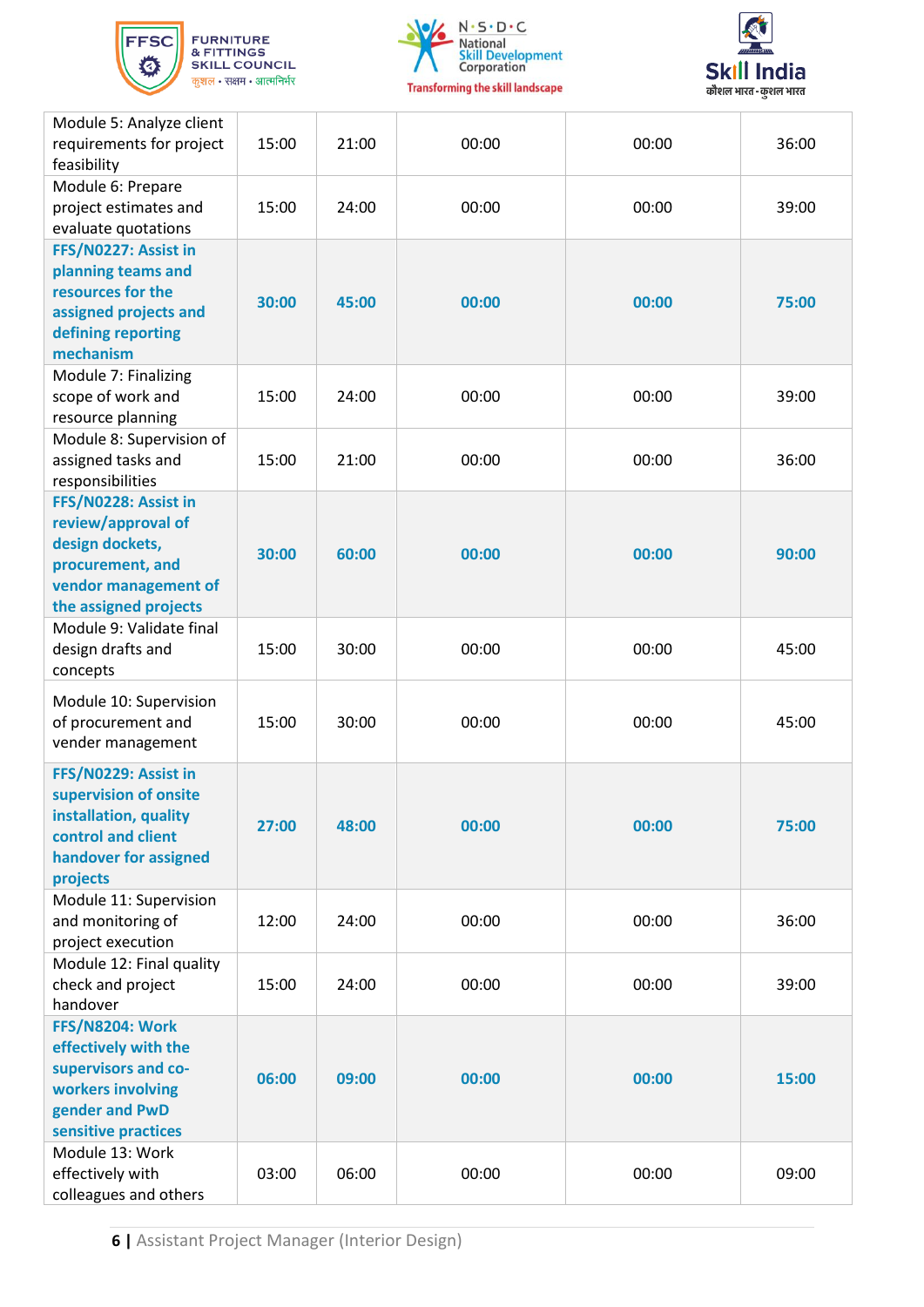





| Module 14: Sensitivity<br>towards all genders and<br>people with disability                         | 03:00  | 03:00  | 00:00 | 00:00 | 06:00  |
|-----------------------------------------------------------------------------------------------------|--------|--------|-------|-------|--------|
| FFS/N8206: Undertake<br>entrepreneurship and<br>business development<br><b>activities</b>           | 06:00  | 09:00  | 00:00 | 00:00 | 15:00  |
| Module 15: Identify and<br>assess entrepreneurial<br>activities                                     | 03:00  | 06:00  | 00:00 | 00:00 | 09:00  |
| Module 16: Digital and<br>financial aspects of a<br>business                                        | 03:00  | 03:00  | 00:00 | 00:00 | 06:00  |
| FFS/N8207: Supervise<br>health and safety<br>protocols for project<br>designing at the<br>workplace | 06:00  | 09:00  | 00:00 | 00:00 | 15:00  |
| Module 17: Health,<br>safety, and hygiene<br>protocols while<br>designing                           | 03:00  | 06:00  | 00:00 | 00:00 | 09:00  |
| Module 18: Material<br>conservation and<br>resources optimization                                   | 03:00  | 03:00  | 00:00 | 00:00 | 06:00  |
| <b>Total Duration</b>                                                                               | 180:00 | 300:00 | 00.00 | 00.00 | 480.00 |

### **Elective Modules**

The table lists the modules and their duration corresponding to the Elective NOS of the QP.

### **Elective 1: Residence and Kitchen**

| <b>NOS and Module Details</b>                                                                                       | <b>Theory</b><br><b>Duration</b> | <b>Practical</b><br><b>Duration</b> | <b>On-the-Job Training</b><br><b>Duration</b><br>(Mandatory) | <b>On-the-Job Training</b><br><b>Duration</b><br>(Recommended) | <b>Total</b><br><b>Duration</b> |
|---------------------------------------------------------------------------------------------------------------------|----------------------------------|-------------------------------------|--------------------------------------------------------------|----------------------------------------------------------------|---------------------------------|
| FFS/N0230: Assist in<br>management of<br>assigned interior design<br>projects for residence<br>and kitchen projects | 30:00                            | 60:00                               | 120:00                                                       | 00:00                                                          | 210:00                          |
| Module 19: Conduct<br>client deliberation and<br>defining scope of work<br>for residence and<br>kitchen project     | 06:00                            | 15:00                               | 00:00                                                        | 00:00                                                          | 21:00                           |
| Module 20: Project<br>planning and resource<br>allocation for residence<br>and kitchen project                      | 09:00                            | 15:00                               | 00:00                                                        | 00:00                                                          | 24:00                           |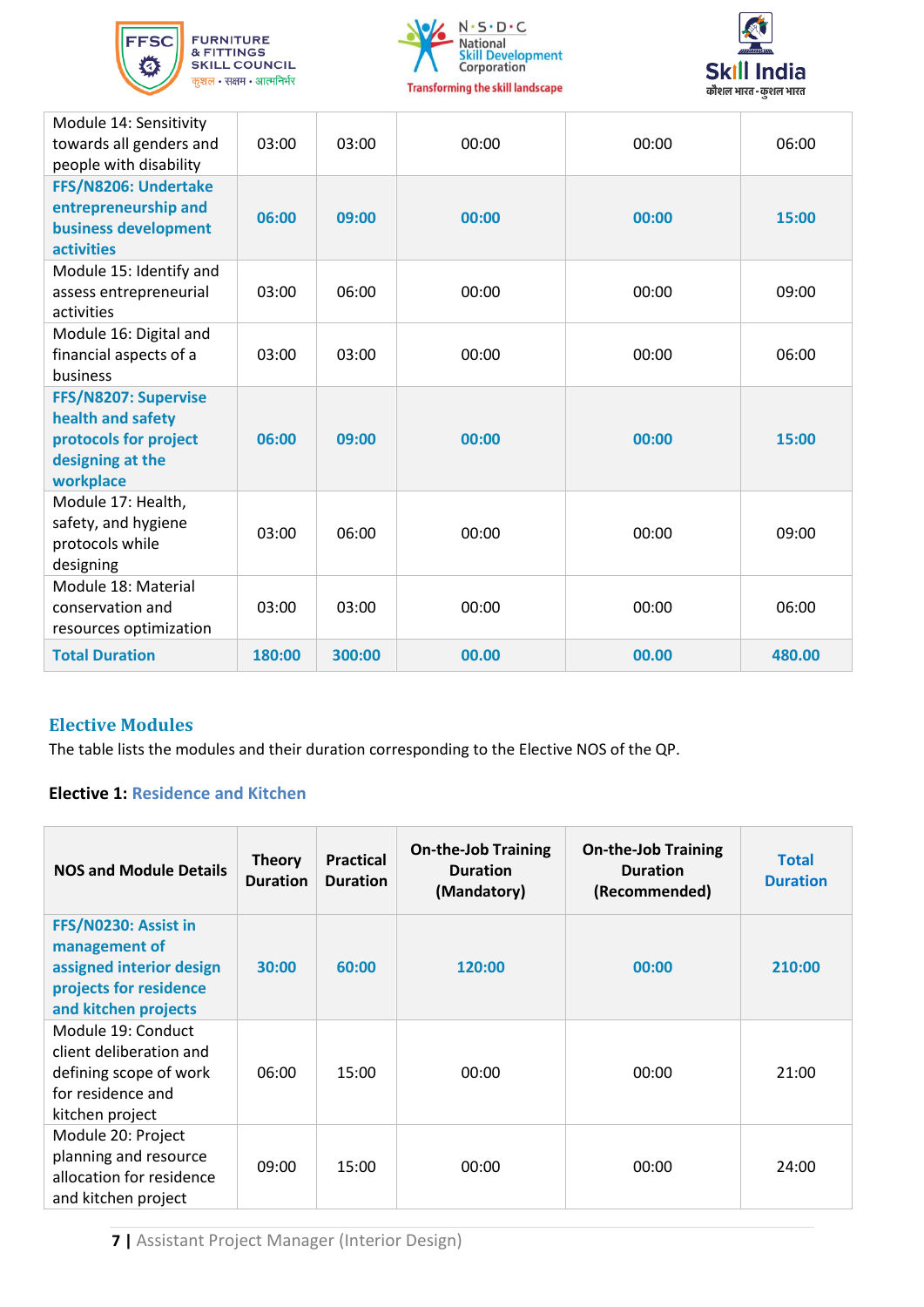





| Module 21: Validation<br>and approval of design<br>docket and procurement<br>plan for residence and<br>kitchen project | 06:00 | 15:00 | 00:00  | 00:00 | 21:00  |
|------------------------------------------------------------------------------------------------------------------------|-------|-------|--------|-------|--------|
| Module 22: Site<br>supervision and<br>handover for residence<br>and kitchen project                                    | 09:00 | 15:00 | 00:00  | 00:00 | 24:00  |
| Module 23: On-the job<br>training for residence<br>and kitchen project                                                 | 00:00 | 00:00 | 120    | 00:00 | 120:00 |
| <b>Total Duration</b>                                                                                                  | 30:00 | 60:00 | 120:00 | 00:00 | 210:00 |

### **Elective 2: Commercial and Hospital**

| <b>NOS and Module Details</b>                                                                                            | <b>Theory</b><br><b>Duration</b> | <b>Practical</b><br><b>Duration</b> | <b>On-the-Job Training</b><br><b>Duration</b><br>(Mandatory) | <b>On-the-Job Training</b><br><b>Duration</b><br>(Recommended) | <b>Total</b><br><b>Duration</b> |
|--------------------------------------------------------------------------------------------------------------------------|----------------------------------|-------------------------------------|--------------------------------------------------------------|----------------------------------------------------------------|---------------------------------|
| FFS/N0231: Assist in<br>management of<br>assigned interior design<br>projects for commercial<br>and hospital projects    | 30:00                            | 60:00                               | 120:00                                                       | 00:00                                                          | 210:00                          |
| Module 24: Conduct<br>client deliberation and<br>defining scope of work<br>for commercial and<br>hospital project        | 06:00                            | 15:00                               | 00:00                                                        | 00:00                                                          | 21:00                           |
| Module 25: Project<br>planning and resource<br>allocation for<br>commercial and hospital<br>project                      | 09:00                            | 15:00                               | 00:00                                                        | 00:00                                                          | 24:00                           |
| Module 26: Validation<br>and approval of design<br>docket and procurement<br>plan for commercial and<br>hospital project | 06:00                            | 15:00                               | 00:00                                                        | 00:00                                                          | 21:00                           |
| Module 27: Site<br>supervision and<br>handover for commercial<br>and hospital project                                    | 09:00                            | 15:00                               | 00:00                                                        | 00:00                                                          | 24:00                           |
| Module 28: On-the job<br>training for commercial<br>and hospital project                                                 | 00:00                            | 00:00                               | 120                                                          | 00:00                                                          | 120:00                          |
| <b>Total Duration</b>                                                                                                    | 30:00                            | 60:00                               | 120:00                                                       | 00:00                                                          | 210:00                          |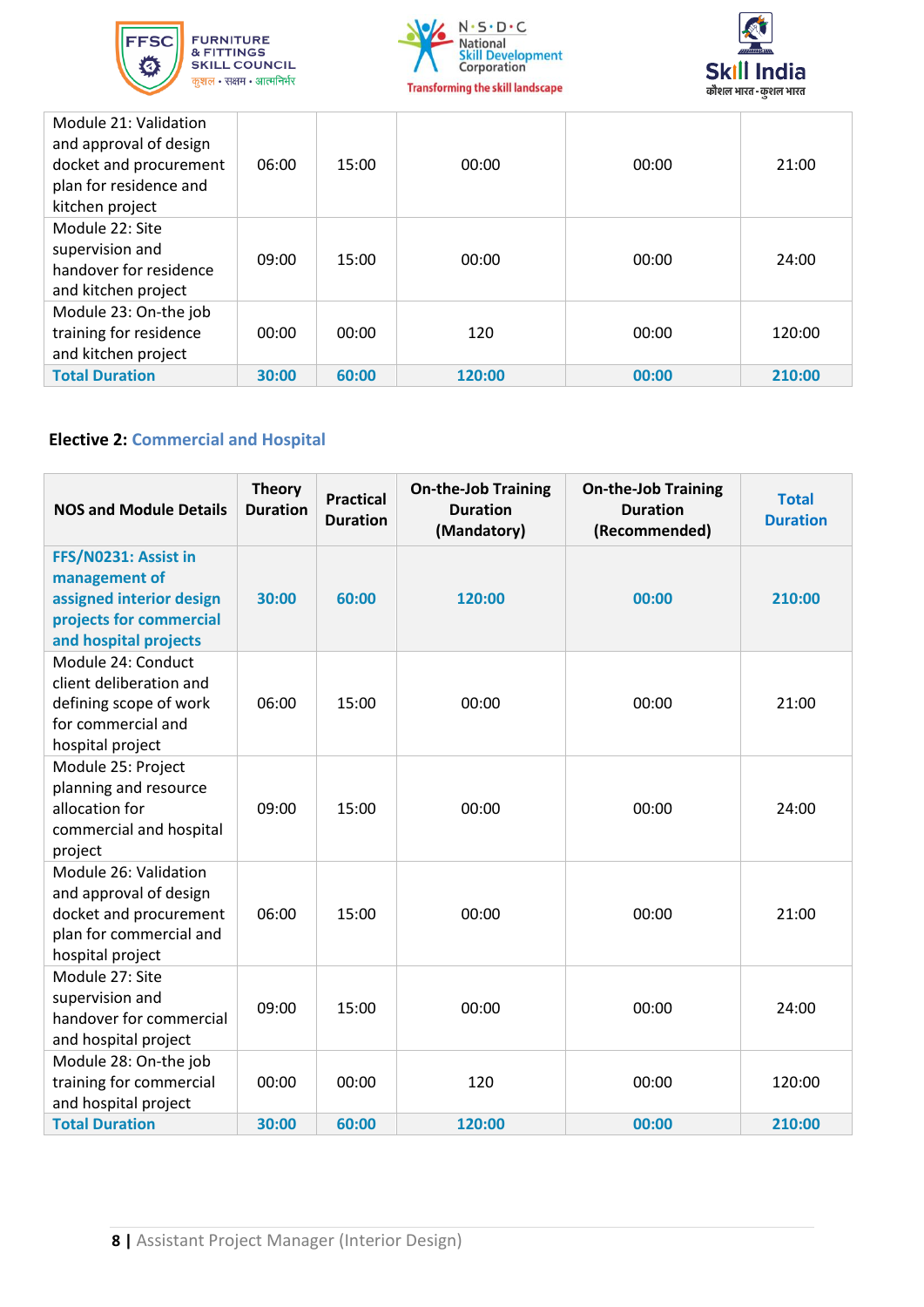





### **Elective 3: Academic Institutions**

| <b>NOS and Module Details</b>                                                                                             | <b>Theory</b><br><b>Duration</b> | <b>Practical</b><br><b>Duration</b> | <b>On-the-Job Training</b><br><b>Duration</b><br>(Mandatory) | <b>On-the-Job Training</b><br><b>Duration</b><br>(Recommended) | <b>Total</b><br><b>Duration</b> |
|---------------------------------------------------------------------------------------------------------------------------|----------------------------------|-------------------------------------|--------------------------------------------------------------|----------------------------------------------------------------|---------------------------------|
| FFS/N0232: Assist in<br>management of<br>assigned interior design<br>projects for Academic<br><b>Institutions segment</b> | 30:00                            | 60:00                               | 120:00                                                       | 00:00                                                          | 210:00                          |
| Module 29: Conduct<br>client deliberation and<br>defining scope of work<br>for academic institution<br>project            | 06:00                            | 15:00                               | 00:00                                                        | 00:00                                                          | 21:00                           |
| Module 30: Project<br>planning and resource<br>allocation for academic<br>institution project                             | 09:00                            | 15:00                               | 00:00                                                        | 00:00                                                          | 24:00                           |
| Module 31: Validation<br>and approval of design<br>docket and procurement<br>plan for academic<br>institution project     | 06:00                            | 15:00                               | 00:00                                                        | 00:00                                                          | 21:00                           |
| Module 32: Site<br>supervision and<br>handover for academic<br>institution project                                        | 09:00                            | 15:00                               | 00:00                                                        | 00:00                                                          | 24:00                           |
| Module 33: On-the job<br>training for academic<br>institution project                                                     | 00:00                            | 00:00                               | 120                                                          | 00:00                                                          | 120:00                          |
| <b>Total Duration</b>                                                                                                     | 30:00                            | 60:00                               | 120:00                                                       | 00:00                                                          | 210:00                          |

### **Elective 4: Hospitality**

| <b>NOS and Module Details</b>                                                                                     | <b>Theory</b><br><b>Duration</b> | <b>Practical</b><br><b>Duration</b> | <b>On-the-Job Training</b><br><b>Duration</b><br>(Mandatory) | <b>On-the-Job Training</b><br><b>Duration</b><br>(Recommended) | <b>Total</b><br><b>Duration</b> |
|-------------------------------------------------------------------------------------------------------------------|----------------------------------|-------------------------------------|--------------------------------------------------------------|----------------------------------------------------------------|---------------------------------|
| FFS/N0233: Assist in<br>management of<br>assigned interior design<br>projects under<br><b>Hospitality segment</b> | 30:00                            | 60:00                               | 120:00                                                       | 00:00                                                          | 210:00                          |
| Module 34: Conduct<br>client deliberation and<br>defining scope of work<br>for hospitality project                | 06:00                            | 15:00                               | 00:00                                                        | 00:00                                                          | 21:00                           |
| Module 35: Project<br>planning and resource                                                                       | 09:00                            | 15:00                               | 00:00                                                        | 00:00                                                          | 24:00                           |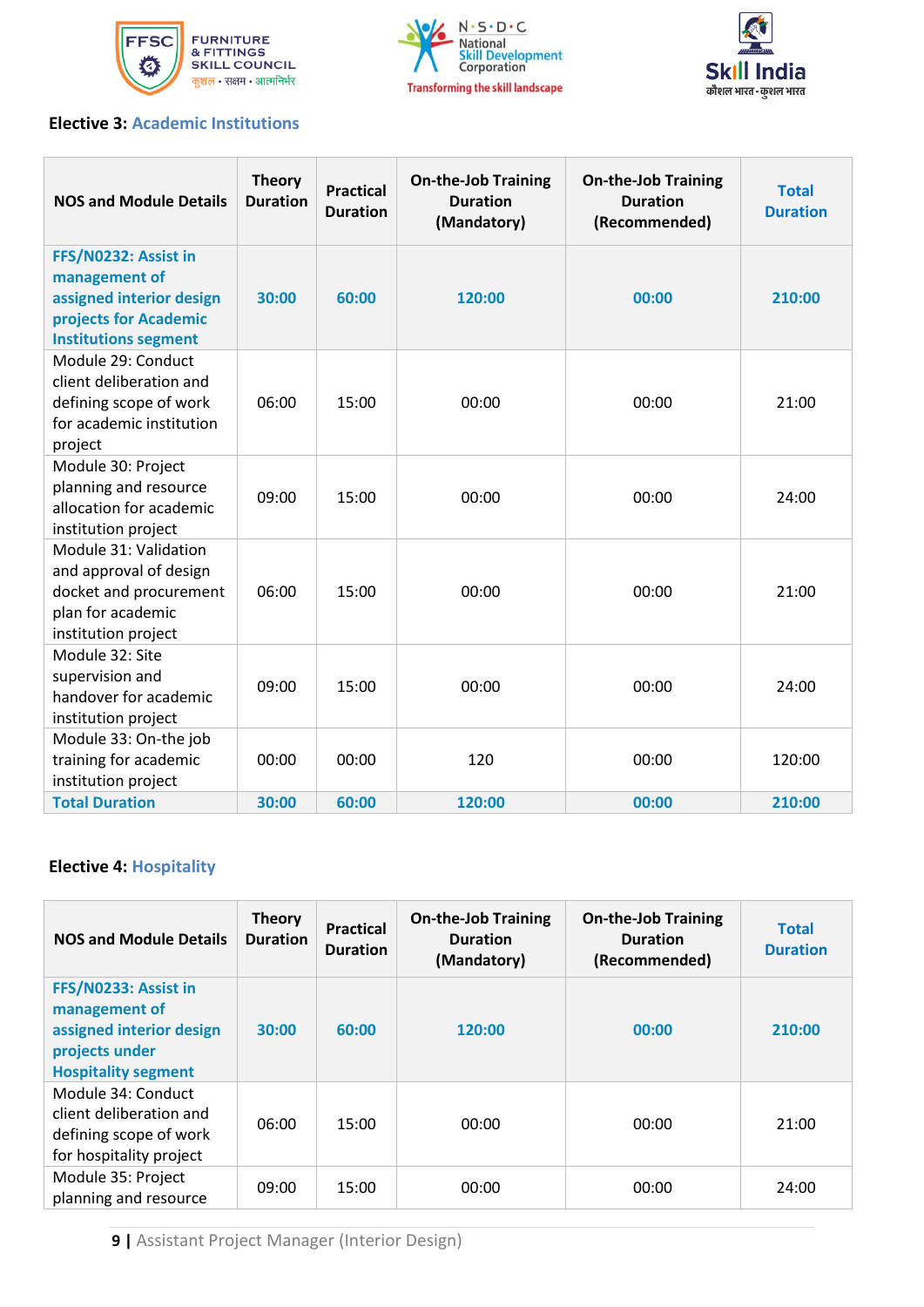





| allocation for hospitality<br>project                                                                        |       |       |        |       |        |
|--------------------------------------------------------------------------------------------------------------|-------|-------|--------|-------|--------|
| Module 36: Validation<br>and approval of design<br>docket and procurement<br>plan for hospitality<br>project | 06:00 | 15:00 | 00:00  | 00:00 | 21:00  |
| Module 37: Site<br>supervision and<br>handover for hospitality<br>project                                    | 09:00 | 15:00 | 00:00  | 00:00 | 24:00  |
| Module 38: On-the job<br>training for hospitality<br>project                                                 | 00:00 | 00:00 | 120    | 00:00 | 120:00 |
| <b>Total Duration</b>                                                                                        | 30:00 | 60:00 | 120:00 | 00:00 | 210:00 |

### **Elective 5: Retail Fitout and Exhibitions**

| <b>NOS and Module Details</b>                                                                                                          | <b>Theory</b><br><b>Duration</b> | <b>Practical</b><br><b>Duration</b> | <b>On-the-Job Training</b><br><b>Duration</b><br>(Mandatory) | <b>On-the-Job Training</b><br><b>Duration</b><br>(Recommended) | <b>Total</b><br><b>Duration</b> |
|----------------------------------------------------------------------------------------------------------------------------------------|----------------------------------|-------------------------------------|--------------------------------------------------------------|----------------------------------------------------------------|---------------------------------|
| FFS/N0234: Assist in<br>management of<br>assigned interior design<br>projects under Retail<br><b>Fitout and Exhibitions</b><br>segment | 30:00                            | 60:00                               | 120:00                                                       | 00:00                                                          | 210:00                          |
| Module 39: Conduct<br>client deliberation and<br>defining scope of work<br>for retail fitout and<br>exhibition project                 | 06:00                            | 15:00                               | 00:00                                                        | 00:00                                                          | 21:00                           |
| Module 40: Project<br>planning and resource<br>allocation for retail fitout<br>and exhibition project                                  | 09:00                            | 15:00                               | 00:00                                                        | 00:00                                                          | 24:00                           |
| Module 41: Validation<br>and approval of design<br>docket and procurement<br>plan for retail fitout and<br>exhibition project          | 06:00                            | 15:00                               | 00:00                                                        | 00:00                                                          | 21:00                           |
| Module 42: Site<br>supervision and<br>handover for retail fitout<br>and exhibition project                                             | 09:00                            | 15:00                               | 00:00                                                        | 00:00                                                          | 24:00                           |
| Module 43: On-the job<br>training for retail fitout<br>and exhibition project<br><b>Total Duration</b>                                 | 00:00<br>30:00                   | 00:00<br>60:00                      | 120<br>120:00                                                | 00:00<br>00:00                                                 | 120:00<br>210:00                |
|                                                                                                                                        |                                  |                                     |                                                              |                                                                |                                 |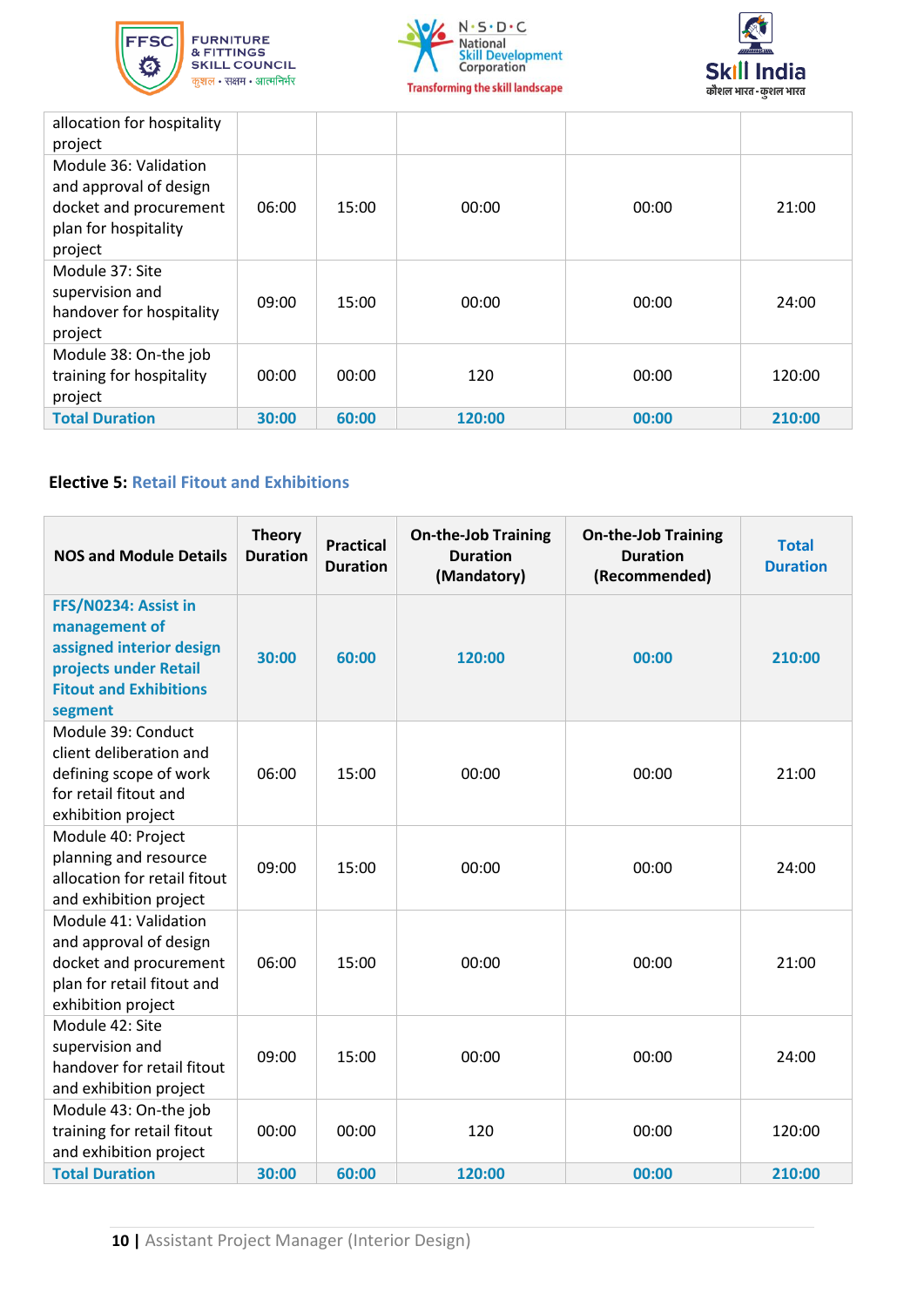





# **Module Details**

### <span id="page-11-0"></span>**Module 1: Introduction to the role of Assistant Project Manager (Interior Design)** *Bridge Module*

#### **Terminal Outcomes:**

- Explain the scope and functioning of the Interiors Industry.
- Explain the role and responsibilities of an Assistant Project Manager (Interior Design).
- Discuss the scope of work for an Assistant Project Manager (Interior Design).

| Duration: 06:00                                                                                                                                                                                                                                                                                                                                                                                                                                                                                                                                                                                                                                                                                                                                                                                                                                                                                                                                                                                                                                                                      | Duration: 00:00                          |  |
|--------------------------------------------------------------------------------------------------------------------------------------------------------------------------------------------------------------------------------------------------------------------------------------------------------------------------------------------------------------------------------------------------------------------------------------------------------------------------------------------------------------------------------------------------------------------------------------------------------------------------------------------------------------------------------------------------------------------------------------------------------------------------------------------------------------------------------------------------------------------------------------------------------------------------------------------------------------------------------------------------------------------------------------------------------------------------------------|------------------------------------------|--|
| Theory - Key Learning Outcomes                                                                                                                                                                                                                                                                                                                                                                                                                                                                                                                                                                                                                                                                                                                                                                                                                                                                                                                                                                                                                                                       | <b>Practical - Key Learning Outcomes</b> |  |
| Elaborate on the various organizational<br>$\bullet$<br>structure, processes, code of conduct,<br>reporting matrix, and escalation hierarchy.<br>Describe the scope and significance of the<br>٠<br>interiors industry.<br>Describe the occupational map of the<br>$\bullet$<br>Interiors industry-related job roles.<br>Describe the attributes and essential skill<br>$\bullet$<br>sets required for an Assistant Project<br>Manager (Interior Design).<br>Explain the role, responsibilities, and key<br>result areas of an Assistant Project Manager<br>(Interior Design).<br>List the various operations/activities that<br>٠<br>take place at the worksite and Assistant<br>Project Manager (Interior Design) role in the<br>same.<br>Describe the career progression path for an<br>Assistant Project Manager (Interior Design).<br>Discuss the regulatory authorities, laws, and<br>$\bullet$<br>regulations related to an individual while<br>working.<br>Explain the importance of job cards and<br>timely reporting to supervisors in employee<br>performance evaluation. |                                          |  |
| <b>Classroom Aids</b>                                                                                                                                                                                                                                                                                                                                                                                                                                                                                                                                                                                                                                                                                                                                                                                                                                                                                                                                                                                                                                                                |                                          |  |
| White Board, Board Marker, Duster, Projector, Tablet, Chairs, Tables, Smart Board (Optional)                                                                                                                                                                                                                                                                                                                                                                                                                                                                                                                                                                                                                                                                                                                                                                                                                                                                                                                                                                                         |                                          |  |

### **Tools, Equipment, and Other Requirements**

Project/Theme Based Props as required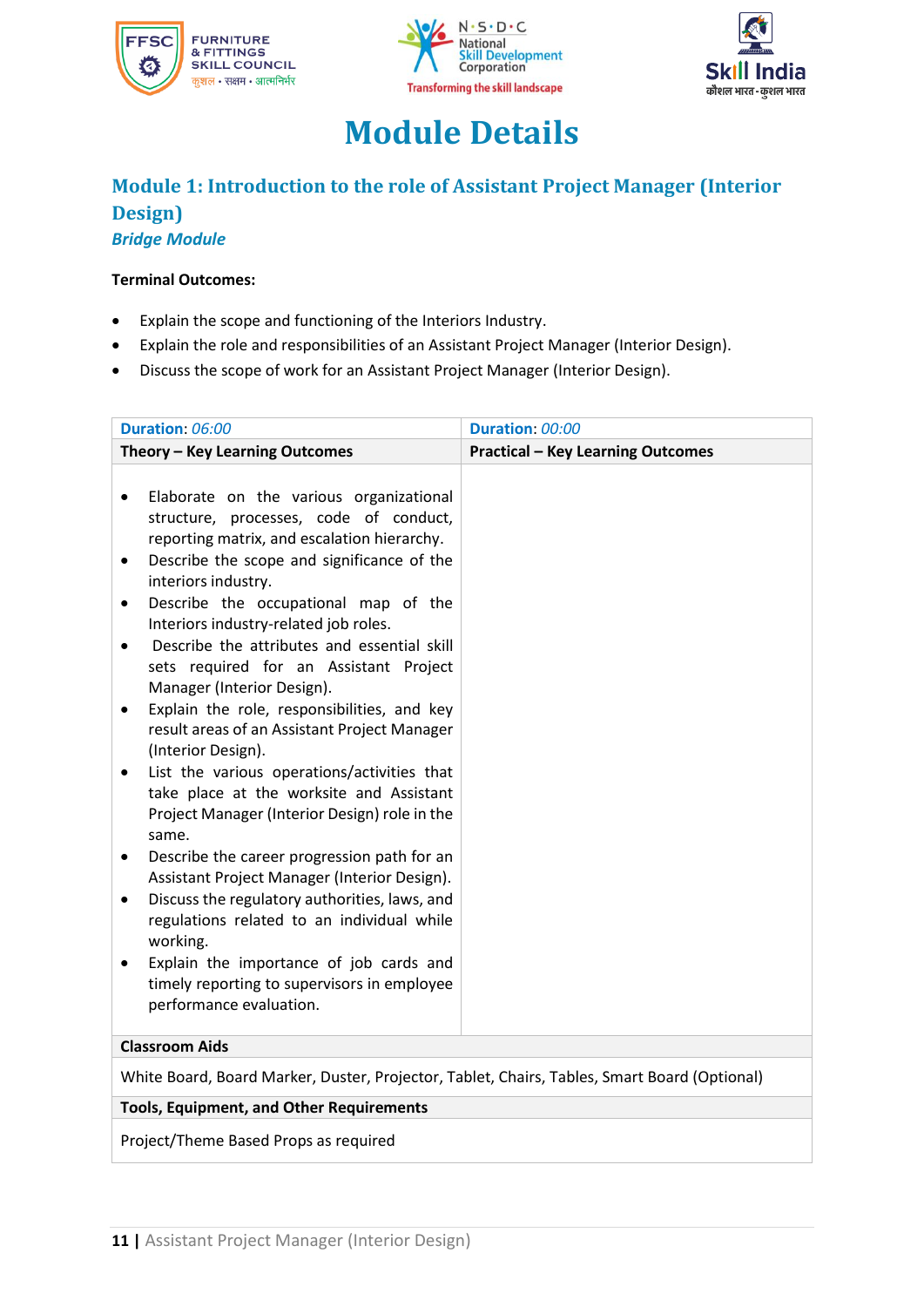





## **Module 2: Introduction to various types of Interior projects, products, materials, and accessories** *Bridge Module*

#### **Terminal Outcomes:**

- Discuss the usage of different raw materials in the Interiors, Furniture, Fittings, and Allied sectors.
- Explain the usage of different types of advanced architectural hardware and fittings in interior projects.
- Explain the difference between various interior design projects based on space, style, and themes.
- Demonstrate the steps involved in the interior designing process based on client requirements.

| Duration: 03:00                                                                                                                                                                                                                                                                                                                                                                                                                                                                                                                                                                                                                                                                                                                                                                                                                                            | Duration: 06:00                                                                                                                                                                                                                                                                                                                                                                                                                                                                                                                         |  |
|------------------------------------------------------------------------------------------------------------------------------------------------------------------------------------------------------------------------------------------------------------------------------------------------------------------------------------------------------------------------------------------------------------------------------------------------------------------------------------------------------------------------------------------------------------------------------------------------------------------------------------------------------------------------------------------------------------------------------------------------------------------------------------------------------------------------------------------------------------|-----------------------------------------------------------------------------------------------------------------------------------------------------------------------------------------------------------------------------------------------------------------------------------------------------------------------------------------------------------------------------------------------------------------------------------------------------------------------------------------------------------------------------------------|--|
| Theory - Key Learning Outcomes                                                                                                                                                                                                                                                                                                                                                                                                                                                                                                                                                                                                                                                                                                                                                                                                                             | <b>Practical - Key Learning Outcomes</b>                                                                                                                                                                                                                                                                                                                                                                                                                                                                                                |  |
| Distinguish between interior<br>drafting,<br>$\bullet$<br>interior designing, and interior<br>project<br>management.<br>Illustrate the process flow of an Interior<br>$\bullet$<br>Designing project.<br>Classify different types of Interior Design<br>projects in terms of space, theme, and<br>styles.<br>Describe various types of advanced raw<br>$\bullet$<br>materials and accessories used in an Interior<br>Design project.<br>Describe various categories of advanced<br>٠<br>architectural hardware and fittings used<br>designing and their usage.<br>Elaborate different types of furniture and<br>their area of applications.<br>Discuss the latest trends and advancements<br>$\bullet$<br>related to the interior designing process.<br>Discuss the role of effective communication<br>$\bullet$<br>skills required for Interior Designer. | Classify the different types of raw material<br>$\bullet$<br>as per the given checklist.<br>Select the architectural hardware as per the<br>$\bullet$<br>type of application.<br>Analyze different Interior projects for<br>$\bullet$<br>categorization based on space, style, and<br>themes.<br>Examine the Interior projects and define the<br>$\bullet$<br>theme and elements.<br>Demonstrate the steps involved in the<br>٠<br>design<br>from<br>client<br>interior<br>project<br>deliberations to project handover and<br>signoff. |  |
| <b>Classroom Aids</b>                                                                                                                                                                                                                                                                                                                                                                                                                                                                                                                                                                                                                                                                                                                                                                                                                                      |                                                                                                                                                                                                                                                                                                                                                                                                                                                                                                                                         |  |
| White Board, Board Marker, Duster, Projector, Tablet, Chairs, Tables, Smart Board (Optional)                                                                                                                                                                                                                                                                                                                                                                                                                                                                                                                                                                                                                                                                                                                                                               |                                                                                                                                                                                                                                                                                                                                                                                                                                                                                                                                         |  |
| <b>Tools, Equipment, and Other Requirements</b>                                                                                                                                                                                                                                                                                                                                                                                                                                                                                                                                                                                                                                                                                                                                                                                                            |                                                                                                                                                                                                                                                                                                                                                                                                                                                                                                                                         |  |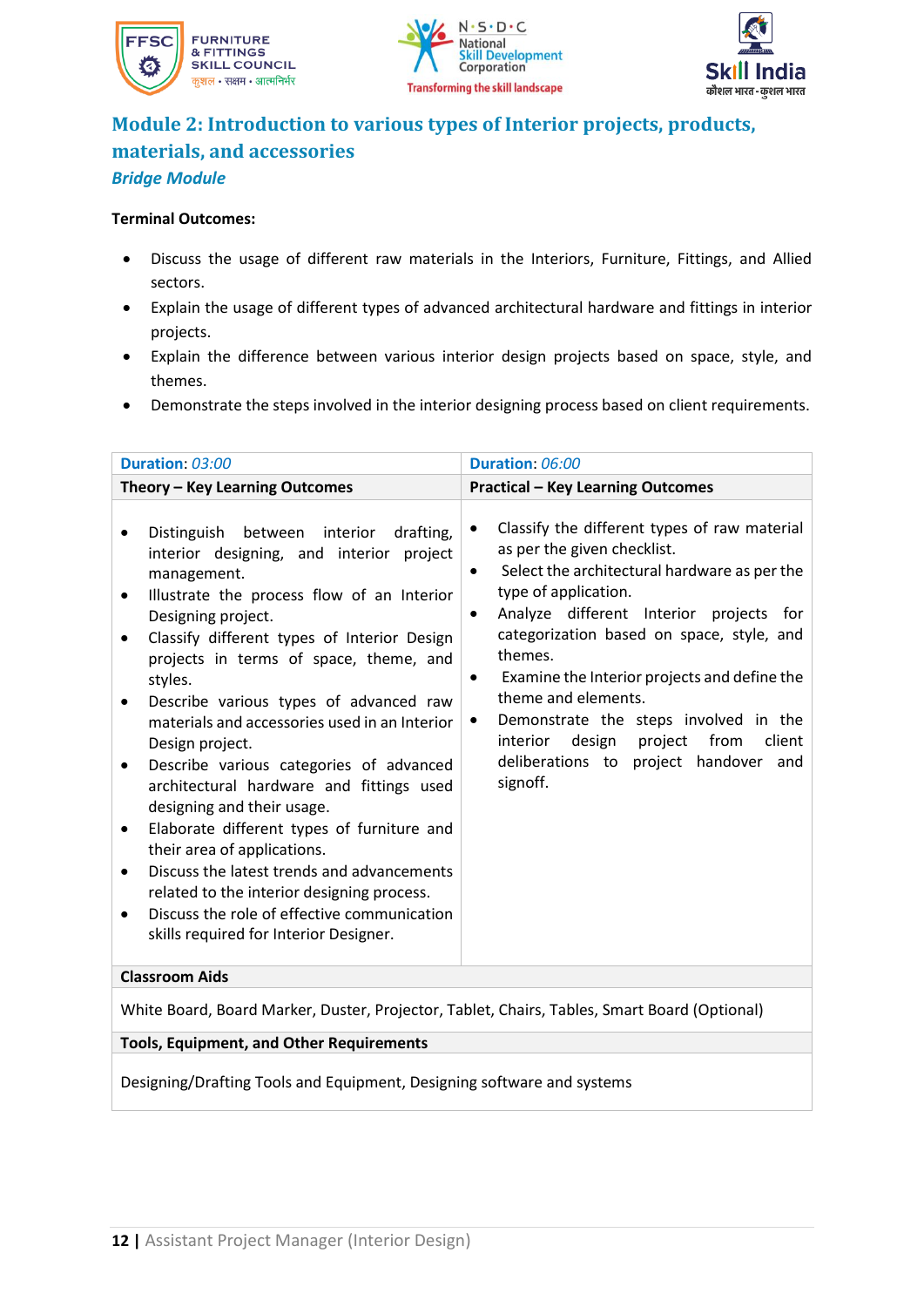





# **Module 3: Perform Business development activity** *Mapped to NOS/N0225 v 1.0*

### **Terminal Outcomes:**

- Describe various parameters involved in selecting a project for execution.
- Demonstrate the process of preparing a business and marketing plan based on target audience.
- State the importance of maintaining good customer relationship.

| Duration: 18:00                                                                                                                                                                                                                                                                                                                                                                                                                                                                                                                                   | Duration: 33:00                                                                                                                                                                                                                                                                                                                                                                                                                                                                                  |  |
|---------------------------------------------------------------------------------------------------------------------------------------------------------------------------------------------------------------------------------------------------------------------------------------------------------------------------------------------------------------------------------------------------------------------------------------------------------------------------------------------------------------------------------------------------|--------------------------------------------------------------------------------------------------------------------------------------------------------------------------------------------------------------------------------------------------------------------------------------------------------------------------------------------------------------------------------------------------------------------------------------------------------------------------------------------------|--|
| Theory - Key Learning Outcomes                                                                                                                                                                                                                                                                                                                                                                                                                                                                                                                    | <b>Practical - Key Learning Outcomes</b>                                                                                                                                                                                                                                                                                                                                                                                                                                                         |  |
| Explain various factors contributing to the<br>development of business and marketing<br>plan.<br>Explain the importance of a product/service<br>catalogue in the business development<br>process.<br>Explain the process of identification event<br>goals and objectives.<br>Describe<br>various<br>marketing<br>and<br>$\bullet$<br>promotional tactics.<br>Explain various documentation formats and<br>techniques for maintaining<br>customer<br>database.<br>Explain the steps involved in sales follow up<br>for potential client prospects. | Prepare a business development plan based<br>on specified marketing and development<br>strategies.<br>Demonstrate the process of preparing and<br>٠<br>maintaining a product/service catalogue.<br>Plan and execute promotional events and<br>$\bullet$<br>activities using appropriate tactics.<br>Employ the use of suitable template and<br>$\bullet$<br>format for<br>customer<br>relationship<br>management.<br>Demonstrate the client follow-up process<br>using the appropriate strategy. |  |
| <b>Classroom Aids</b>                                                                                                                                                                                                                                                                                                                                                                                                                                                                                                                             |                                                                                                                                                                                                                                                                                                                                                                                                                                                                                                  |  |
| White Board, Board Marker, Duster, Projector, Tablet, Chairs, Tables, Smart Board (Optional)                                                                                                                                                                                                                                                                                                                                                                                                                                                      |                                                                                                                                                                                                                                                                                                                                                                                                                                                                                                  |  |

**Tools, Equipment, and Other Requirements** 

Sample of budget and cost estimate forms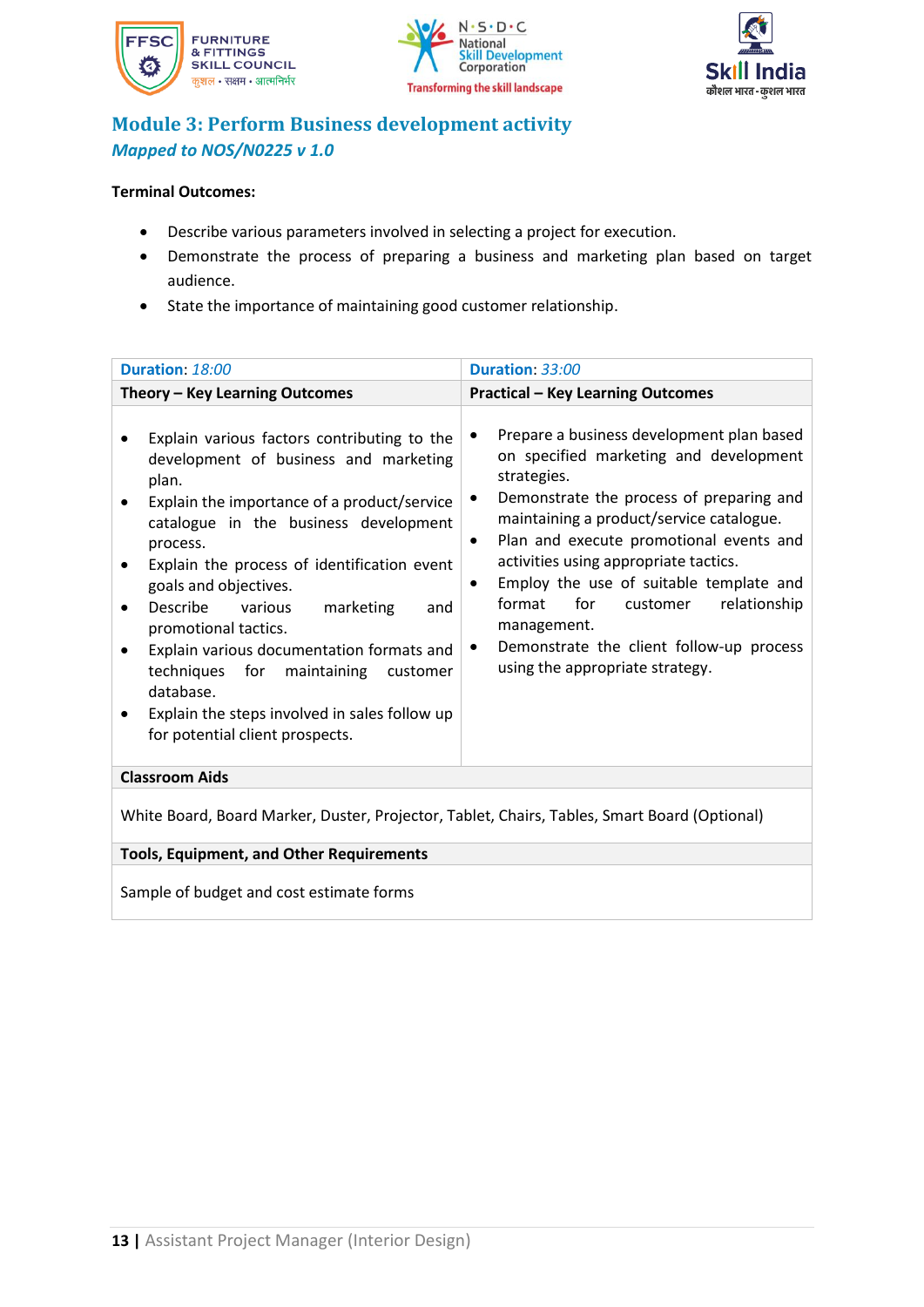





## **Module 4: Client servicing and deliberations** *Mapped to NOS/N0225 v 1.0*

### **Terminal Outcomes:**

- Describe various pre-requisites involved in planning and organizing a client meeting and deliberations.
- Analyze and interpret the client requirements based on project feasibility.

| Duration: 18:00                                                                                                                                                                                                                                                                                                                                                                                                                                                                                                                                                                                                                                                                                                           | Duration: 36:00                                                                                                                                                                                                                                                                                                                                                                                                                                                                  |
|---------------------------------------------------------------------------------------------------------------------------------------------------------------------------------------------------------------------------------------------------------------------------------------------------------------------------------------------------------------------------------------------------------------------------------------------------------------------------------------------------------------------------------------------------------------------------------------------------------------------------------------------------------------------------------------------------------------------------|----------------------------------------------------------------------------------------------------------------------------------------------------------------------------------------------------------------------------------------------------------------------------------------------------------------------------------------------------------------------------------------------------------------------------------------------------------------------------------|
| Theory - Key Learning Outcomes                                                                                                                                                                                                                                                                                                                                                                                                                                                                                                                                                                                                                                                                                            | <b>Practical - Key Learning Outcomes</b>                                                                                                                                                                                                                                                                                                                                                                                                                                         |
| State the importance of advanced planning<br>and attention to detail while arranging a<br>meeting.<br>Explain the role of various parameters like<br>nature of the meeting, agenda of the<br>meeting, client requirement, etc. while<br>arranging a meeting.<br>Discuss the critical parameters for analyzing<br>first-hand info from clients.<br>Explain the importance of identifying the<br>purpose and objectives of the presentation.<br>List all the documentation formalities for<br>record-keeping client<br>inputs<br>and<br>requirements.<br>State the importance of managing notes in<br>an efficient manner.<br>Describe the various<br>communication<br>channels for effective communication with<br>others. | Demonstrate how to arrange a client<br>٠<br>planning<br>meeting with<br>proper<br>and<br>management.<br>Analyze and interpret client requirements<br>٠<br>based on layouts, blueprints, product types,<br>etc.<br>Prepare a client presentation highlighting<br>$\bullet$<br>key project execution parameters for<br>deliberations.<br>Demonstrate effective notes<br>keeping<br>٠<br>technique.<br>Employ suitable skills to communicate<br>efficiently with external agencies. |
| <b>Classroom Aids</b>                                                                                                                                                                                                                                                                                                                                                                                                                                                                                                                                                                                                                                                                                                     |                                                                                                                                                                                                                                                                                                                                                                                                                                                                                  |
|                                                                                                                                                                                                                                                                                                                                                                                                                                                                                                                                                                                                                                                                                                                           |                                                                                                                                                                                                                                                                                                                                                                                                                                                                                  |

White Board, Board Marker, Duster, Projector, Tablet, Chairs, Tables, Smart Board (Optional)

### **Tools, Equipment, and Other Requirements**

Sample of job cards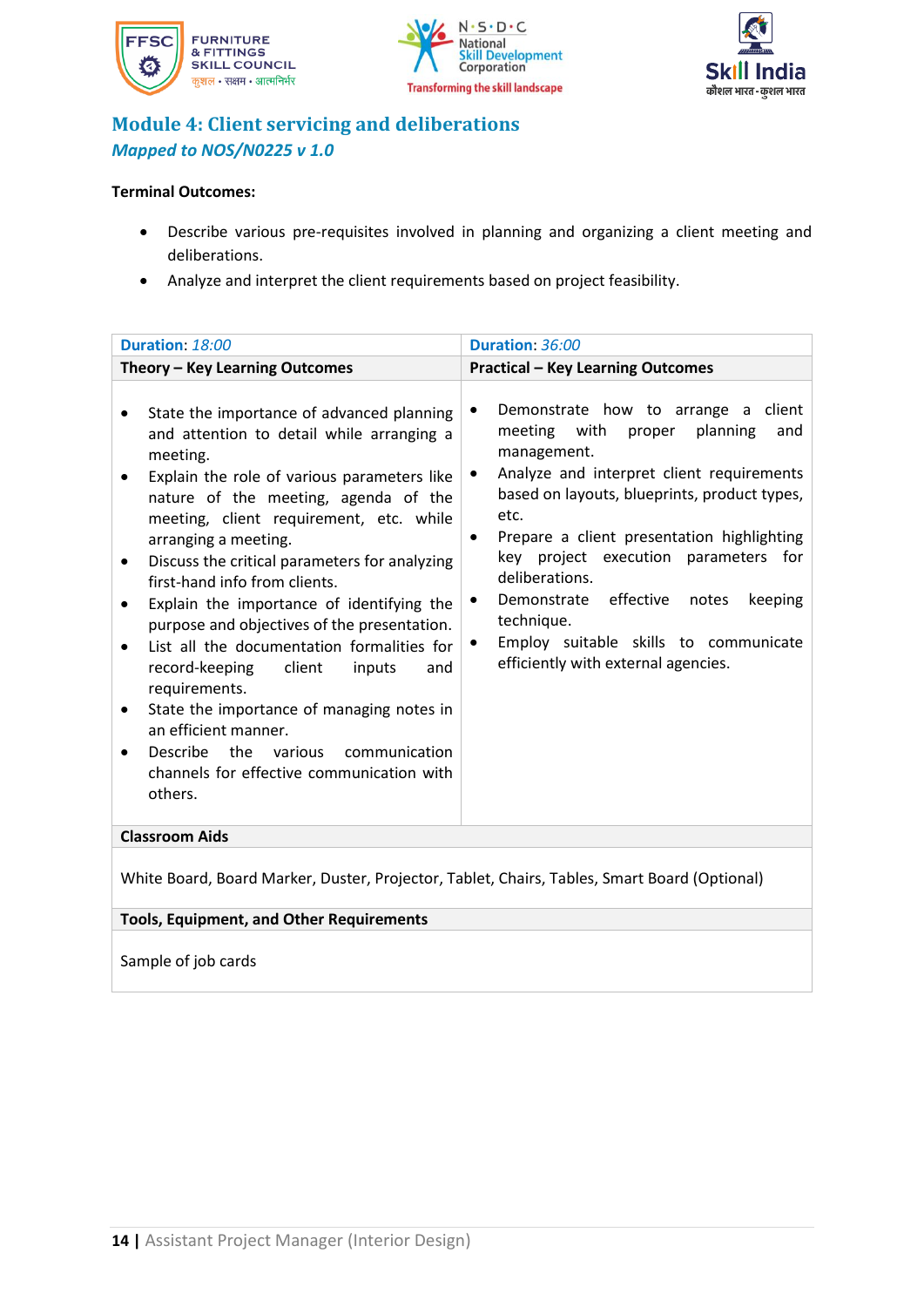





# **Module 5: Analyze client requirements for project feasibility** *Mapped to NOS/ N0226 v 1.0*

### **Terminal Outcomes:**

- Discuss the steps involved in approval of design drafts and scope of work.
- Demonstrate the process of analyzing client requirement based on critical parameters for project execution.

| Duration: 15:00                                                                                                                                                                                                                                                                                                                                                                                                                                                                                                                                                                                                                                                                                                                                                                                                                                   | Duration: 21:00                                                                                                                                                                                                                                                                                                                                                                                                                                                                                                                                                                                                                                                                                                                                    |  |  |
|---------------------------------------------------------------------------------------------------------------------------------------------------------------------------------------------------------------------------------------------------------------------------------------------------------------------------------------------------------------------------------------------------------------------------------------------------------------------------------------------------------------------------------------------------------------------------------------------------------------------------------------------------------------------------------------------------------------------------------------------------------------------------------------------------------------------------------------------------|----------------------------------------------------------------------------------------------------------------------------------------------------------------------------------------------------------------------------------------------------------------------------------------------------------------------------------------------------------------------------------------------------------------------------------------------------------------------------------------------------------------------------------------------------------------------------------------------------------------------------------------------------------------------------------------------------------------------------------------------------|--|--|
| Theory - Key Learning Outcomes                                                                                                                                                                                                                                                                                                                                                                                                                                                                                                                                                                                                                                                                                                                                                                                                                    | <b>Practical - Key Learning Outcomes</b>                                                                                                                                                                                                                                                                                                                                                                                                                                                                                                                                                                                                                                                                                                           |  |  |
| Explain the correlation between client<br>requirement and worksite conditions for<br>project execution.<br>Discuss different types of project themes<br>styles<br>along with their<br>design<br>and<br>considerations.<br>List all the parameters of a worksite for<br>identifying the scope of work in the form of<br>a checklist.<br>Explain the importance of conducting a<br>regular site survey for ensuring built-out<br>quality standards.<br>Illustrate the role of effective recce and site<br>survey for project implementation.<br>Discuss different steps involved in preparing<br>and timely submission of the recce report to<br>the supervisors.<br>Define the Final Scope of Work (FSOW) and<br>its role in project execution.<br>Differentiate between Tentative Scope of<br>٠<br>Work (TSOW) and Final Scope of Work<br>(FSOW). | Analyze and identify client requirements<br>$\bullet$<br>regarding design, material, style, furniture,<br>utilities, services quality standards, etc.<br>Examine the worksite to determine the<br>$\bullet$<br>scope of work based on client requirements.<br>Organize and monitor the site survey for<br>$\bullet$<br>built-out quality with client POCs and<br>internal Interior Design/Installation teams.<br>Monitor the recce activity at the worksite for<br>$\bullet$<br>effective execution.<br>Examine the recce report<br>based<br>on<br>$\bullet$<br>measurements and survey data collected.<br>Prepare a Final Scope of Work (FSOW) based<br>$\bullet$<br>suggestions and modifications<br>on<br>on<br>Tentative Scope of Work (TSOW). |  |  |
| <b>Classroom Aids</b>                                                                                                                                                                                                                                                                                                                                                                                                                                                                                                                                                                                                                                                                                                                                                                                                                             |                                                                                                                                                                                                                                                                                                                                                                                                                                                                                                                                                                                                                                                                                                                                                    |  |  |
| White Board, Board Marker, Duster, Projector, Tablet, Chairs, Tables, Smart Board (Optional)                                                                                                                                                                                                                                                                                                                                                                                                                                                                                                                                                                                                                                                                                                                                                      |                                                                                                                                                                                                                                                                                                                                                                                                                                                                                                                                                                                                                                                                                                                                                    |  |  |

### **Tools, Equipment, and Other Requirements**

Measurement and Marking Tools, Project/Theme based props for simulation as required.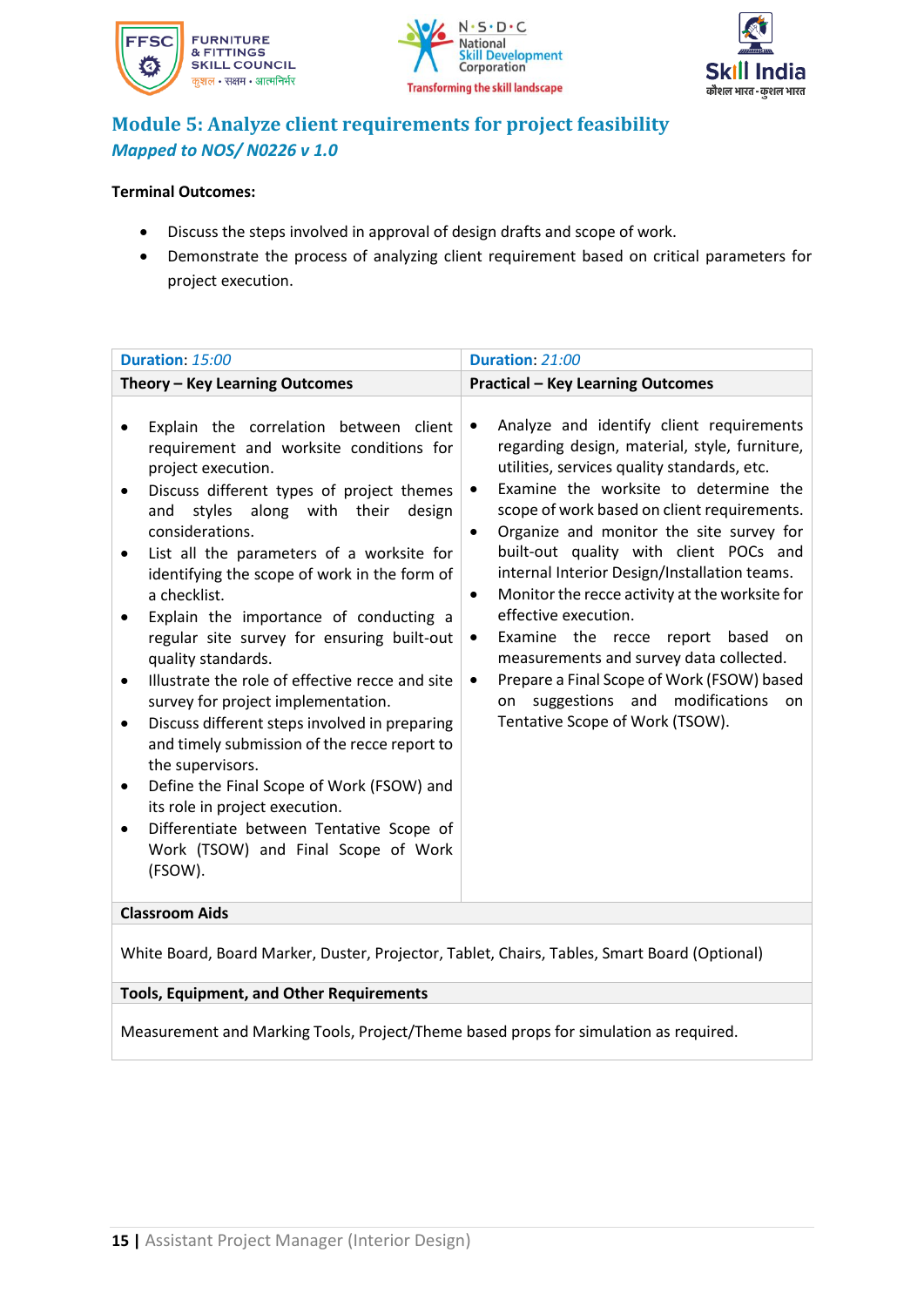





## **Module 6: Prepare project estimates and evaluate quotations** *Mapped to NOS/N0226 v 1.0*

### **Terminal Outcomes:**

- Sate the importance of defining timelines and work schedules based on work capacity.
- Demonstrate the process of preparing project estimates based on scope of work.
- Discuss the steps involved in defining a procurement plan for project execution.

| Duration: 15:00                                                                                                                                                                                                                                                                                                                                                                                                                                                                                                                                                                                                                                                                                                                                                                                                                                                                                          | Duration: 24:00                                                                                                                                                                                                                                                                                                                                                                                                                                                                                                                                                                                                                                                                                                                                                           |
|----------------------------------------------------------------------------------------------------------------------------------------------------------------------------------------------------------------------------------------------------------------------------------------------------------------------------------------------------------------------------------------------------------------------------------------------------------------------------------------------------------------------------------------------------------------------------------------------------------------------------------------------------------------------------------------------------------------------------------------------------------------------------------------------------------------------------------------------------------------------------------------------------------|---------------------------------------------------------------------------------------------------------------------------------------------------------------------------------------------------------------------------------------------------------------------------------------------------------------------------------------------------------------------------------------------------------------------------------------------------------------------------------------------------------------------------------------------------------------------------------------------------------------------------------------------------------------------------------------------------------------------------------------------------------------------------|
| Theory - Key Learning Outcomes                                                                                                                                                                                                                                                                                                                                                                                                                                                                                                                                                                                                                                                                                                                                                                                                                                                                           | <b>Practical - Key Learning Outcomes</b>                                                                                                                                                                                                                                                                                                                                                                                                                                                                                                                                                                                                                                                                                                                                  |
| State the importance of coordination<br>internal<br>for<br>the<br>between<br>teams<br>procurement process.<br>Explain the role of various internal teams in<br>different<br>preparing<br>procurement<br>documentations.<br>Discuss various elements involved<br>in<br>preparing a project proposal and how to<br>interpret them.<br>List all the technical formalities related to<br>project closure and handover.<br>Explain the process of preparing project<br>$\bullet$<br>agreement, sign-off, project report, etc.<br>List the major impacts of differences<br>between approved project specification and<br>on-site project execution.<br>List all the documentation formalities<br>associated with revising the approved scope<br>of work.<br>State the importance of digital literacy.<br>Explain the role of various payment<br>gateways in the project management<br>process and their usage. | Demonstrate the process of preparing a<br>٠<br>project estimate and related documents in<br>consultation with internal teams.<br>Demonstrate the process of preparing a<br>$\bullet$<br>project proposal based on project execution<br>details.<br>Demonstrate effective communication and<br>٠<br>domain skills to perform negotiations,<br>approvals, and project closure formalities.<br>Examine the worksite during the project<br>execution for completion against schedule,<br>staffing<br>against assigned<br>roles,<br>and<br>approved design integrity.<br>Perform client deliberations for the<br>additional need of services in defined scope<br>of work.<br>Demonstrate effective financial literacy<br>$\bullet$<br>skills using suitable tools and methods. |
| <b>Classroom Aids</b>                                                                                                                                                                                                                                                                                                                                                                                                                                                                                                                                                                                                                                                                                                                                                                                                                                                                                    |                                                                                                                                                                                                                                                                                                                                                                                                                                                                                                                                                                                                                                                                                                                                                                           |

White Board, Board Marker, Duster, Projector, Tablet, Chairs, Tables, Smart Board (Optional)

### **Tools, Equipment, and Other Requirements**

Sample of job card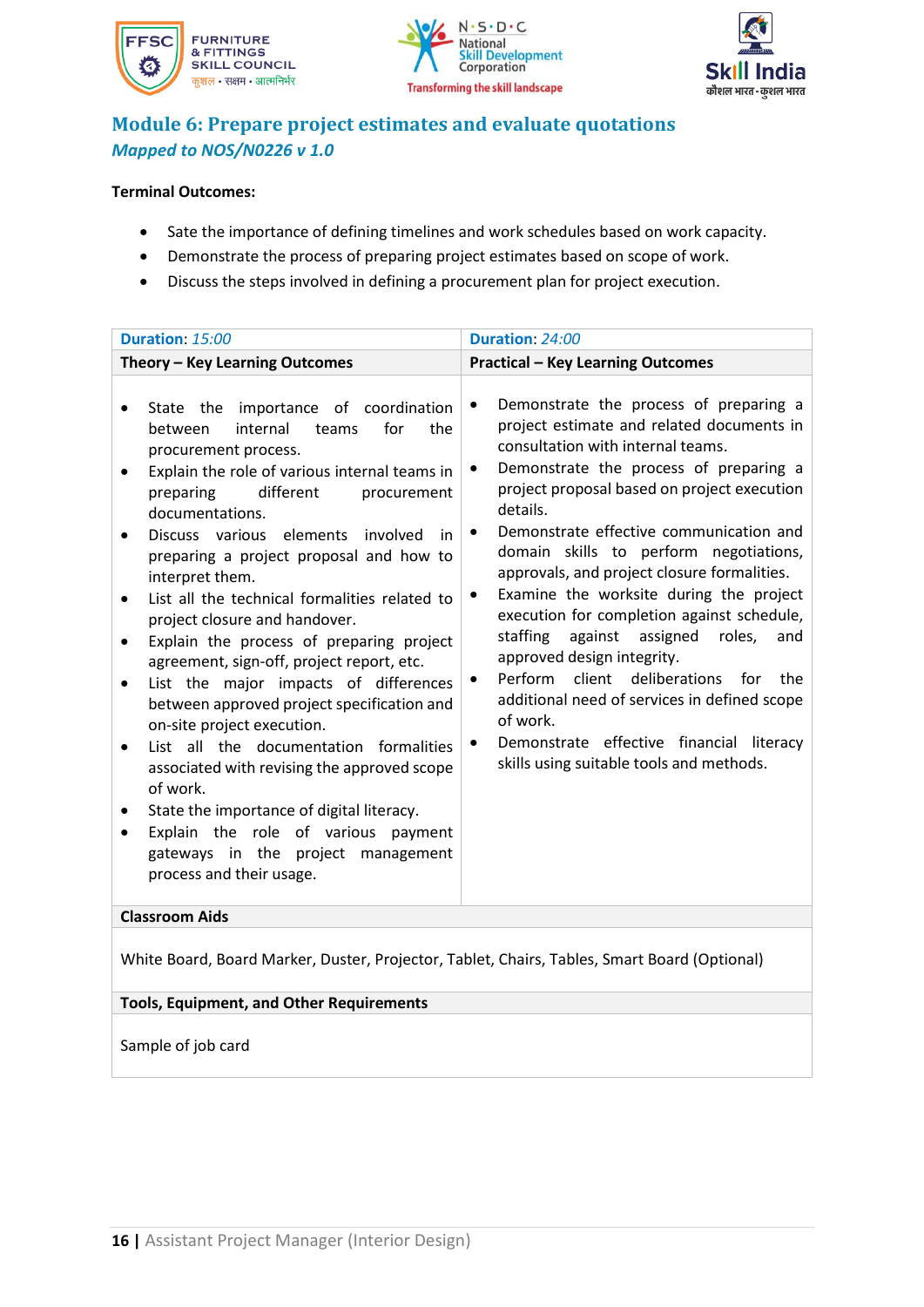





# **Module 7: Finalizing scope of work and resource planning** *Mapped to NOS/N0227 v 1.0*

### **Terminal Outcomes:**

- Discuss the factors involved in resource planning based on finalized scope of work.
- Demonstrate the process of selecting suitable materials and finishes.

| <b>Duration: 15:00</b>                                                                                                                                                                                                                                                                                                                                                                                                                                                                                                                      | Duration: 24:00                                                                                                                                                                                                                                                                                                                                                                                                                                                                                                                                                                                                                       |  |  |
|---------------------------------------------------------------------------------------------------------------------------------------------------------------------------------------------------------------------------------------------------------------------------------------------------------------------------------------------------------------------------------------------------------------------------------------------------------------------------------------------------------------------------------------------|---------------------------------------------------------------------------------------------------------------------------------------------------------------------------------------------------------------------------------------------------------------------------------------------------------------------------------------------------------------------------------------------------------------------------------------------------------------------------------------------------------------------------------------------------------------------------------------------------------------------------------------|--|--|
| Theory - Key Learning Outcomes                                                                                                                                                                                                                                                                                                                                                                                                                                                                                                              | <b>Practical - Key Learning Outcomes</b>                                                                                                                                                                                                                                                                                                                                                                                                                                                                                                                                                                                              |  |  |
| Explain various specifications involved in<br>estimating the material quantity.<br>List all the associated vendors based on the<br>requirement of different categories of<br>materials.<br>Explain the process and technicalities<br>involved in raising<br>tenders, inviting<br>quotations and delivery timelines, terms<br>and conditions from various vendors.<br>Discuss the steps involved in vendor<br>partners analysis and selection process.<br>Explain the role of Request for Proposal<br>(RFP) in the vendor selection process. | Employ suitable estimation tools and<br>$\bullet$<br>techniques for calculating material quantity<br>in the interior designing process.<br>Analyze and plan the resources based on in-<br>$\bullet$<br>material<br>library<br>house<br>projects<br>and<br>requirements.<br>Conduct market research<br>identify<br>$\bullet$<br>to<br>material<br>possible vendors based<br>on.<br>specification requirements.<br>Demonstrate the effective management<br>$\bullet$<br>skills for multiple vendors.<br>Analyze the business requirements to<br>$\bullet$<br>shortlist suitable vendor partners based on<br>Request for Proposal (RFP). |  |  |
| <b>Classroom Aids</b>                                                                                                                                                                                                                                                                                                                                                                                                                                                                                                                       |                                                                                                                                                                                                                                                                                                                                                                                                                                                                                                                                                                                                                                       |  |  |
| White Board, Board Marker, Duster, Projector, Tablet, Chairs, Tables, Smart Board (Optional)                                                                                                                                                                                                                                                                                                                                                                                                                                                |                                                                                                                                                                                                                                                                                                                                                                                                                                                                                                                                                                                                                                       |  |  |

### **Tools, Equipment, and Other Requirements**

Project/Theme based props for simulation as required.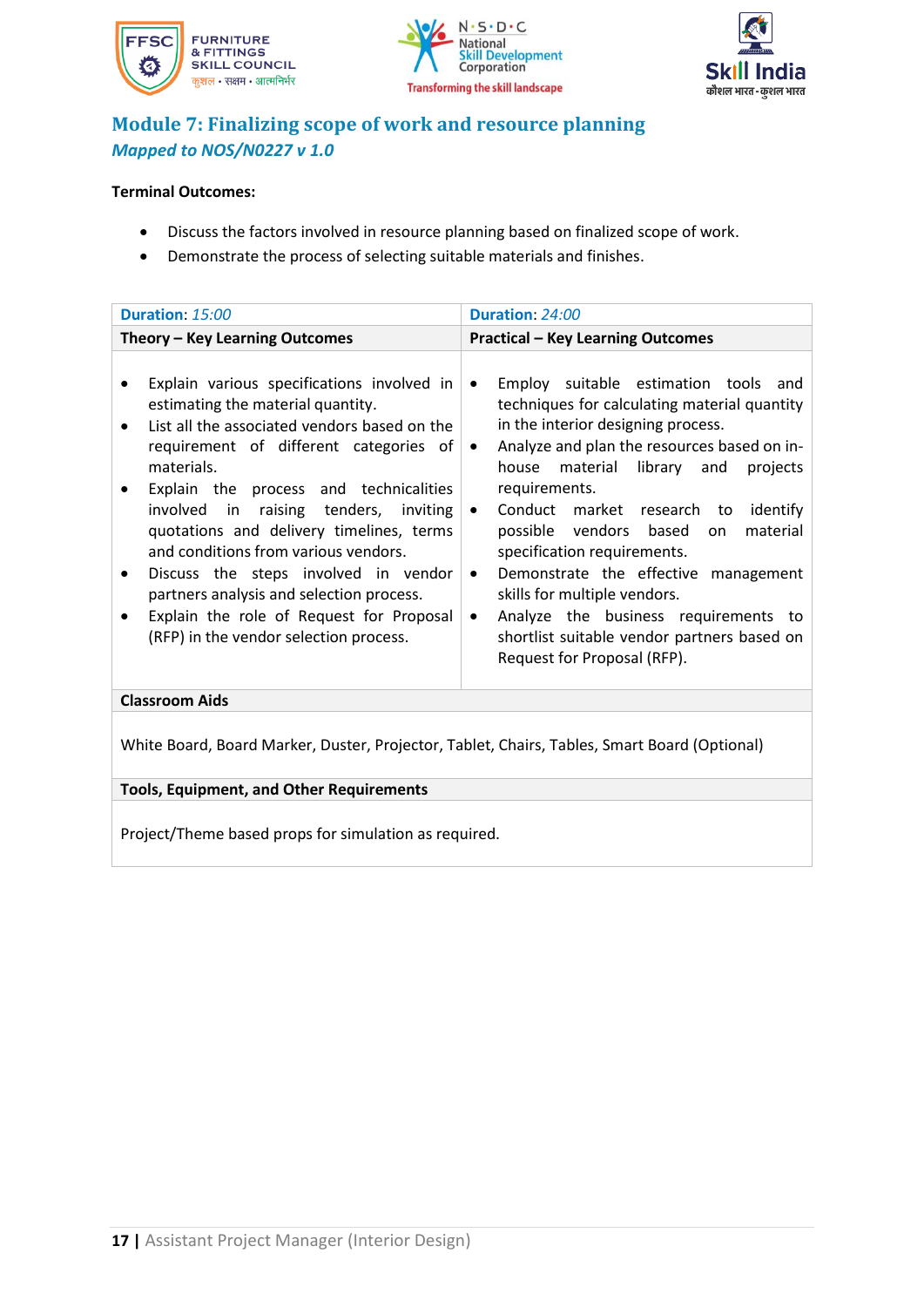





# **Module 8: Supervision of assigned tasks and responsibilities** *Mapped to NOS/N0227 v 1.0*

### **Terminal Outcomes:**

- Demonstrate the process of determining tasks and responsibilities for concerned team members.
- Describe the process of delegating tasks effectively through various methods and techniques.
- Illustrate the timely supervision of assigned job work to concerned team members.

<span id="page-18-0"></span>

| Duration: 15:00                                                                                                                                                                                                                                                                                                                                                                                                                                                                                                                                                                                                                                                                                                                                                                       | Duration: 21:00                                                                                                                                                                                                                                                                                                                                                                                                                                                                                                                                                    |  |
|---------------------------------------------------------------------------------------------------------------------------------------------------------------------------------------------------------------------------------------------------------------------------------------------------------------------------------------------------------------------------------------------------------------------------------------------------------------------------------------------------------------------------------------------------------------------------------------------------------------------------------------------------------------------------------------------------------------------------------------------------------------------------------------|--------------------------------------------------------------------------------------------------------------------------------------------------------------------------------------------------------------------------------------------------------------------------------------------------------------------------------------------------------------------------------------------------------------------------------------------------------------------------------------------------------------------------------------------------------------------|--|
| Theory - Key Learning Outcomes                                                                                                                                                                                                                                                                                                                                                                                                                                                                                                                                                                                                                                                                                                                                                        | <b>Practical - Key Learning Outcomes</b>                                                                                                                                                                                                                                                                                                                                                                                                                                                                                                                           |  |
| State the importance of identifying suitable<br>teams for effective project execution.<br>List a set of general questions for task<br>management or delegating tasks effectively.<br>Discuss the steps involved in task delegation<br>share the workload<br>and<br>increase<br>to<br>productivity at work.<br>Explain the steps involved in taking input<br>from internal and external agencies.<br>Explain the role of a work monitoring plan in<br>project execution.<br>Discuss various methods and techniques<br>associated with monitoring a project.<br>List the critical stages in project execution to<br>ensure quality as per approved design<br>specifications.<br>Define the role of project supervisor in the<br>client visit and inspection process at the<br>worksite. | Analyze and interpret the Final Scope of<br>Work (FSOW) to determine team and task<br>delegations.<br>Perform delegation of tasks to team<br>٠<br>members using appropriate software tools<br>and techniques.<br>Employ suitable methods to maintain<br>$\bullet$<br>periodic updates of the project.<br>Prepare an effective work monitoring plan<br>٠<br>for project execution.<br>Examine the worksite for project execution<br>$\bullet$<br>based on approved design specifications.<br>Prepare the guidelines for performing client<br>visits and inspection. |  |
| <b>Classroom Aids</b>                                                                                                                                                                                                                                                                                                                                                                                                                                                                                                                                                                                                                                                                                                                                                                 |                                                                                                                                                                                                                                                                                                                                                                                                                                                                                                                                                                    |  |
| White Board, Board Marker, Duster, Projector, Tablet, Chairs, Tables, Smart Board (Optional)                                                                                                                                                                                                                                                                                                                                                                                                                                                                                                                                                                                                                                                                                          |                                                                                                                                                                                                                                                                                                                                                                                                                                                                                                                                                                    |  |
| <b>Tools, Equipment, and Other Requirements</b>                                                                                                                                                                                                                                                                                                                                                                                                                                                                                                                                                                                                                                                                                                                                       |                                                                                                                                                                                                                                                                                                                                                                                                                                                                                                                                                                    |  |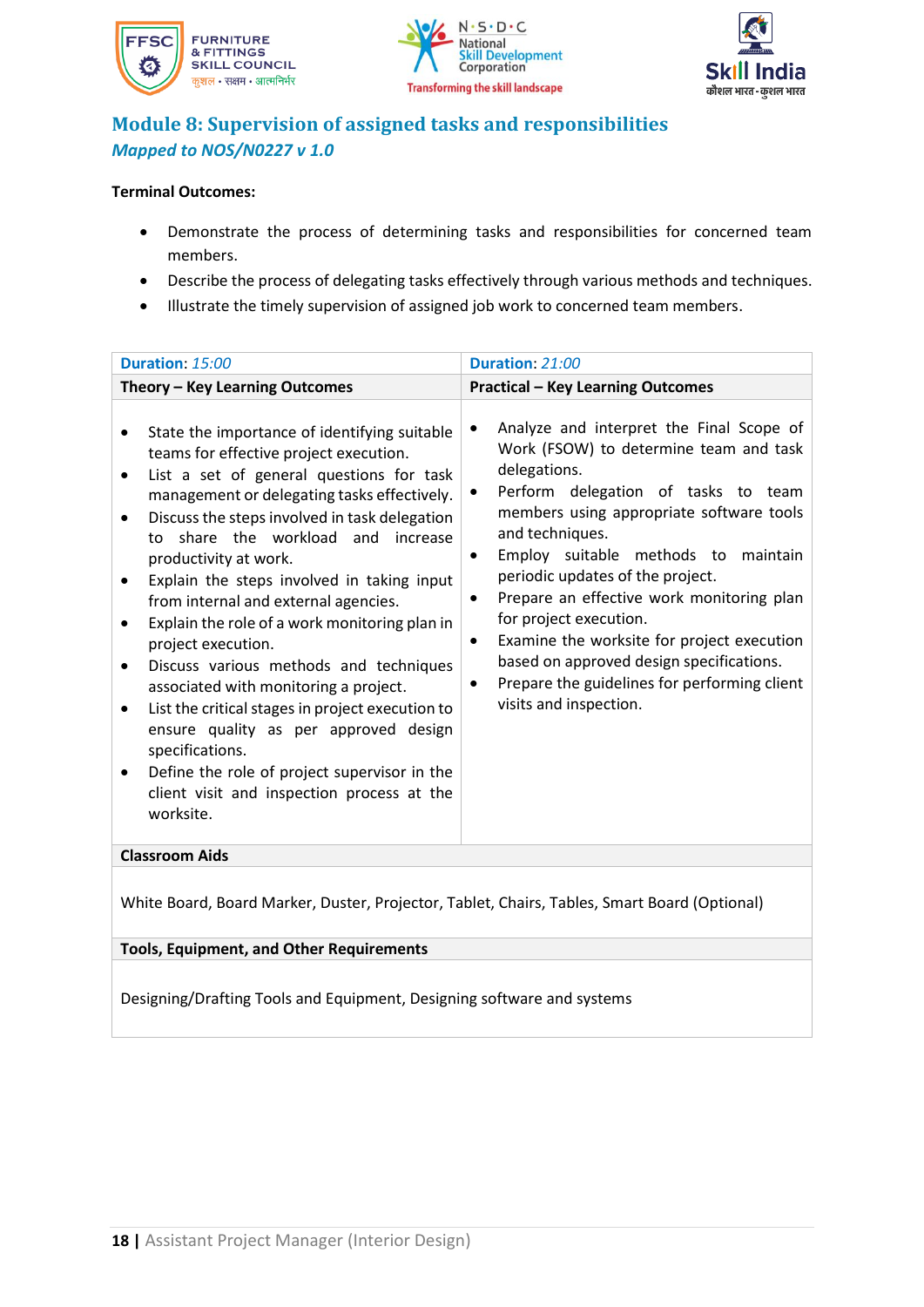





# **Module 9: Validate final design drafts and concepts** *Mapped to NOS/N0228 v 1.0*

### **Terminal Outcomes:**

- Demonstrate the process of validating design drafts and concepts for project execution.
- Discuss various elements of a design docket.
- Explain the feedback mechanism for client and supervisor comments.

| Duration: 15:00                                                                                                                                                                                                                                                                                                                                                                                                                                                                                                                                                                                                                                                                                                                                                    | Duration: 30:00                                                                                                                                                                                                                                                                                                                                                                                                                                                                                                                                                   |
|--------------------------------------------------------------------------------------------------------------------------------------------------------------------------------------------------------------------------------------------------------------------------------------------------------------------------------------------------------------------------------------------------------------------------------------------------------------------------------------------------------------------------------------------------------------------------------------------------------------------------------------------------------------------------------------------------------------------------------------------------------------------|-------------------------------------------------------------------------------------------------------------------------------------------------------------------------------------------------------------------------------------------------------------------------------------------------------------------------------------------------------------------------------------------------------------------------------------------------------------------------------------------------------------------------------------------------------------------|
| Theory - Key Learning Outcomes                                                                                                                                                                                                                                                                                                                                                                                                                                                                                                                                                                                                                                                                                                                                     | <b>Practical - Key Learning Outcomes</b>                                                                                                                                                                                                                                                                                                                                                                                                                                                                                                                          |
| Describe how to break tasks into specific<br>skillsets for team and task delegations.<br>State the role of a design docket in the<br>interior designing process.<br>Explain the process of preparing a design<br>docket and the various elements involved in<br>it.<br>State the role of project execution<br>parameters like scope, budget, delivery<br>timeline, etc. in approval of design<br>specifications.<br>List the design parameters associated with a<br>design docket approval.<br>Illustrate the significance of client and<br>$\bullet$<br>supervisor feedback in the project design<br>and execution.<br>Discuss the approval mechanism of the<br>specifications like<br>design,<br>drawings,<br>materials, finishes, etc.<br><b>Classroom Aids</b> | Perform job work demarcation based on<br>٠<br>team skillsets capability<br>and<br>project<br>timeline.<br>Examine the design docket development<br>$\bullet$<br>process based on specified instructions.<br>Perform review and approval of design<br>٠<br>docket and specifications based on client<br>requirements<br>project execution<br>and<br>parameters.<br>Examine the design modification process<br>based on suggested changes and feedback.<br>Analyze and approve the design, drawings,<br>٠<br>materials, finishes, etc. for<br>project<br>execution. |
|                                                                                                                                                                                                                                                                                                                                                                                                                                                                                                                                                                                                                                                                                                                                                                    |                                                                                                                                                                                                                                                                                                                                                                                                                                                                                                                                                                   |

White Board, Board Marker, Duster, Projector, Tablet, Chairs, Tables, Smart Board (Optional)

### **Tools, Equipment, and Other Requirements**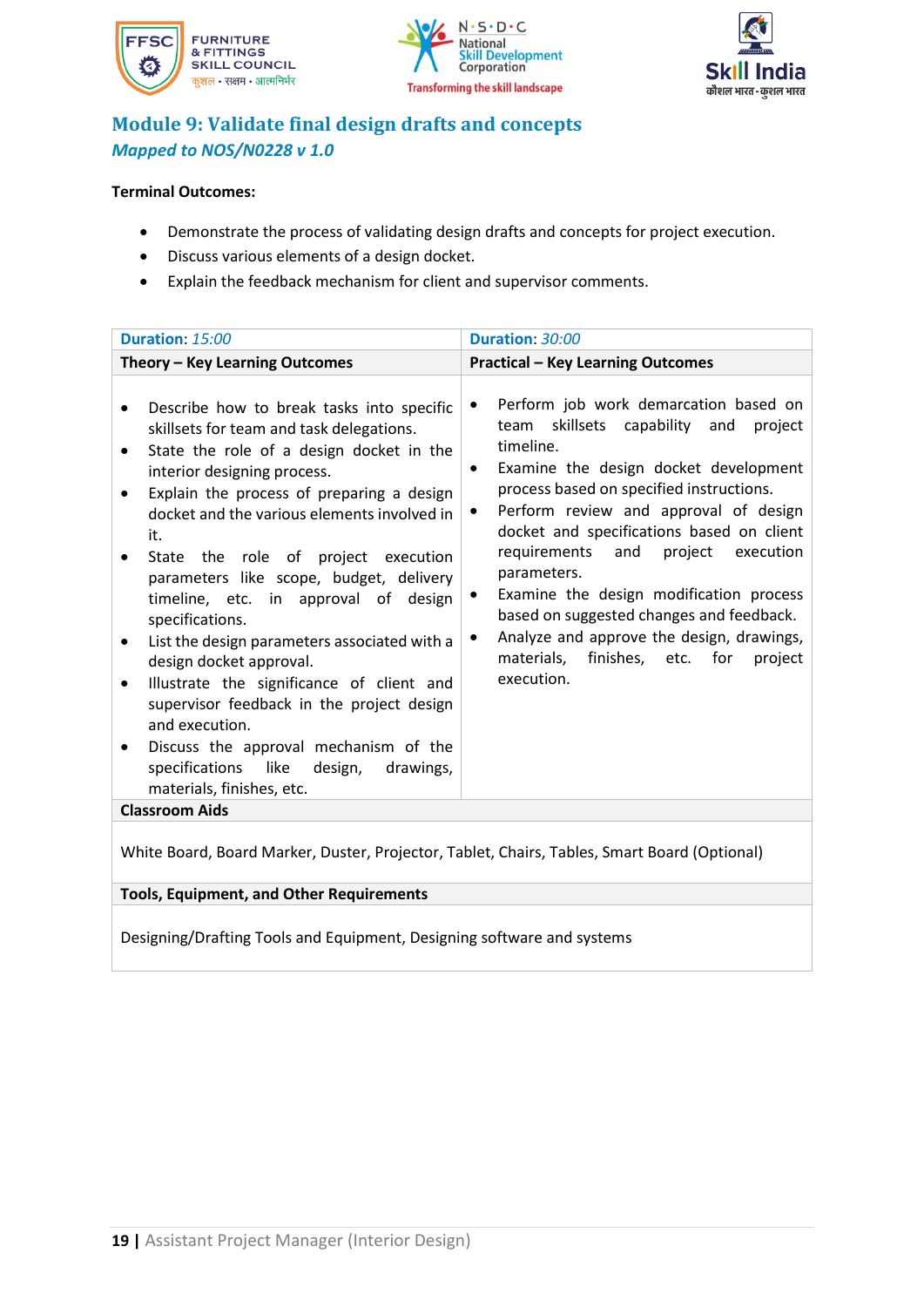





### **Module 10: Supervision of procurement and vender management** *Mapped to NOS/N0228 v 1.0*

### **Terminal Outcomes:**

- Demonstrate effective procurement and vendor management.
- Discuss the role of financial literacy and its importance in procurement process.
- Explain the steps involved in procurement grievance redressal mechanism.

| Duration: 15:00                                                                                                                                                                                                                                                                                                                                                                                                                                                                                                                                                         | Duration: 30:00                                                                                                                                                                                                                                                                                                                                                                                                                                                                                                                                                                                                                                                      |  |
|-------------------------------------------------------------------------------------------------------------------------------------------------------------------------------------------------------------------------------------------------------------------------------------------------------------------------------------------------------------------------------------------------------------------------------------------------------------------------------------------------------------------------------------------------------------------------|----------------------------------------------------------------------------------------------------------------------------------------------------------------------------------------------------------------------------------------------------------------------------------------------------------------------------------------------------------------------------------------------------------------------------------------------------------------------------------------------------------------------------------------------------------------------------------------------------------------------------------------------------------------------|--|
| Theory - Key Learning Outcomes                                                                                                                                                                                                                                                                                                                                                                                                                                                                                                                                          | <b>Practical - Key Learning Outcomes</b>                                                                                                                                                                                                                                                                                                                                                                                                                                                                                                                                                                                                                             |  |
| List all the parameters from the Final Scope<br>affecting<br>(FSOW)<br>of<br>Work<br>vendor<br>quotations.<br>the<br>importance<br>οf<br>effective<br>State<br>negotiation skills.<br>Discuss the importance of payment terms<br>and project timelines in approval and issuing<br>of purchase orders.<br>List the quality parameters associated with<br>performing Quality Check.<br>Discuss the SOP involved in a procurement<br>$\bullet$<br>grievance redressal system.<br>Explain a step-by-step guide in analyzing and<br>approval of invoices of vendor partners. | Analyze the quotation based on the final<br>٠<br>scope of work specifications.<br>Demonstrate effective negotiation skills for<br>$\bullet$<br>finalizing vendor quotations.<br>Demonstrate how to define payment terms<br>$\bullet$<br>and project timelines for purchase order<br>approval.<br>Perform final Quality Checks (QC) during<br>٠<br>project execution and handover at regular<br>intervals.<br>Employ suitable techniques and methods to<br>٠<br>effectively address and resolve the queries,<br>related<br>concerns, and<br>requests<br>to<br>procurement.<br>Analyze the invoices and payment terms<br>٠<br>based on project execution requirements. |  |
| <b>Classroom Aids</b>                                                                                                                                                                                                                                                                                                                                                                                                                                                                                                                                                   |                                                                                                                                                                                                                                                                                                                                                                                                                                                                                                                                                                                                                                                                      |  |
|                                                                                                                                                                                                                                                                                                                                                                                                                                                                                                                                                                         |                                                                                                                                                                                                                                                                                                                                                                                                                                                                                                                                                                                                                                                                      |  |

White Board, Board Marker, Duster, Projector, Tablet, Chairs, Tables, Smart Board (Optional)

#### **Tools, Equipment, and Other Requirements**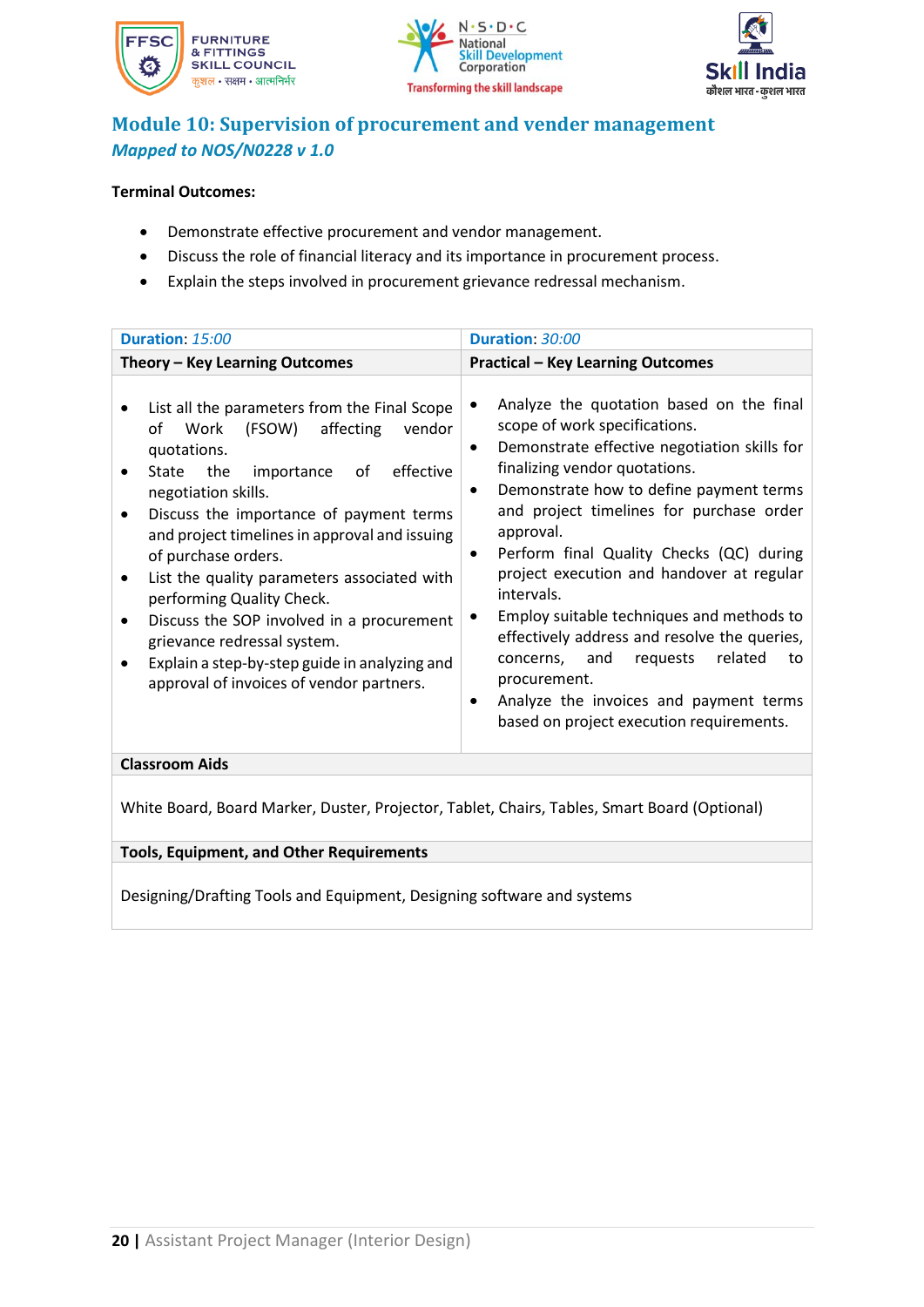





# **Module 11: Supervision and monitoring of project execution** *Mapped to NOS/N0229 v 1.0*

### **Terminal Outcomes:**

- Explain the process of designing an effective performance management plan and its importance.
- Demonstrate effective communication skills for inter-departmental coordination.
- Discuss various documentation formalities for record keeping during project supervision.

White Board, Board Marker, Duster, Projector, Tablet, Chairs, Tables, Smart Board (Optional)

### **Tools, Equipment, and Other Requirements**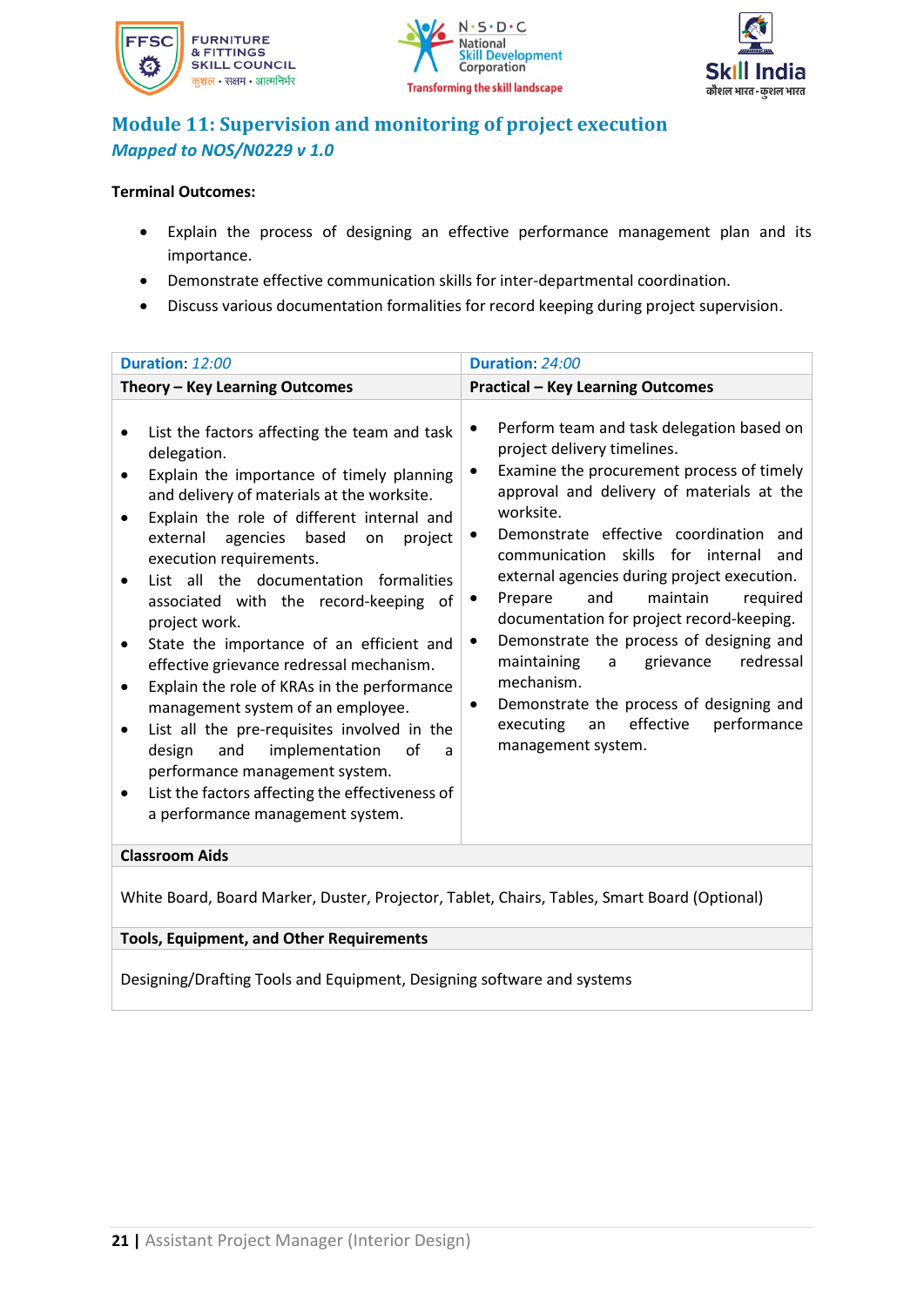





# **Module 12: Final quality check and project handover** *Mapped to NOS/N0229 v 1.0*

### **Terminal Outcomes:**

- List various documentation requisites for project handover and client sign-off.
- Demonstrate the process of preparing necessary documents for project handover.
- Perform quality check of the finished product based on client requirements.

| Duration: 15:00                                                                                                                                                                                                                                                                                                                                                                                                                                                                                                                        | Duration: 24:00                                                                                                                                                                                                                                                                                                                                                                                               |  |
|----------------------------------------------------------------------------------------------------------------------------------------------------------------------------------------------------------------------------------------------------------------------------------------------------------------------------------------------------------------------------------------------------------------------------------------------------------------------------------------------------------------------------------------|---------------------------------------------------------------------------------------------------------------------------------------------------------------------------------------------------------------------------------------------------------------------------------------------------------------------------------------------------------------------------------------------------------------|--|
| Theory - Key Learning Outcomes                                                                                                                                                                                                                                                                                                                                                                                                                                                                                                         | <b>Practical - Key Learning Outcomes</b>                                                                                                                                                                                                                                                                                                                                                                      |  |
| State the importance of following quality<br>$\bullet$<br>parameters during project execution.<br>State the significance of feedback and<br>$\bullet$<br>suggestions in the improvement of the<br>process.<br>Explain various statutory and regulatory<br>guidelines associated with project execution<br>at the worksite.<br>Discuss the importance of providing regular<br>work updates to the supervisors.<br>State the importance of time management<br>and usage of effective record keeping<br>techniques for project execution. | Perform basic checks to identify any<br>$\bullet$<br>defects/errors at regular intervals.<br>Analyze the design development and project<br>٠<br>execution for<br>client<br>with<br>synergy<br>requirement.<br>Employ suitable statutory and regulatory<br>$\bullet$<br>guidelines for project execution.<br>Demonstrate the process of record-keeping<br>$\bullet$<br>and timely reporting to the supervisor. |  |
| <b>Classroom Aids</b>                                                                                                                                                                                                                                                                                                                                                                                                                                                                                                                  |                                                                                                                                                                                                                                                                                                                                                                                                               |  |
| White Board, Board Marker, Duster, Projector, Tablet, Chairs, Tables, Smart Board (Optional)                                                                                                                                                                                                                                                                                                                                                                                                                                           |                                                                                                                                                                                                                                                                                                                                                                                                               |  |
| <b>Tools, Equipment, and Other Requirements</b>                                                                                                                                                                                                                                                                                                                                                                                                                                                                                        |                                                                                                                                                                                                                                                                                                                                                                                                               |  |
| Designing/Drafting Tools and Equipment, Designing software and systems                                                                                                                                                                                                                                                                                                                                                                                                                                                                 |                                                                                                                                                                                                                                                                                                                                                                                                               |  |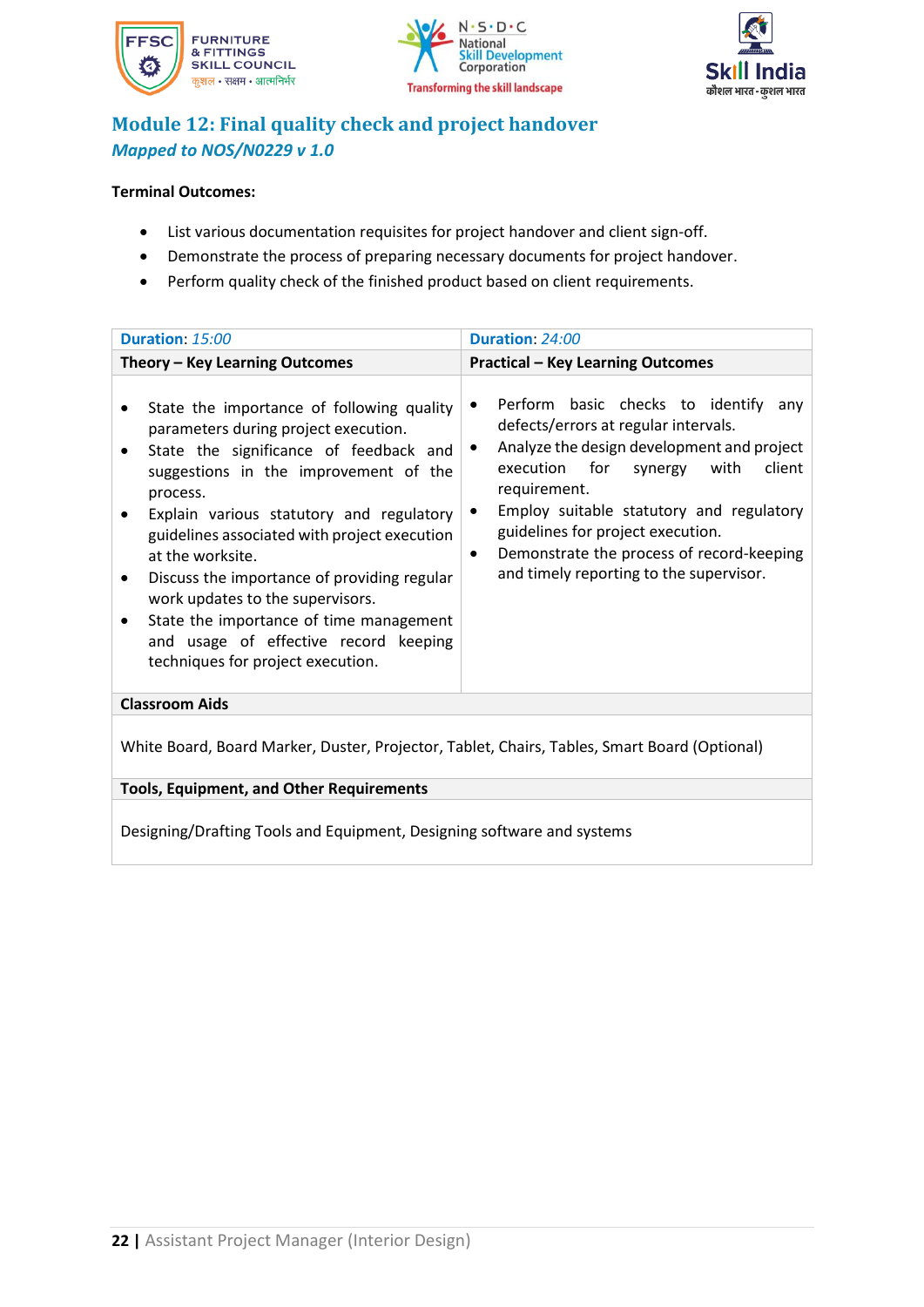





# **Module 13: Work effectively with colleagues and others** *Mapped to NOS/N8204 v 1.0*

### **Terminal Outcomes:**

- Explain the methods and mechanisms for effective communication.
- Demonstrate the usage of effective communication and interpersonal skills.
- Explain the importance of effective collaboration at workplace.
- Demonstrate how to interact and work effectively with co-workers, supervisors, and others.

|                                                                                                                             | Duration: 03:00                                                                                                                                                                                                                                                                                                                                                                                                                                                                                                                                                                                                                                                                                                                                                                                                                                                                                                                                                                                                                                                                                                                                                                        | Duration: 06:00                                                                                                                                                                                                                                                                                                                                                                                                                                                                                                                                                                                                                                                                                                                                      |
|-----------------------------------------------------------------------------------------------------------------------------|----------------------------------------------------------------------------------------------------------------------------------------------------------------------------------------------------------------------------------------------------------------------------------------------------------------------------------------------------------------------------------------------------------------------------------------------------------------------------------------------------------------------------------------------------------------------------------------------------------------------------------------------------------------------------------------------------------------------------------------------------------------------------------------------------------------------------------------------------------------------------------------------------------------------------------------------------------------------------------------------------------------------------------------------------------------------------------------------------------------------------------------------------------------------------------------|------------------------------------------------------------------------------------------------------------------------------------------------------------------------------------------------------------------------------------------------------------------------------------------------------------------------------------------------------------------------------------------------------------------------------------------------------------------------------------------------------------------------------------------------------------------------------------------------------------------------------------------------------------------------------------------------------------------------------------------------------|
|                                                                                                                             | Theory - Key Learning Outcomes                                                                                                                                                                                                                                                                                                                                                                                                                                                                                                                                                                                                                                                                                                                                                                                                                                                                                                                                                                                                                                                                                                                                                         | <b>Practical - Key Learning Outcomes</b>                                                                                                                                                                                                                                                                                                                                                                                                                                                                                                                                                                                                                                                                                                             |
| $\bullet$<br>$\bullet$<br>$\bullet$<br>$\bullet$<br>$\bullet$<br>٠<br>$\bullet$<br>٠<br>$\bullet$<br>$\bullet$<br>$\bullet$ | Discuss the need of seeking help from<br>appropriate authority.<br>Outline the reporting structure to receive<br>work instructions and report issues to the<br>supervisor.<br>Understand<br>effective<br>decision-making<br>process.<br>State the various techniques for achieving<br>productivity and quality of work.<br>Explain the steps involved in grievance<br>redressal using appropriate escalation<br>matrix and process.<br>Discuss the specific ways of documenting<br>the work and how to report it to the<br>supervisor.<br>State the importance of co-ordinating and<br>resolving conflicts with the team members<br>to achieve smooth work flow.<br>Explain the effective communication process<br>and methods.<br>Outline the ways to communicate effectively<br>with the co-workers.<br>State the work ethics, workplace etiquettes<br>as well as standards and guidelines.<br>Discuss the different methods of providing<br>information<br>colleagues<br>to<br>as<br>per<br>organizational requirements.<br>Explain key initiatives to resolve conflicts<br>among the team.<br>Explain the importance of aligning your<br>personal goals with organisational goals. | effective<br>Apply<br>time<br>management<br>$\bullet$<br>principles.<br>Employ the suitable process to report any<br>$\bullet$<br>deviations to appropriate authority.<br>Demonstrate different ways to resolve<br>$\bullet$<br>conflicts at the worksite.<br>Use different modes of communication as<br>$\bullet$<br>per requirement and need.<br>Demonstrate appropriate behaviour when<br>$\bullet$<br>dealing with supervisor or co-workers.<br>Illustrate different ways to resolve issues of<br>$\bullet$<br>colleagues.<br>Employ<br>different<br>resolve<br>$\bullet$<br>ways<br>to<br>interpersonal conflicts.<br>Demonstrate suitable ways of managing and<br>$\bullet$<br>work<br>based<br>prioritizing<br>project<br>on<br>requirements. |
|                                                                                                                             | <b>Classroom Aids</b>                                                                                                                                                                                                                                                                                                                                                                                                                                                                                                                                                                                                                                                                                                                                                                                                                                                                                                                                                                                                                                                                                                                                                                  |                                                                                                                                                                                                                                                                                                                                                                                                                                                                                                                                                                                                                                                                                                                                                      |
| White Board, Board Marker, Duster, Projector, Tablet, Chairs, Tables, Smart Board (Optional)                                |                                                                                                                                                                                                                                                                                                                                                                                                                                                                                                                                                                                                                                                                                                                                                                                                                                                                                                                                                                                                                                                                                                                                                                                        |                                                                                                                                                                                                                                                                                                                                                                                                                                                                                                                                                                                                                                                                                                                                                      |

#### **Tools, Equipment, and Other Requirements**

N.A.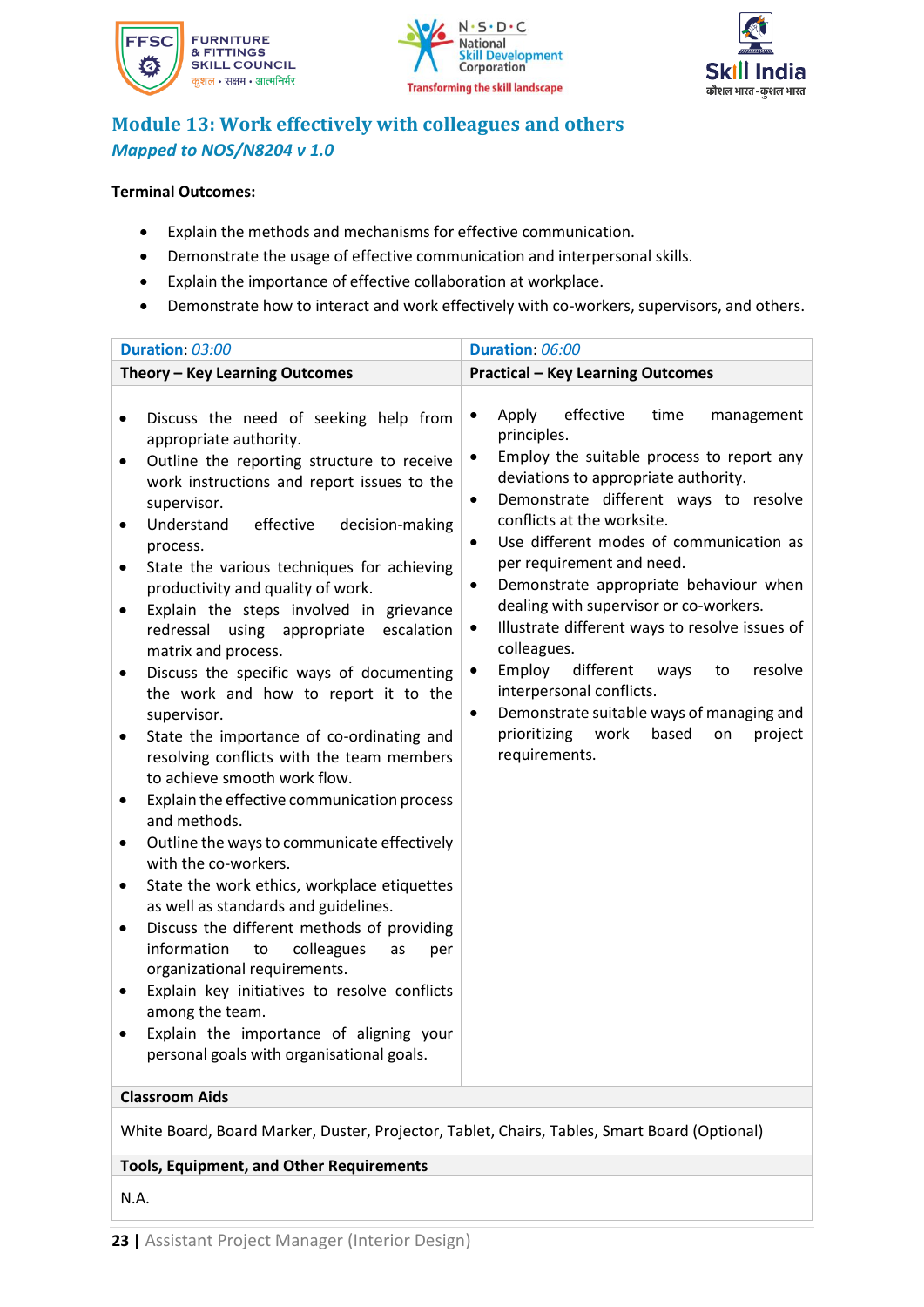





### **Module 14: Sensitivity towards all genders and people with disability** *Mapped to NOS/N8204 v 1.0*

### **Terminal Outcomes:**

- Apply different approaches to maintain gender equality and increase inclusiveness for PwD.
- Demonstrate how to respect all genders and cultures at the workplace.
- Describe the prevention of sexual harassment (POSH) rules at the workplace.

| Duration: 03:00                                                                                                                                                                                                                                                                                                                                                                                                                                                                                                                                                                                                                                                                                                                                                                                                                                                                                                                                                                                                                                                                                                                                                                                                                                                                                                                                             | Duration: 03:00                                                                                                                                                                                                                                                                                                                                                                                                                                                                                                                                                                                                                                                                                                                                                                                                                                                                                                       |
|-------------------------------------------------------------------------------------------------------------------------------------------------------------------------------------------------------------------------------------------------------------------------------------------------------------------------------------------------------------------------------------------------------------------------------------------------------------------------------------------------------------------------------------------------------------------------------------------------------------------------------------------------------------------------------------------------------------------------------------------------------------------------------------------------------------------------------------------------------------------------------------------------------------------------------------------------------------------------------------------------------------------------------------------------------------------------------------------------------------------------------------------------------------------------------------------------------------------------------------------------------------------------------------------------------------------------------------------------------------|-----------------------------------------------------------------------------------------------------------------------------------------------------------------------------------------------------------------------------------------------------------------------------------------------------------------------------------------------------------------------------------------------------------------------------------------------------------------------------------------------------------------------------------------------------------------------------------------------------------------------------------------------------------------------------------------------------------------------------------------------------------------------------------------------------------------------------------------------------------------------------------------------------------------------|
| Theory - Key Learning Outcomes                                                                                                                                                                                                                                                                                                                                                                                                                                                                                                                                                                                                                                                                                                                                                                                                                                                                                                                                                                                                                                                                                                                                                                                                                                                                                                                              | <b>Practical - Key Learning Outcomes</b>                                                                                                                                                                                                                                                                                                                                                                                                                                                                                                                                                                                                                                                                                                                                                                                                                                                                              |
| Discuss the importance of promoting,<br>$\bullet$<br>sharing and implementing gender equality<br>and PwD sensitivity guidelines at the<br>worksite.<br>Explain the importance of gender sensitive<br>٠<br>behaviour.<br>Explain the importance of equity and<br>respecting other's cultures, religion, and<br>caste.<br>Describe the importance of an equal<br>٠<br>opportunity work culture irrespective of<br>gender.<br>Explain different methods to encourage<br>$\bullet$<br>female equality in the workplace.<br>Explain<br>the<br>procedure<br>report<br>to<br>$\bullet$<br>behaviour<br>inappropriate<br>sexual<br>e.g.,<br>harassment.<br>Explain key elements of active listening.<br>Describe the most effective communication<br>$\bullet$<br>styles and behaviour when communicating<br>with people with disabilities.<br>Explain the importance of promoting and<br>٠<br>respecting disability in the worksite.<br>Explain the need for sensitivity towards<br>$\bullet$<br>people with disabilities.<br>Discuss the rules laid by the Sexual<br>٠<br>Harassment of Women at Workplace<br>(Prevention, Prohibition, and Redressal) Act<br>and the provided penalties for violation.<br>Explain the correct ways of communication<br>collaboration<br>and<br>with<br>people<br>with<br>disabilities in compliance with the legal<br>framework. | Demonstrate the ideal behaviour in line with<br>$\bullet$<br>and guidelines<br>standards<br>on<br>gender<br>inclusivity, PwD, POSH in an organization<br>with a PwD.<br>Use inclusive language irrespective of the<br>gender/ disability of the person.<br>Use gender neutral practice at the worksite.<br>$\bullet$<br>Employ the suitable process to report any<br>٠<br>harassment or discrimination to appropriate<br>authority.<br>Demonstrate appropriate verbal and non-<br>٠<br>verbal communication that is respectful of<br>gender, religion, disability, etc.<br>Practice the legal requirements<br>and<br>$\bullet$<br>standards for accessibility norms<br>and<br>processes to support PwD at the worksite.<br>Demonstrate how to behave with people<br>$\bullet$<br>with disabilities.<br>essential<br>communication<br>Demonstrate<br>methods in line with gender inclusiveness<br>and PwD sensitivity. |
| <b>Classroom Aids</b>                                                                                                                                                                                                                                                                                                                                                                                                                                                                                                                                                                                                                                                                                                                                                                                                                                                                                                                                                                                                                                                                                                                                                                                                                                                                                                                                       |                                                                                                                                                                                                                                                                                                                                                                                                                                                                                                                                                                                                                                                                                                                                                                                                                                                                                                                       |
| White Board, Board Marker, Duster, Projector, Tablet, Chairs, Tables, Smart Board (Optional)                                                                                                                                                                                                                                                                                                                                                                                                                                                                                                                                                                                                                                                                                                                                                                                                                                                                                                                                                                                                                                                                                                                                                                                                                                                                |                                                                                                                                                                                                                                                                                                                                                                                                                                                                                                                                                                                                                                                                                                                                                                                                                                                                                                                       |
| <b>Tools, Equipment, and Other Requirements</b>                                                                                                                                                                                                                                                                                                                                                                                                                                                                                                                                                                                                                                                                                                                                                                                                                                                                                                                                                                                                                                                                                                                                                                                                                                                                                                             |                                                                                                                                                                                                                                                                                                                                                                                                                                                                                                                                                                                                                                                                                                                                                                                                                                                                                                                       |

N.A.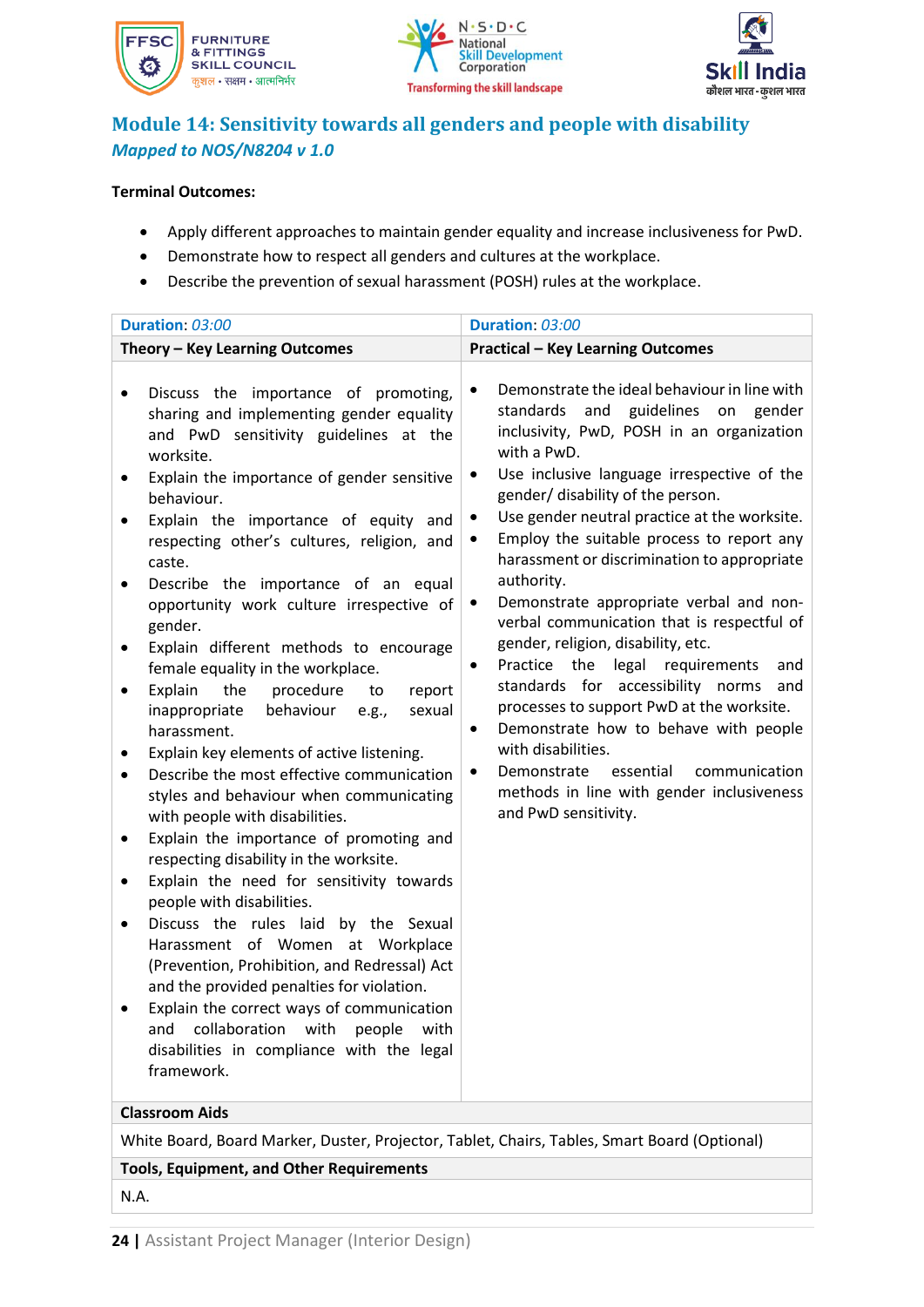





# **Module 15: Identify and assess entrepreneurial activities** *Mapped to NOS/N8206 v 1.0*

### **Terminal Outcomes:**

- Explain ways to conduct market research and analysis.
- Explain the principles of competition analysis.
- Demonstrate the process of preparing a business and resource plan.
- Identify the skill sets and knowledge required for carryout out the entrepreneurial activity.

| Duration: 03:00                                                                                                                                                                                                                                                                                                                                                                                                                                                                                                                                                                                                                                                                                                                                                                                                                                                                                                                                                                                                                                                                                                                                                    | Duration: 06:00                                                                                                                                                                                                                                                                                                                                                                                                                                                                                                                                                                                                                                                                                                                                                                                                                  |
|--------------------------------------------------------------------------------------------------------------------------------------------------------------------------------------------------------------------------------------------------------------------------------------------------------------------------------------------------------------------------------------------------------------------------------------------------------------------------------------------------------------------------------------------------------------------------------------------------------------------------------------------------------------------------------------------------------------------------------------------------------------------------------------------------------------------------------------------------------------------------------------------------------------------------------------------------------------------------------------------------------------------------------------------------------------------------------------------------------------------------------------------------------------------|----------------------------------------------------------------------------------------------------------------------------------------------------------------------------------------------------------------------------------------------------------------------------------------------------------------------------------------------------------------------------------------------------------------------------------------------------------------------------------------------------------------------------------------------------------------------------------------------------------------------------------------------------------------------------------------------------------------------------------------------------------------------------------------------------------------------------------|
| Theory - Key Learning Outcomes                                                                                                                                                                                                                                                                                                                                                                                                                                                                                                                                                                                                                                                                                                                                                                                                                                                                                                                                                                                                                                                                                                                                     | <b>Practical - Key Learning Outcomes</b>                                                                                                                                                                                                                                                                                                                                                                                                                                                                                                                                                                                                                                                                                                                                                                                         |
| Explain the process of conducting research<br>information<br>gather<br>on<br>market<br>to<br>determinants such as volume of sales,<br>projected growth rate, etc.<br>State how to conduct market surveys to<br>understand market trend, market needs,<br>opportunities.<br>List steps for identifying and analysing<br>opportunities for entrepreneurship.<br>Explain<br>various<br>organization<br>and<br>$\bullet$<br>government schemes and policies related to<br>the entrepreneurship in the sector.<br>State the importance of compliance with the<br>$\bullet$<br>reforms<br>government<br>structural<br>and<br>framework.<br>Explain the concept of competition analysis.<br>Elaborate the steps needed to mitigate<br>business risks.<br>Explain the concept and terminologies<br>associated with a resource plan.<br>requirements of<br>the<br>skilled<br><b>State</b><br>$\bullet$<br>entrepreneur e.g., capability to start<br>business, develop business, manage an<br>organization, manage time, etc.<br>the<br>importance<br>effective<br><b>State</b><br>οf<br>collaboration with team members of<br>required skill sets.<br><b>Classroom Aids</b> | Demonstrate the procedure to review<br>$\bullet$<br>market demands based on competitors,<br>customers, market requirements, current<br>market status etc.<br>Apply the principles of competition analysis<br>$\bullet$<br>for assessing opportunities for potential<br>business.<br>Employ<br>suitable<br>organizational<br>and<br>٠<br>government policies while carrying out an<br>entrepreneurial activity.<br>the<br>Analyze<br>market<br>condition<br>using<br>٠<br>principles of<br>competition<br>appropriate<br>analysis.<br>Demonstrate the process of risk assessment<br>٠<br>for a business opportunity.<br>Demonstrate the use of appropriate tools to<br>٠<br>prepare resource plan and budget.<br>Analyze the job work to identify and<br>$\bullet$<br>collaborate with the personnel's of required<br>skill sets. |
|                                                                                                                                                                                                                                                                                                                                                                                                                                                                                                                                                                                                                                                                                                                                                                                                                                                                                                                                                                                                                                                                                                                                                                    |                                                                                                                                                                                                                                                                                                                                                                                                                                                                                                                                                                                                                                                                                                                                                                                                                                  |

White Board, Board Marker, Duster, Projector, Tablet, Chairs, Tables, Smart Board (Optional)

### **Tools, Equipment, and Other Requirements**

Sample case studies of 5 successful and 5 failed start-ups, Sample business and resource plan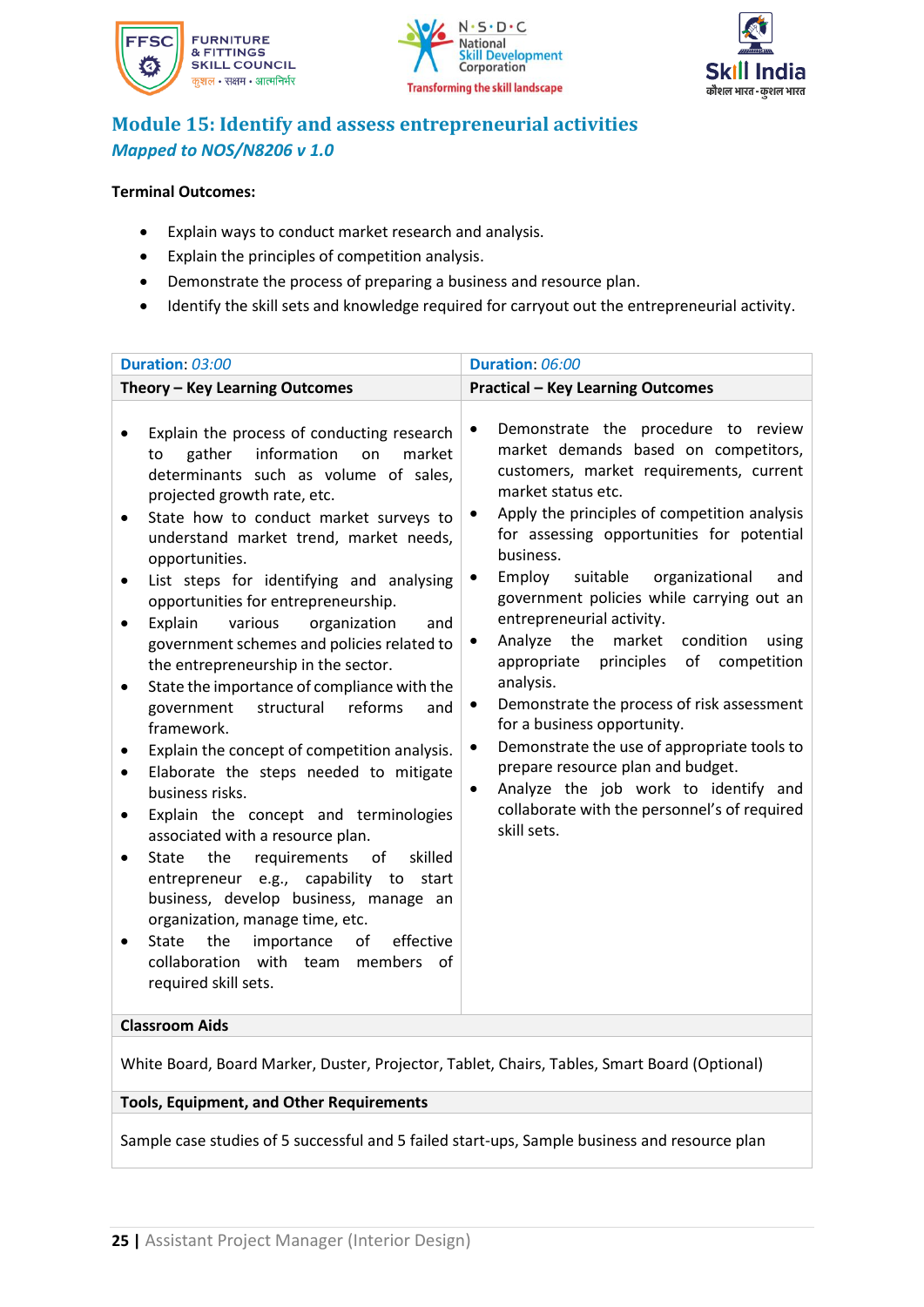





# **Module 16: Digital and financial aspects of a business** *Mapped to NOS/N8206 v 1.0*

### **Terminal Outcomes:**

- Demonstrate the use of different social media platforms in e-marketing of a business.
- Describe the role of market condition and business competition in fixing the pricing strategy.
- Explain various financial aspects related to entrepreneurship activity.

| Duration: 03:00                                                                                                                                                                                                                                                                                                                                                                                                                                                                                                                                                                                                                                     | Duration: 03:00                                                                                                                                                                                                                                                                                                                                                                                                                                                                                                                                                                                                                                                                             |
|-----------------------------------------------------------------------------------------------------------------------------------------------------------------------------------------------------------------------------------------------------------------------------------------------------------------------------------------------------------------------------------------------------------------------------------------------------------------------------------------------------------------------------------------------------------------------------------------------------------------------------------------------------|---------------------------------------------------------------------------------------------------------------------------------------------------------------------------------------------------------------------------------------------------------------------------------------------------------------------------------------------------------------------------------------------------------------------------------------------------------------------------------------------------------------------------------------------------------------------------------------------------------------------------------------------------------------------------------------------|
| Theory - Key Learning Outcomes                                                                                                                                                                                                                                                                                                                                                                                                                                                                                                                                                                                                                      | <b>Practical - Key Learning Outcomes</b>                                                                                                                                                                                                                                                                                                                                                                                                                                                                                                                                                                                                                                                    |
| Discuss various terminologies related to<br>cloud computing, artificial intelligence,<br>AR/VR, etc.<br>Describe the concept of e-marketing and its<br>impact in a business growth.<br>Distinguish between different social media<br>platforms.<br>List all the factors affecting project costing<br>$\bullet$<br>and planning.<br>State how to choose the right product<br>pricing strategy based on strengths,<br>potential, capability, market demand,<br>profitability, personal preferences.<br>Describe the elements of a business plan.<br>$\bullet$<br>State the method to secure funds from<br>family, friends and financial institutions. | Employ suitable technologies for project<br>٠<br>implementation and promotions.<br>Analyze various e-commerce platforms for<br>$\bullet$<br>business growth based on the nature of<br>product/service.<br>Demonstrate the effective use of different<br>٠<br>social media platforms.<br>Employ suitable measures for minimizing<br>costs and maximizing profits in a project.<br>Demonstrate the process of fixing the<br>$\bullet$<br>pricing strategy based on market condition<br>and business competition.<br>Demonstrate how to prepare an effective<br>٠<br>business plan.<br>Employ suitable methods for financial<br>assistance from the financial institutions to<br>start a unit. |
| <b>Classroom Aids</b>                                                                                                                                                                                                                                                                                                                                                                                                                                                                                                                                                                                                                               |                                                                                                                                                                                                                                                                                                                                                                                                                                                                                                                                                                                                                                                                                             |

White Board, Board Marker, Duster, Projector, Tablet, Chairs, Tables, Smart Board (Optional)

### **Tools, Equipment, and Other Requirements**

N.A.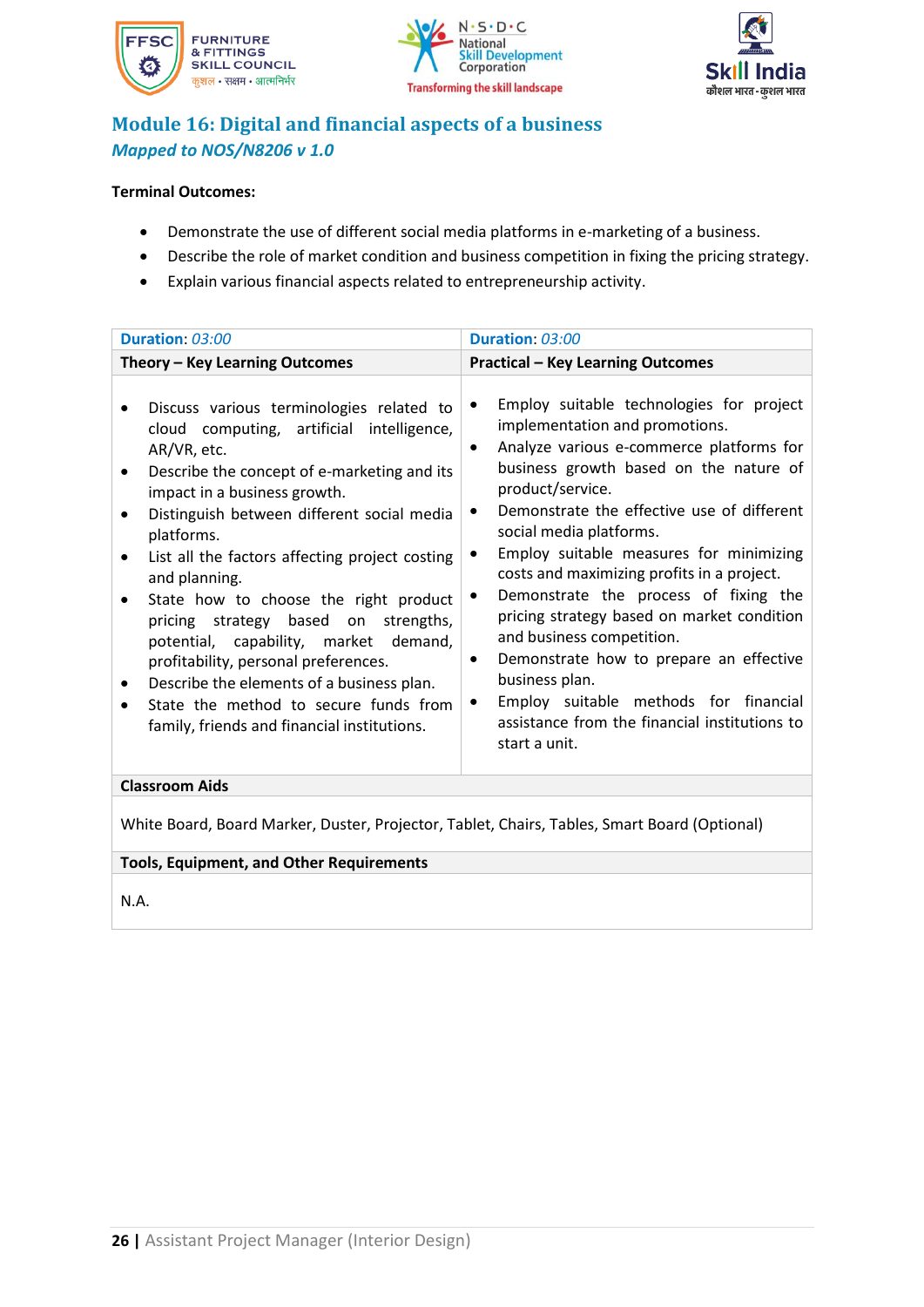





# **Module 17: Health, safety, and hygiene protocols while designing** *Mapped to NOS/N8207 v 1.0*

### **Terminal Outcomes:**

- Describe how to maintain a healthy, safe, and secure environment at the workplace.
- Demonstrate health and safety procedures in interior designing and planning.
- Discuss various preventive measures for dealing with emergencies at the worksite.

| Duration: 03:00                                                                                                                                                                                                                                                                                                                                                                                                                                                                                                                                                                                                                                                                                                                                                                                                                                                                                                                                                                                                                                                                                                                                                                                                                        | Duration: 06:00                                                                                                                                                                                                                                                                                                                                                                                                                                                                                                                                                                                                                                                                                                                                                                                                                                                                                                                                                                                                                                                                                                                                                                                                                                                                                                                             |
|----------------------------------------------------------------------------------------------------------------------------------------------------------------------------------------------------------------------------------------------------------------------------------------------------------------------------------------------------------------------------------------------------------------------------------------------------------------------------------------------------------------------------------------------------------------------------------------------------------------------------------------------------------------------------------------------------------------------------------------------------------------------------------------------------------------------------------------------------------------------------------------------------------------------------------------------------------------------------------------------------------------------------------------------------------------------------------------------------------------------------------------------------------------------------------------------------------------------------------------|---------------------------------------------------------------------------------------------------------------------------------------------------------------------------------------------------------------------------------------------------------------------------------------------------------------------------------------------------------------------------------------------------------------------------------------------------------------------------------------------------------------------------------------------------------------------------------------------------------------------------------------------------------------------------------------------------------------------------------------------------------------------------------------------------------------------------------------------------------------------------------------------------------------------------------------------------------------------------------------------------------------------------------------------------------------------------------------------------------------------------------------------------------------------------------------------------------------------------------------------------------------------------------------------------------------------------------------------|
| Theory - Key Learning Outcomes                                                                                                                                                                                                                                                                                                                                                                                                                                                                                                                                                                                                                                                                                                                                                                                                                                                                                                                                                                                                                                                                                                                                                                                                         | <b>Practical - Key Learning Outcomes</b>                                                                                                                                                                                                                                                                                                                                                                                                                                                                                                                                                                                                                                                                                                                                                                                                                                                                                                                                                                                                                                                                                                                                                                                                                                                                                                    |
| List all the health and safety protocols<br>$\bullet$<br>associated with working at the worksite.<br>Discuss various health and safety hazards<br>٠<br>associated with the project execution during<br>construction and subsequent maintenance.<br>Explain the importance of an effective<br>health and safety plan during project<br>execution.<br>List the poor organizational<br>practices<br>hygiene,<br>food<br>handling,<br>concerning<br>cleaning.<br>State the importance of using Personal<br>٠<br>Protective Equipment (PPE) based on the<br>manufacturer's instructions.<br>Discuss the health and safety measures<br>associated with the project designs.<br>Discuss the significance of maintaining work<br>ethics, dress code, and personal hygiene.<br>importance<br>of<br>the<br>workplace<br>State<br>$\bullet$<br>sanitization.<br>Explain the operational guidelines for the<br>usage of emergency tools and equipment.<br>Explain the steps involved in responding to<br>an emergency.<br>Describe the first aid procedures in case of<br>emergency.<br>List all the concerned control measures<br>٠<br>while working at the worksite.<br>Describe the types of hand signals and<br>signage and their application. | health<br>Employ<br>suitable<br>and<br>hygiene<br>$\bullet$<br>protocols while working at the worksite.<br>Analyze and identify worksite site hazards<br>$\bullet$<br>during<br>construction<br>and<br>subsequent<br>maintenance.<br>Demonstrate how to design and implement<br>a health and safety plan for the worksite<br>the<br>Examine<br>worksite<br>for<br>poor<br>organizational practices.<br>Demonstrate the usage of various personal<br>protective equipment while working at the<br>worksite.<br>Examine the project design for proper<br>٠<br>implementation of health and<br>safety<br>measures.<br>Demonstrate the correct way of sanitizing<br>٠<br>and washing hands.<br>Demonstrate the use of emergency tools<br>٠<br>and equipment.<br>Illustrate<br>the<br>emergency<br>evacuation<br>$\bullet$<br>in<br>line<br>with<br>organizational<br>process<br>protocols.<br>Design a contingency plan for emergencies<br>٠<br>like a fire, short circuit,<br>accidents,<br>earthquake, etc.<br>Demonstrate First Aid and CPR as part of<br>$\bullet$<br>training in routine operations.<br>Employ suitable methods to communicate<br>$\bullet$<br>necessary control measures to concerned<br>team members.<br>Identity and interpret the given pictorial<br>$\bullet$<br>representations of safety signs and hand<br>signals. |

### **Classroom Aids**

White Board, Board Marker, Duster, Projector, Tablet, Chairs, Tables, Smart Board (Optional)

#### **Tools, Equipment, and Other Requirements**

Personal Protective Equipment, Measurement and Marking Tools, Materials, Tools and Equipment, Theme based props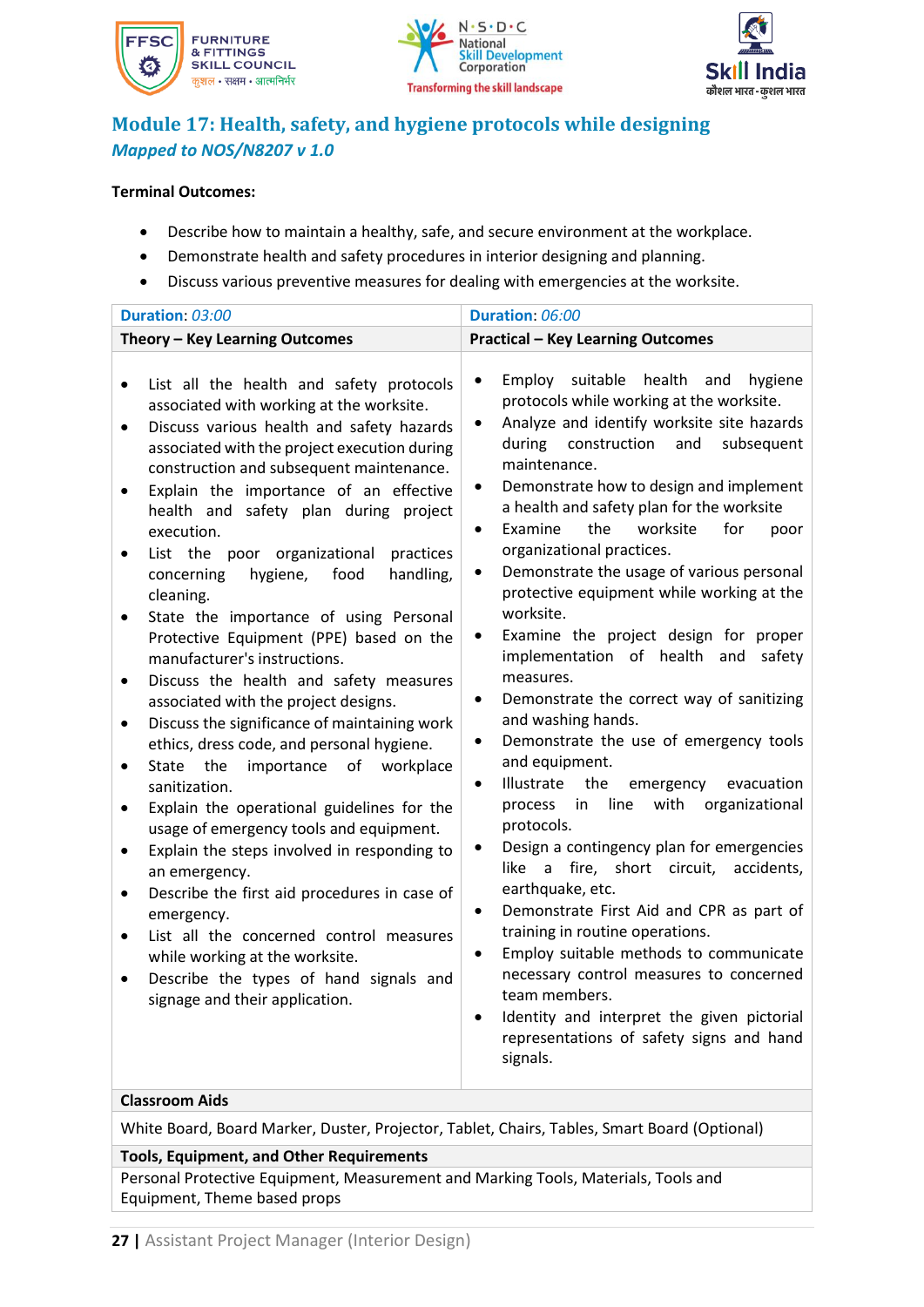





### **Module 18: Material conservation and resources optimization** *Mapped to NOS/N8207 v 1.0*

### **Terminal Outcomes:**

- Implement safety practices and optimize the use of resources during interior designing and planning.
- Apply conservation practices at the worksite through effective designing.
- Illustrate sustainable practices at the workplace for energy efficiency and waste management.

| Duration: 03:00                                                                                                                                                                                                                                                                                    | Duration: 03:00                                                                                                                                                                |  |  |
|----------------------------------------------------------------------------------------------------------------------------------------------------------------------------------------------------------------------------------------------------------------------------------------------------|--------------------------------------------------------------------------------------------------------------------------------------------------------------------------------|--|--|
| Theory - Key Learning Outcomes                                                                                                                                                                                                                                                                     | <b>Practical - Key Learning Outcomes</b>                                                                                                                                       |  |  |
| Explain the importance of efficient utilization<br>and conservation of material.<br>Explain the various elements involved in<br>electricity and fuel consumption data for<br>analyzing the process.<br>State the difference between renewable and<br>$\bullet$<br>non-renewable sources of energy. | Demonstrate various techniques of effective<br>utilization of resources.<br>Illustrate the process of collecting<br>and<br>$\bullet$<br>analyzing the energy utilization data. |  |  |
| <b>Classroom Aids</b>                                                                                                                                                                                                                                                                              |                                                                                                                                                                                |  |  |
| White Board, Board Marker, Duster, Projector, Tablet, Chairs, Tables, Smart Board (Optional)                                                                                                                                                                                                       |                                                                                                                                                                                |  |  |

**Tools, Equipment, and Other Requirements** 

Personal Protective Equipment, Measurement and Marking Tools, Materials, Tools and Equipment, Theme based props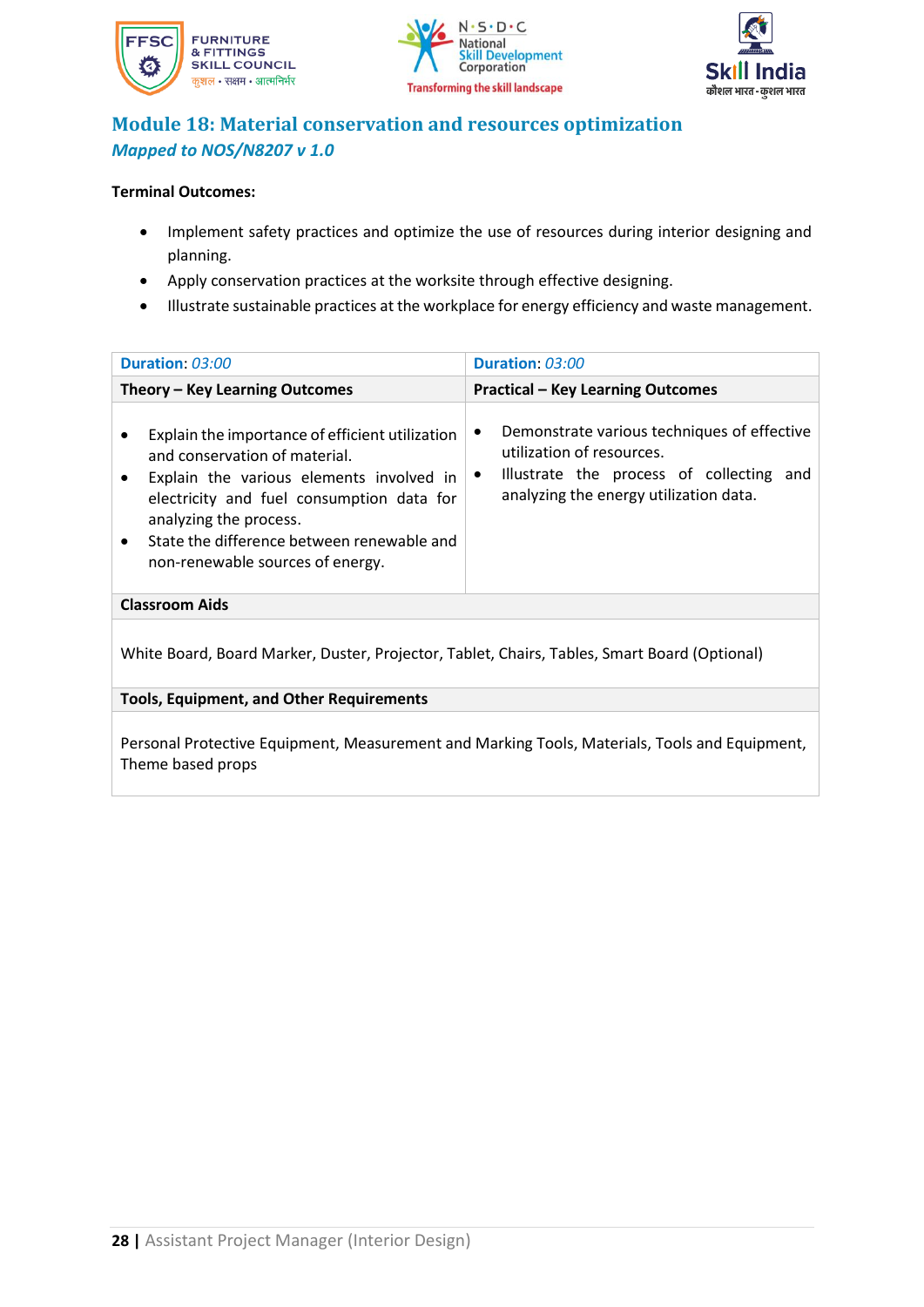





# **Module 19: Conduct client deliberation and defining scope of work for residence and kitchen project** *Mapped to NOS/N0230 v 1.0*

#### **Terminal Outcomes:**

- Conduct business development activities for client deliberations and project approval.
- Demonstrate the steps involved in defining scope of work based on technicalities in a residence and kitchen project.

|                                                                                              | Duration: 06:00                                                                                                                                                                                                                                                                                                                                                                                                                                                                                                     | Duration: 15:00                                                                                                                                                                                                                                                                                                                                                                                                                                                                                                                                    |
|----------------------------------------------------------------------------------------------|---------------------------------------------------------------------------------------------------------------------------------------------------------------------------------------------------------------------------------------------------------------------------------------------------------------------------------------------------------------------------------------------------------------------------------------------------------------------------------------------------------------------|----------------------------------------------------------------------------------------------------------------------------------------------------------------------------------------------------------------------------------------------------------------------------------------------------------------------------------------------------------------------------------------------------------------------------------------------------------------------------------------------------------------------------------------------------|
|                                                                                              | Theory - Key Learning Outcomes                                                                                                                                                                                                                                                                                                                                                                                                                                                                                      | <b>Practical - Key Learning Outcomes</b>                                                                                                                                                                                                                                                                                                                                                                                                                                                                                                           |
| ٠<br>٠<br>vendor.                                                                            | Explain various factors contributing to the<br>development of business and marketing<br>plan for residence and kitchen project.<br>Discuss the critical parameters for analyzing<br>first-hand info from clients for residence and<br>kitchen project.<br>Discuss the factors contributing to defining<br>the scope of work.<br>Discuss the different elements of a project<br>estimate and quotation received from a<br>Explain the essential skills sets required to<br>perform negotiation and their importance. | Prepare a business development plan based<br>$\bullet$<br>on specified marketing and development<br>strategies for residence and kitchen project.<br>Analyze and interpret client requirements in<br>٠<br>terms of layouts, blueprints, product types,<br>etc. for residence and kitchen project.<br>Prepare the scope of work for the project by<br>٠<br>analyzing the client requirement and<br>specifications.<br>Demonstrate the process of preparing a<br>٠<br>project estimate and related documents in<br>consultation with internal teams. |
| <b>Classroom Aids</b>                                                                        |                                                                                                                                                                                                                                                                                                                                                                                                                                                                                                                     |                                                                                                                                                                                                                                                                                                                                                                                                                                                                                                                                                    |
| White Board, Board Marker, Duster, Projector, Tablet, Chairs, Tables, Smart Board (Optional) |                                                                                                                                                                                                                                                                                                                                                                                                                                                                                                                     |                                                                                                                                                                                                                                                                                                                                                                                                                                                                                                                                                    |
| <b>Tools, Equipment, and Other Requirements</b>                                              |                                                                                                                                                                                                                                                                                                                                                                                                                                                                                                                     |                                                                                                                                                                                                                                                                                                                                                                                                                                                                                                                                                    |
| Designing/Drafting Tools and Equipment, Designing software and systems                       |                                                                                                                                                                                                                                                                                                                                                                                                                                                                                                                     |                                                                                                                                                                                                                                                                                                                                                                                                                                                                                                                                                    |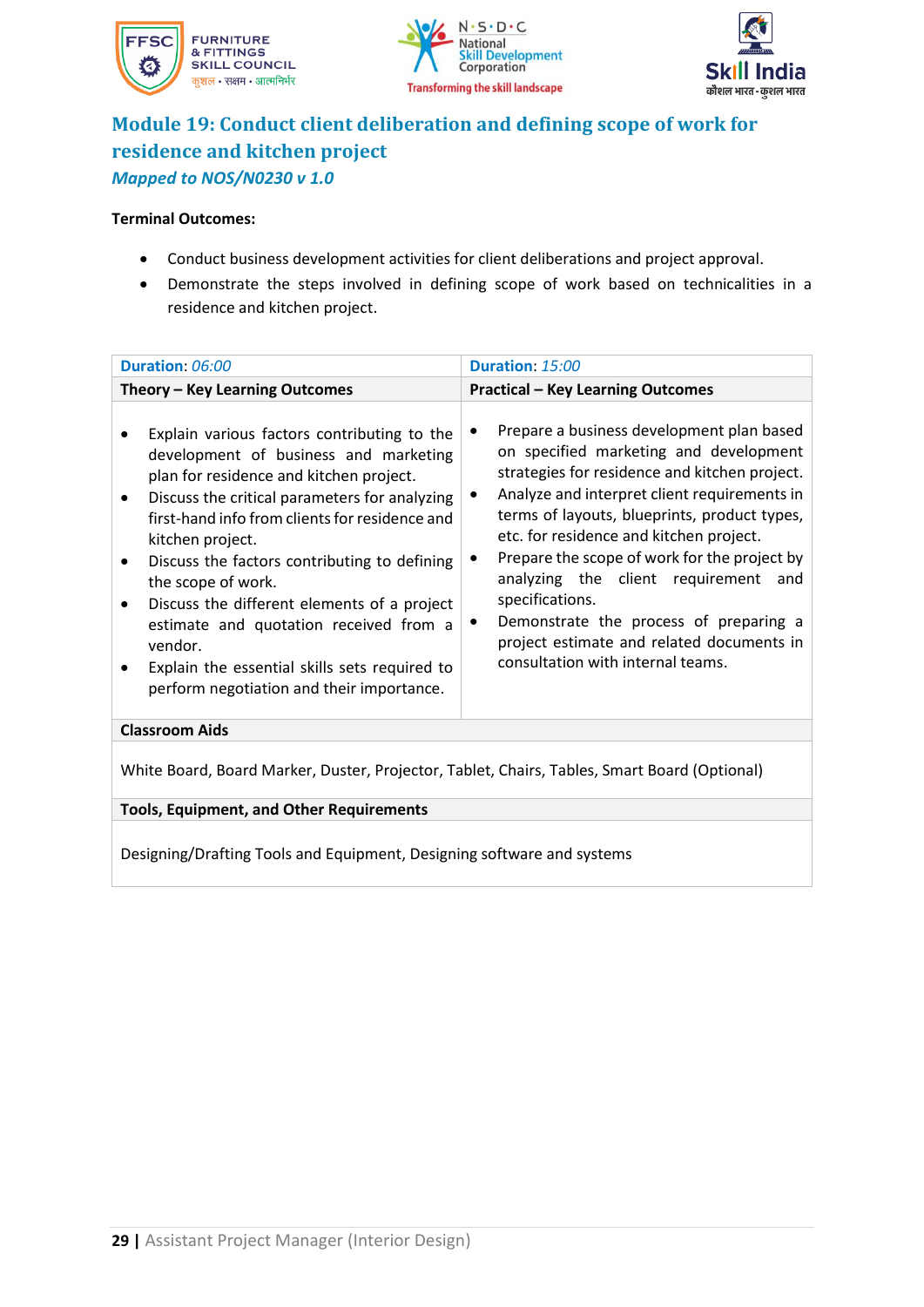





### **Module 20: Project planning and resource allocation for residence and kitchen project** *Mapped to NOS/N0230 v 1.0*

#### **Terminal Outcomes:**

- Demonstrate how to allocate resources effectively for residence and kitchen project.
- List various software tools and techniques for team and task delegation.

| Duration: 09:00                                                                                                                                                                                                                                                                                                                                                | Duration: 15:00                                                                                                                                                                                                                                                                                                                                                            |  |
|----------------------------------------------------------------------------------------------------------------------------------------------------------------------------------------------------------------------------------------------------------------------------------------------------------------------------------------------------------------|----------------------------------------------------------------------------------------------------------------------------------------------------------------------------------------------------------------------------------------------------------------------------------------------------------------------------------------------------------------------------|--|
| Theory - Key Learning Outcomes                                                                                                                                                                                                                                                                                                                                 | <b>Practical - Key Learning Outcomes</b>                                                                                                                                                                                                                                                                                                                                   |  |
| Discuss the steps involved in preparing a<br>$\bullet$<br>resource plan for project execution.<br>Discuss the steps involved in task delegation<br>$\bullet$<br>share the workload and increase<br>to<br>productivity at work.<br>Define the role of the project supervisor in<br>$\bullet$<br>the client visit and the inspection process at<br>the worksite. | Interpret and select the required materials,<br>tools, and equipment based on resource<br>planning for on-site work.<br>Perform delegation of tasks to team<br>$\bullet$<br>members using appropriate software tools<br>and techniques.<br>Prepare the guidelines for performing client<br>visits, inspection, and reporting of assigned<br>residence and kitchen project. |  |
| <b>Classroom Aids</b>                                                                                                                                                                                                                                                                                                                                          |                                                                                                                                                                                                                                                                                                                                                                            |  |
| White Board, Board Marker, Duster, Projector, Tablet, Chairs, Tables, Smart Board (Optional)                                                                                                                                                                                                                                                                   |                                                                                                                                                                                                                                                                                                                                                                            |  |
|                                                                                                                                                                                                                                                                                                                                                                |                                                                                                                                                                                                                                                                                                                                                                            |  |

**Tools, Equipment, and Other Requirements**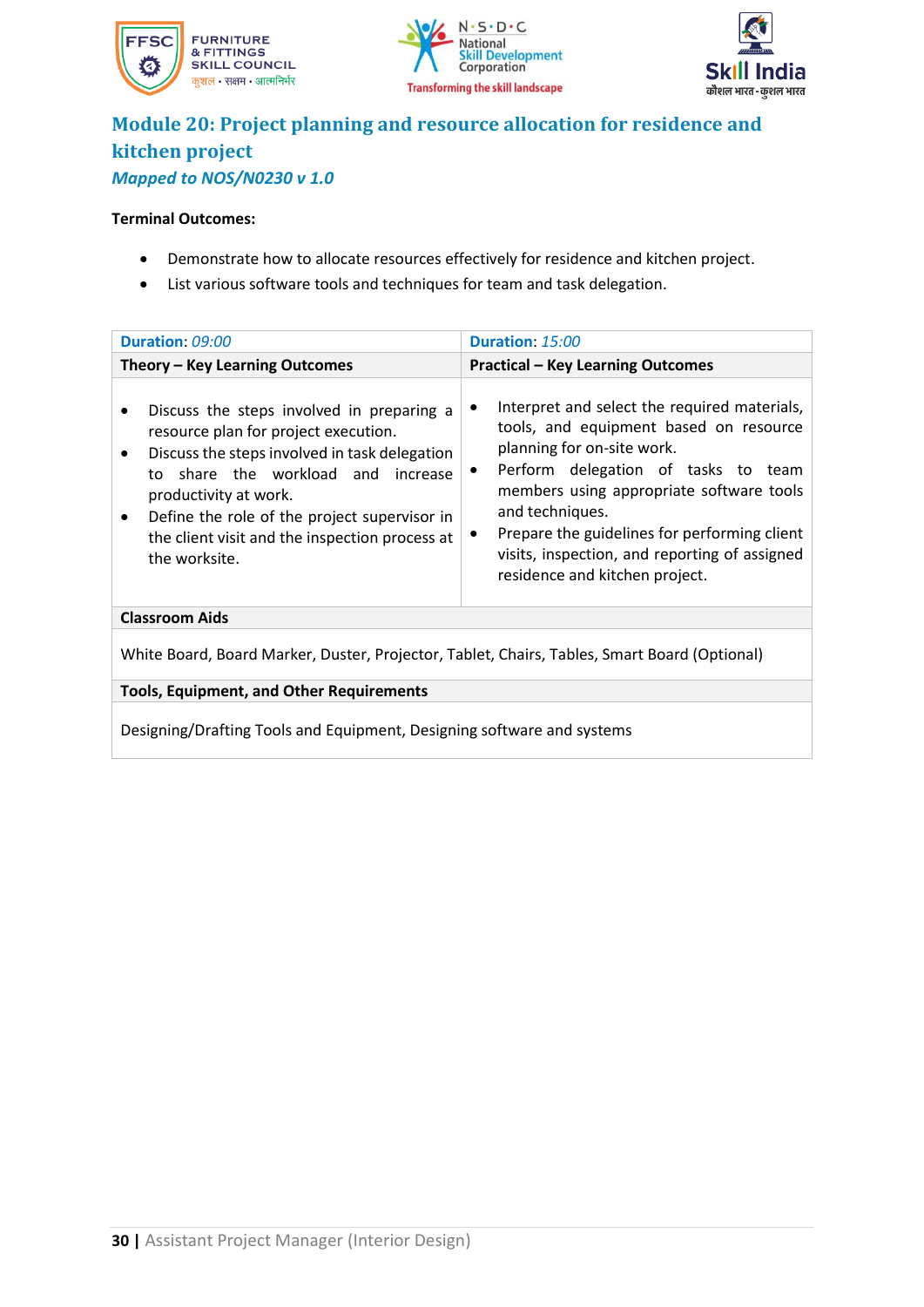





### **Module 21: Validation and approval of design docket and procurement plan for residence and kitchen project** *Mapped to NOS/N0230 v 1.0*

### **Terminal Outcomes:**

• Discuss the process of preparing and approval of procurement plan based on approved designs and concepts.

| Duration: 06:00                                                                                                                                                                                                                                          | Duration: 15:00                                                                                                                                                                                                                                                                                                         |  |
|----------------------------------------------------------------------------------------------------------------------------------------------------------------------------------------------------------------------------------------------------------|-------------------------------------------------------------------------------------------------------------------------------------------------------------------------------------------------------------------------------------------------------------------------------------------------------------------------|--|
| Theory – Key Learning Outcomes                                                                                                                                                                                                                           | <b>Practical - Key Learning Outcomes</b>                                                                                                                                                                                                                                                                                |  |
| State the role of project execution<br>parameters like scope, budget, delivery<br>timeline, etc. in approval of design<br>specifications.<br>List all the parameters from the Final Scope<br>$\bullet$<br>of Work (FSOW) affecting vendor<br>quotations. | Perform review and approval of design<br>$\bullet$<br>docket and specifications based on client<br>requirements and<br>project execution<br>parameters for residence and kitchen<br>project.<br>Analyze the quotation based on the final<br>$\bullet$<br>scope of work specifications and design a<br>procurement plan. |  |
| <b>Classroom Aids</b>                                                                                                                                                                                                                                    |                                                                                                                                                                                                                                                                                                                         |  |
| White Board, Board Marker, Duster, Projector, Tablet, Chairs, Tables, Smart Board (Optional)                                                                                                                                                             |                                                                                                                                                                                                                                                                                                                         |  |
| <b>Tools, Equipment, and Other Requirements</b>                                                                                                                                                                                                          |                                                                                                                                                                                                                                                                                                                         |  |
|                                                                                                                                                                                                                                                          |                                                                                                                                                                                                                                                                                                                         |  |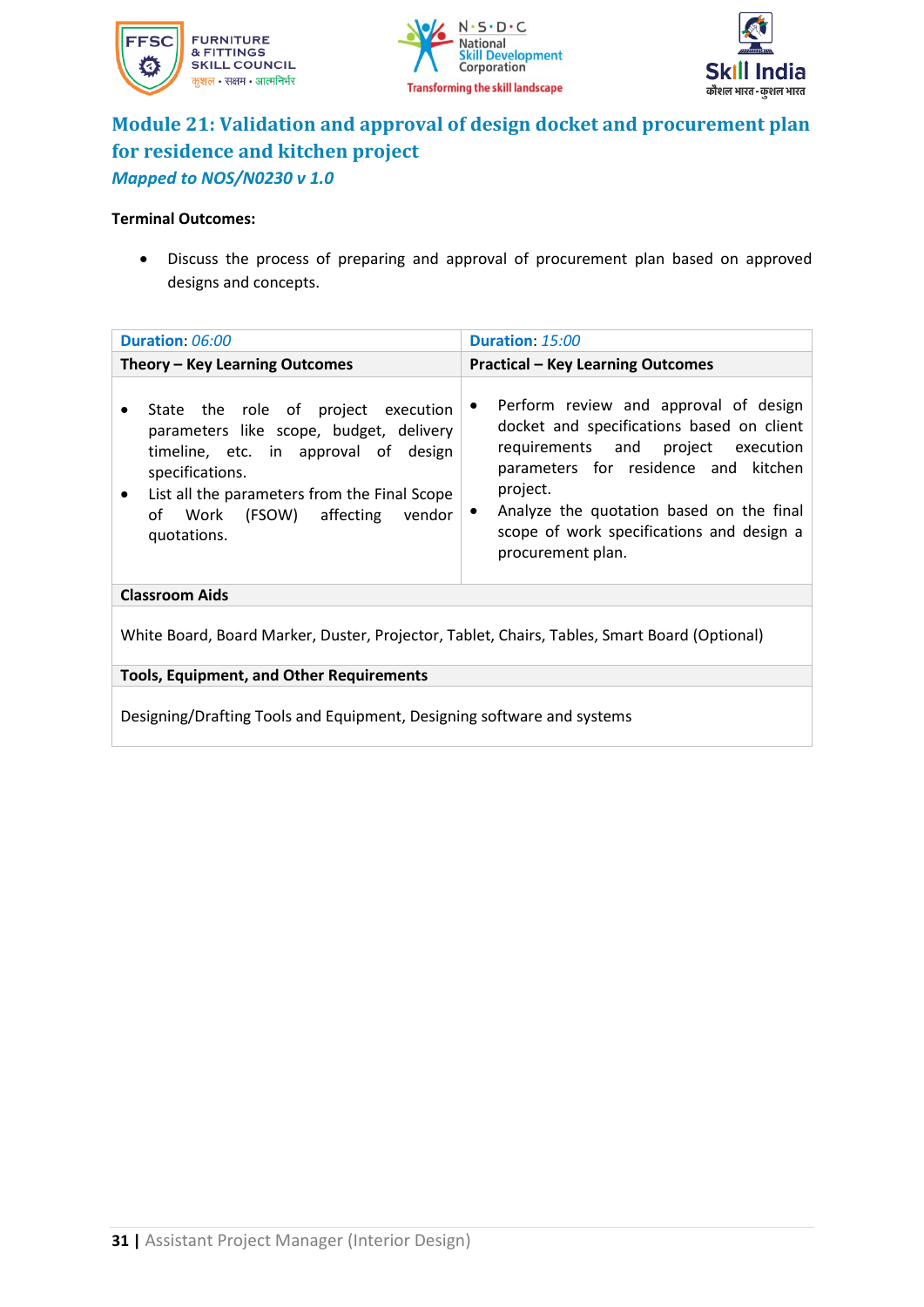





### **Module 22: Site supervision and handover for residence and kitchen project** *Mapped to NOS/N0230 v 1.0*

### **Terminal Outcomes:**

- Discuss the process of efficient site supervision for residence and kitchen project.
- Employ suitable documentation formats for project handover reports in residence and kitchen project.

| Duration: 09:00                                                                                                                                                                         | Duration: 15:00                                                                                                                                                                                                                                                        |  |
|-----------------------------------------------------------------------------------------------------------------------------------------------------------------------------------------|------------------------------------------------------------------------------------------------------------------------------------------------------------------------------------------------------------------------------------------------------------------------|--|
| Theory - Key Learning Outcomes                                                                                                                                                          | <b>Practical - Key Learning Outcomes</b>                                                                                                                                                                                                                               |  |
| Explain the importance of effective<br>allocation of tasks and responsibilities.<br>List various quality parameters for ensuring<br>high-quality standards of the finished<br>products. | Perform demarcation of tasks<br>and<br>$\bullet$<br>responsibilities based on technicalities of<br>the assigned residence and kitchen project.<br>Demonstrate the process of conducting<br>$\bullet$<br>quality checks during critical stages of<br>project execution. |  |
| <b>Classroom Aids</b>                                                                                                                                                                   |                                                                                                                                                                                                                                                                        |  |
| White Board, Board Marker, Duster, Projector, Tablet, Chairs, Tables, Smart Board (Optional)                                                                                            |                                                                                                                                                                                                                                                                        |  |
| <b>Tools, Equipment, and Other Requirements</b>                                                                                                                                         |                                                                                                                                                                                                                                                                        |  |
| Designing/Drafting Tools and Equipment, Designing software and systems                                                                                                                  |                                                                                                                                                                                                                                                                        |  |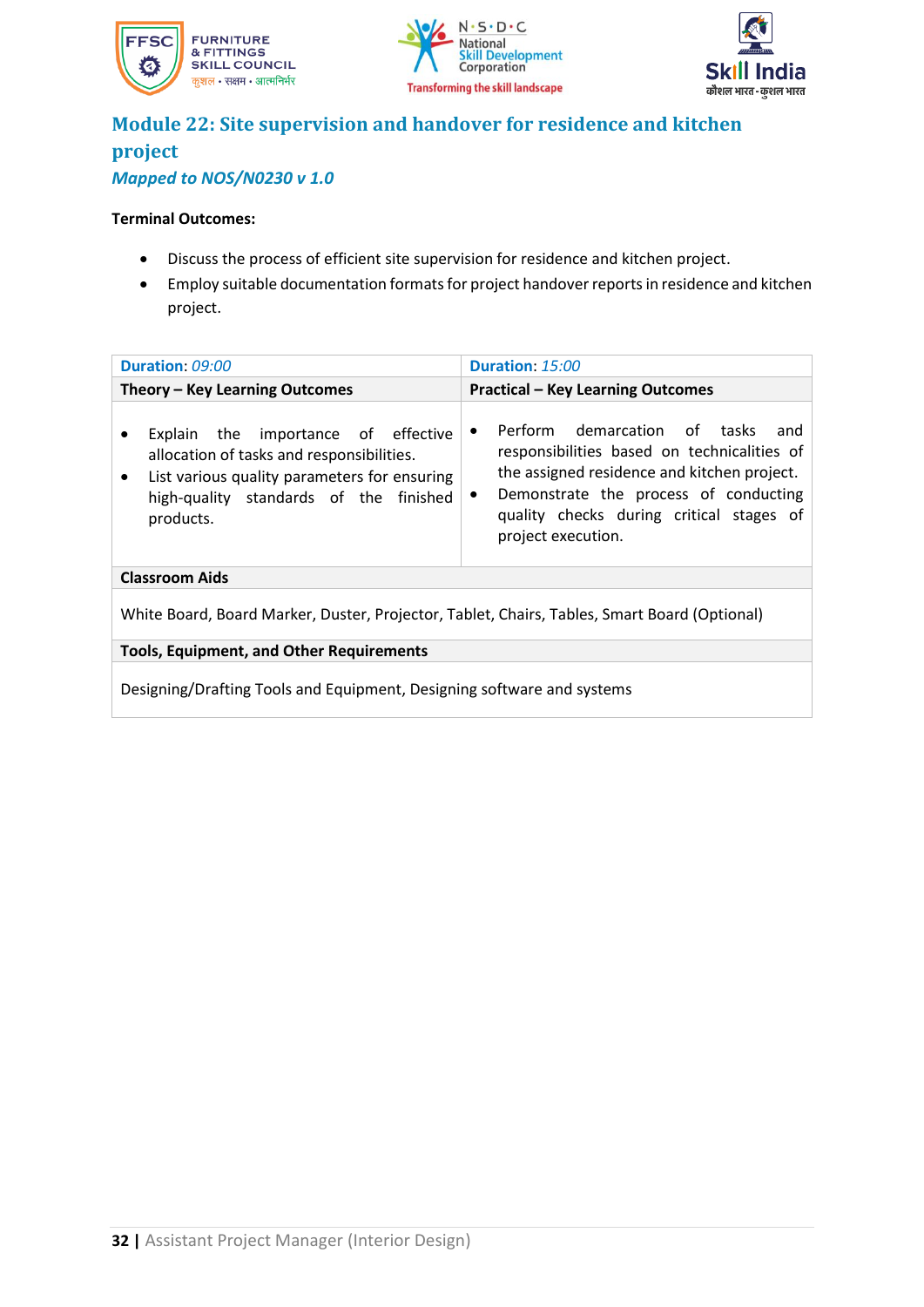





# **Module 23: On-the job training for residence and kitchen project** *Mapped to NOS/N0230v 1.0*

| <b>Mandatory Duration: 120:00</b>                                                                         | <b>Recommended Duration: 00.00</b> |  |
|-----------------------------------------------------------------------------------------------------------|------------------------------------|--|
| <b>Module Name: On the Job Training</b>                                                                   |                                    |  |
| <b>Location: On Site</b>                                                                                  |                                    |  |
| <b>Terminal Outcomes</b>                                                                                  |                                    |  |
|                                                                                                           |                                    |  |
| Demonstrate effective communication skills during client deliberations.<br>٠                              |                                    |  |
| Demonstrate how to use different designing and drafting tools.<br>٠                                       |                                    |  |
| Demonstrate how to use various designing software's.<br>$\bullet$                                         |                                    |  |
| Demonstrate the creativity that is central to any type of decorating and design project.<br>$\bullet$     |                                    |  |
| Create the visual presentation to show to clients.<br>$\bullet$                                           |                                    |  |
| Demonstrate the process of running errands, answering phones, or even contacting clients<br>$\bullet$     |                                    |  |
| to obtain important information.                                                                          |                                    |  |
| Analyze, search, sort, and select the required material specifications and finishes.<br>$\bullet$         |                                    |  |
| Select the appropriate theme, style and layout based on design requirements.<br>$\bullet$                 |                                    |  |
| Demonstrate variety of tasks, from sourcing furniture and fixtures to creating floor plans<br>$\bullet$   |                                    |  |
| and other documents.                                                                                      |                                    |  |
| Employ suitable skills to manage client relationships and oversee projects from start to<br>$\bullet$     |                                    |  |
| finish.                                                                                                   |                                    |  |
| Creating design drafts using computer design software or hand drafting tools such as pencils<br>$\bullet$ |                                    |  |
| or charcoal.                                                                                              |                                    |  |

- Conducting research related to interior design trends and market conditions to identify opportunities for new products or services.
- Communicating with contractors, architects, and other subcontractors to ensure that projects are completed on time and within budget.
- Maintain a safe and secure environment at the manufacturing plant.
- Maintain compliance with the organizational, environmental- related guidelines.
- Coordinate with supervisors and colleges for job work information.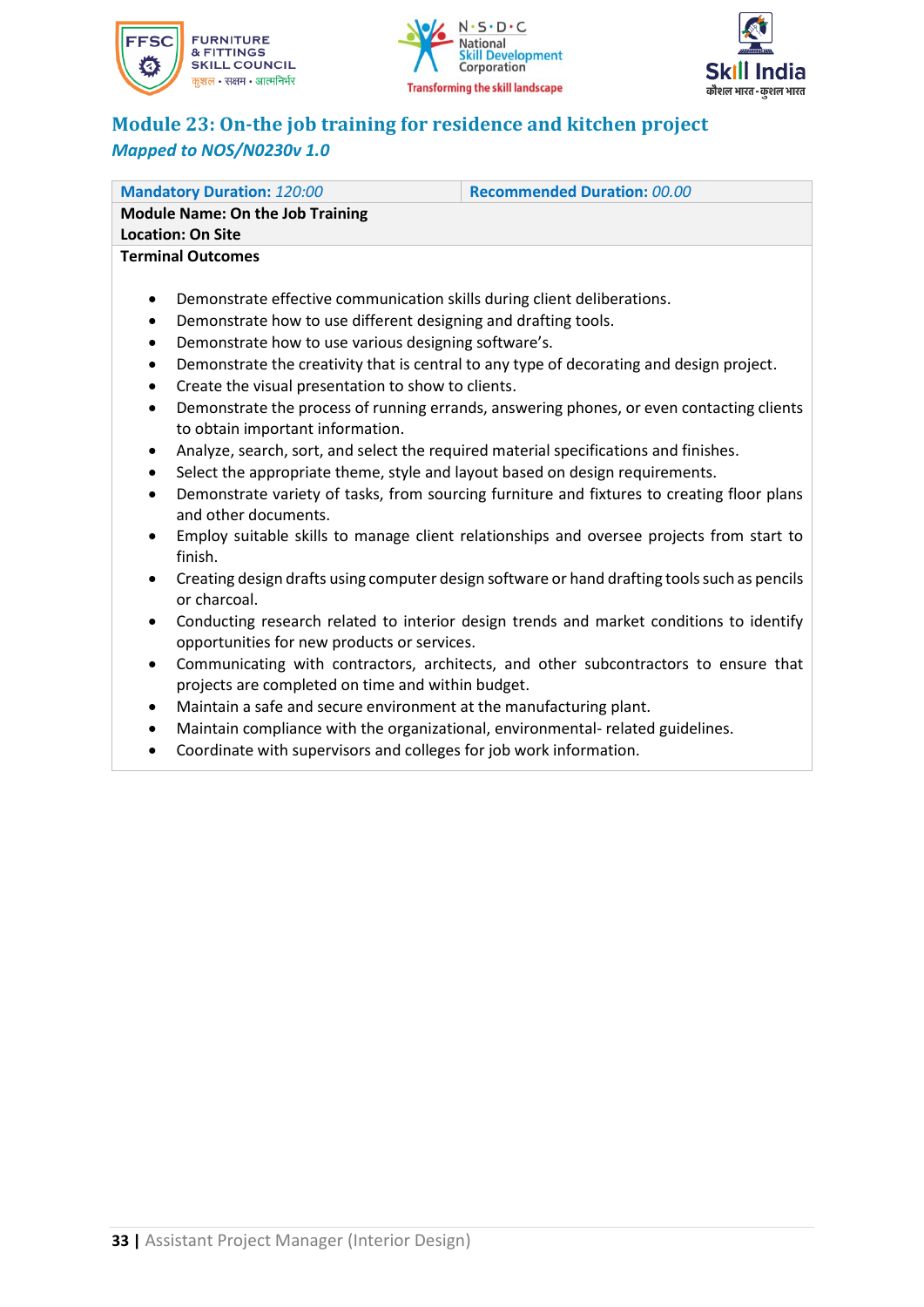





# **Module 24: Conduct client deliberation and defining scope of work for commercial and hospital project** *Mapped to NOS/N0231 v 1.0*

#### **Terminal Outcomes:**

- Conduct business development activities for client deliberations and project approval.
- Demonstrate the steps involved in defining scope of work based on technicalities in a commercial and hospital project.

| Duration: 06:00                                                                                                                                                                                                                                                                                                                                                                                                                                                                                                                         | Duration: 15:00                                                                                                                                                                                                                                                                                                                                                                                                                                                                                                                                 |  |
|-----------------------------------------------------------------------------------------------------------------------------------------------------------------------------------------------------------------------------------------------------------------------------------------------------------------------------------------------------------------------------------------------------------------------------------------------------------------------------------------------------------------------------------------|-------------------------------------------------------------------------------------------------------------------------------------------------------------------------------------------------------------------------------------------------------------------------------------------------------------------------------------------------------------------------------------------------------------------------------------------------------------------------------------------------------------------------------------------------|--|
|                                                                                                                                                                                                                                                                                                                                                                                                                                                                                                                                         |                                                                                                                                                                                                                                                                                                                                                                                                                                                                                                                                                 |  |
| Theory - Key Learning Outcomes                                                                                                                                                                                                                                                                                                                                                                                                                                                                                                          | <b>Practical - Key Learning Outcomes</b>                                                                                                                                                                                                                                                                                                                                                                                                                                                                                                        |  |
| Explain various factors contributing to the<br>development of business and marketing<br>plan for commercial and hospital project.<br>Discuss the critical parameters for analyzing<br>first-hand info from clients for commercial<br>and hospital project.<br>Discuss the factors contributing to defining<br>٠<br>the scope of work.<br>Discuss the different elements of a project<br>estimate and quotation received from a<br>vendor.<br>Explain the essential skills sets required to<br>perform negotiation and their importance. | Prepare a business development plan based<br>on specified marketing and development<br>strategies for commercial and hospital<br>project.<br>Analyze and interpret client requirements in<br>terms of layouts, blueprints, product types,<br>etc. for commercial and hospital project.<br>Prepare the scope of work for the project by<br>٠<br>analyzing the client requirement and<br>specifications.<br>Demonstrate the process of preparing a<br>$\bullet$<br>project estimate and related documents in<br>consultation with internal teams. |  |
| <b>Classroom Aids</b>                                                                                                                                                                                                                                                                                                                                                                                                                                                                                                                   |                                                                                                                                                                                                                                                                                                                                                                                                                                                                                                                                                 |  |
| White Board, Board Marker, Duster, Projector, Tablet, Chairs, Tables, Smart Board (Optional)                                                                                                                                                                                                                                                                                                                                                                                                                                            |                                                                                                                                                                                                                                                                                                                                                                                                                                                                                                                                                 |  |
| <b>Tools, Equipment, and Other Requirements</b>                                                                                                                                                                                                                                                                                                                                                                                                                                                                                         |                                                                                                                                                                                                                                                                                                                                                                                                                                                                                                                                                 |  |
|                                                                                                                                                                                                                                                                                                                                                                                                                                                                                                                                         |                                                                                                                                                                                                                                                                                                                                                                                                                                                                                                                                                 |  |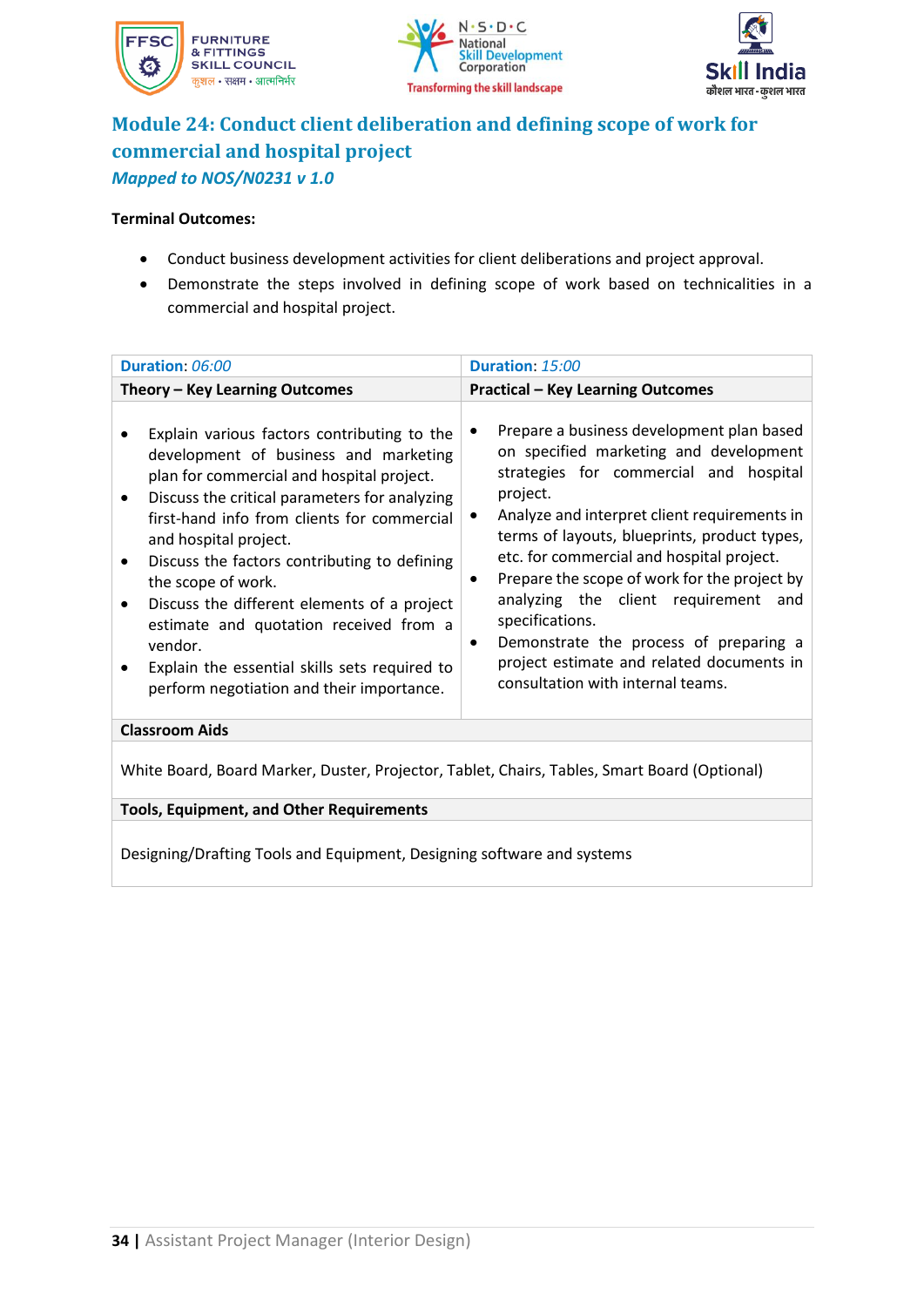





### **Module 25: Project planning and resource allocation for commercial and hospital project** *Mapped to NOS/N0231 v 1.0*

#### **Terminal Outcomes:**

- Demonstrate how to allocate resources effectively for commercial and hospital project.
- List various software tools and techniques for team and task delegation.

| Duration: 09:00                                                                                                                                                                                                                                                                                                                                             | Duration: 15:00                                                                                                                                                                                                                                                                                                                                                                   |
|-------------------------------------------------------------------------------------------------------------------------------------------------------------------------------------------------------------------------------------------------------------------------------------------------------------------------------------------------------------|-----------------------------------------------------------------------------------------------------------------------------------------------------------------------------------------------------------------------------------------------------------------------------------------------------------------------------------------------------------------------------------|
| Theory - Key Learning Outcomes                                                                                                                                                                                                                                                                                                                              | <b>Practical - Key Learning Outcomes</b>                                                                                                                                                                                                                                                                                                                                          |
| Discuss the steps involved in preparing a<br>$\bullet$<br>resource plan for project execution.<br>Discuss the steps involved in task delegation<br>$\bullet$<br>to share the workload and increase<br>productivity at work.<br>Define the role of the project supervisor in<br>$\bullet$<br>the client visit and the inspection process at<br>the worksite. | Interpret and select the required materials,<br>٠<br>tools, and equipment based on resource<br>planning for on-site work.<br>Perform delegation of tasks to team<br>$\bullet$<br>members using appropriate software tools<br>and techniques.<br>Prepare the guidelines for performing client<br>visits, inspection, and reporting of assigned<br>commercial and hospital project. |
| <b>Classroom Aids</b>                                                                                                                                                                                                                                                                                                                                       |                                                                                                                                                                                                                                                                                                                                                                                   |
| White Board, Board Marker, Duster, Projector, Tablet, Chairs, Tables, Smart Board (Optional)                                                                                                                                                                                                                                                                |                                                                                                                                                                                                                                                                                                                                                                                   |
|                                                                                                                                                                                                                                                                                                                                                             |                                                                                                                                                                                                                                                                                                                                                                                   |

**Tools, Equipment, and Other Requirements**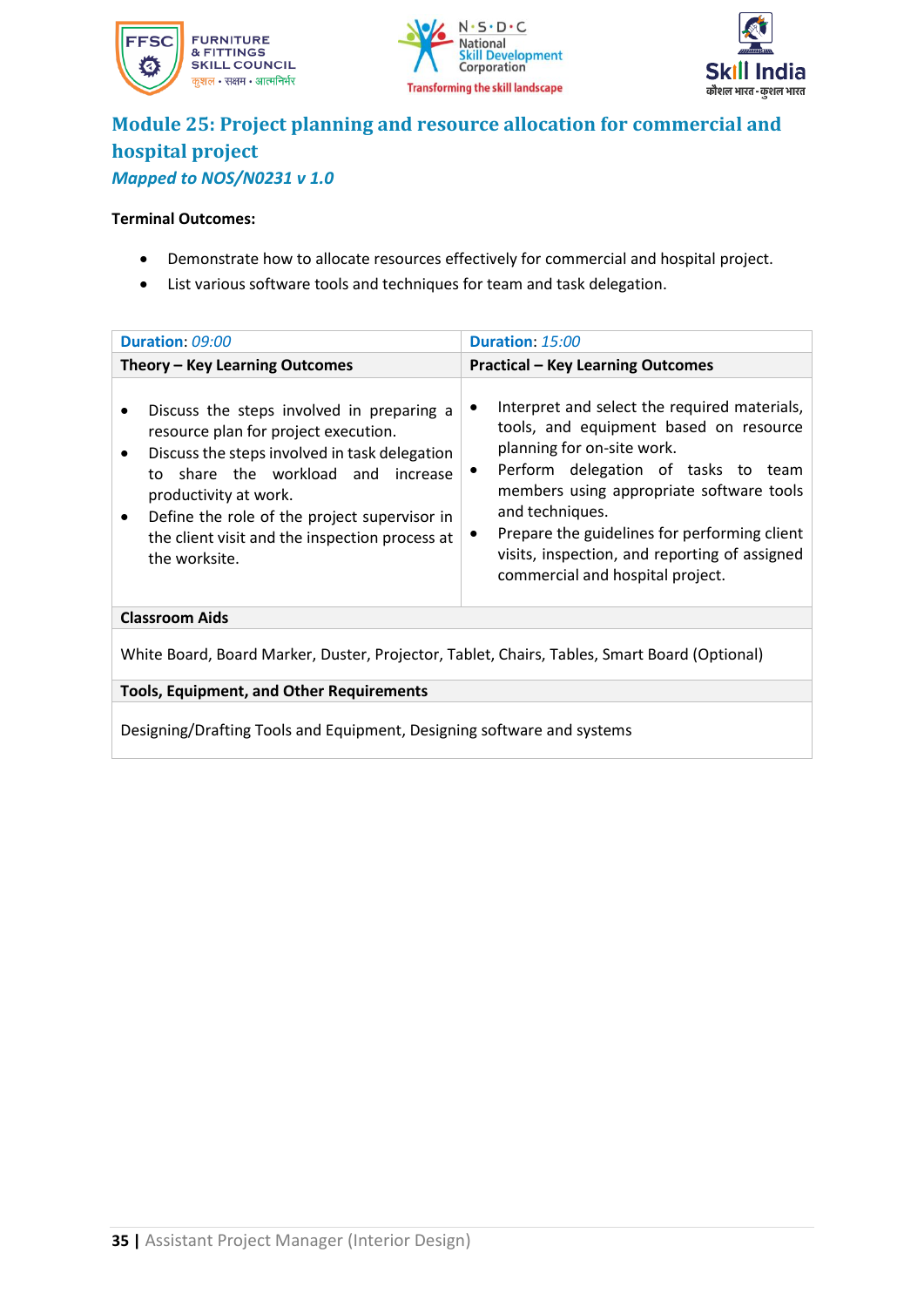





# **Module 26: Validation and approval of design docket and procurement plan for commercial and hospital project** *Mapped to NOS/N0231 v 1.0*

### **Terminal Outcomes:**

• Discuss the process of preparing and approval of procurement plan based on approved designs and concepts.

| Duration: 06:00                                                                                                                                                                                                                                          | Duration: 15:00                                                                                                                                                                                                                                                                                                |  |
|----------------------------------------------------------------------------------------------------------------------------------------------------------------------------------------------------------------------------------------------------------|----------------------------------------------------------------------------------------------------------------------------------------------------------------------------------------------------------------------------------------------------------------------------------------------------------------|--|
| Theory - Key Learning Outcomes                                                                                                                                                                                                                           | <b>Practical - Key Learning Outcomes</b>                                                                                                                                                                                                                                                                       |  |
| State the role of project execution<br>parameters like scope, budget, delivery<br>timeline, etc. in approval of design<br>specifications.<br>List all the parameters from the Final Scope<br>$\bullet$<br>of Work (FSOW) affecting vendor<br>quotations. | Perform review and approval of design<br>٠<br>docket and specifications based on client<br>requirements and project execution<br>parameters for commercial and hospital<br>project.<br>Analyze the quotation based on the final<br>$\bullet$<br>scope of work specifications and design a<br>procurement plan. |  |
| <b>Classroom Aids</b>                                                                                                                                                                                                                                    |                                                                                                                                                                                                                                                                                                                |  |
| White Board, Board Marker, Duster, Projector, Tablet, Chairs, Tables, Smart Board (Optional)                                                                                                                                                             |                                                                                                                                                                                                                                                                                                                |  |
| <b>Tools, Equipment, and Other Requirements</b>                                                                                                                                                                                                          |                                                                                                                                                                                                                                                                                                                |  |
|                                                                                                                                                                                                                                                          |                                                                                                                                                                                                                                                                                                                |  |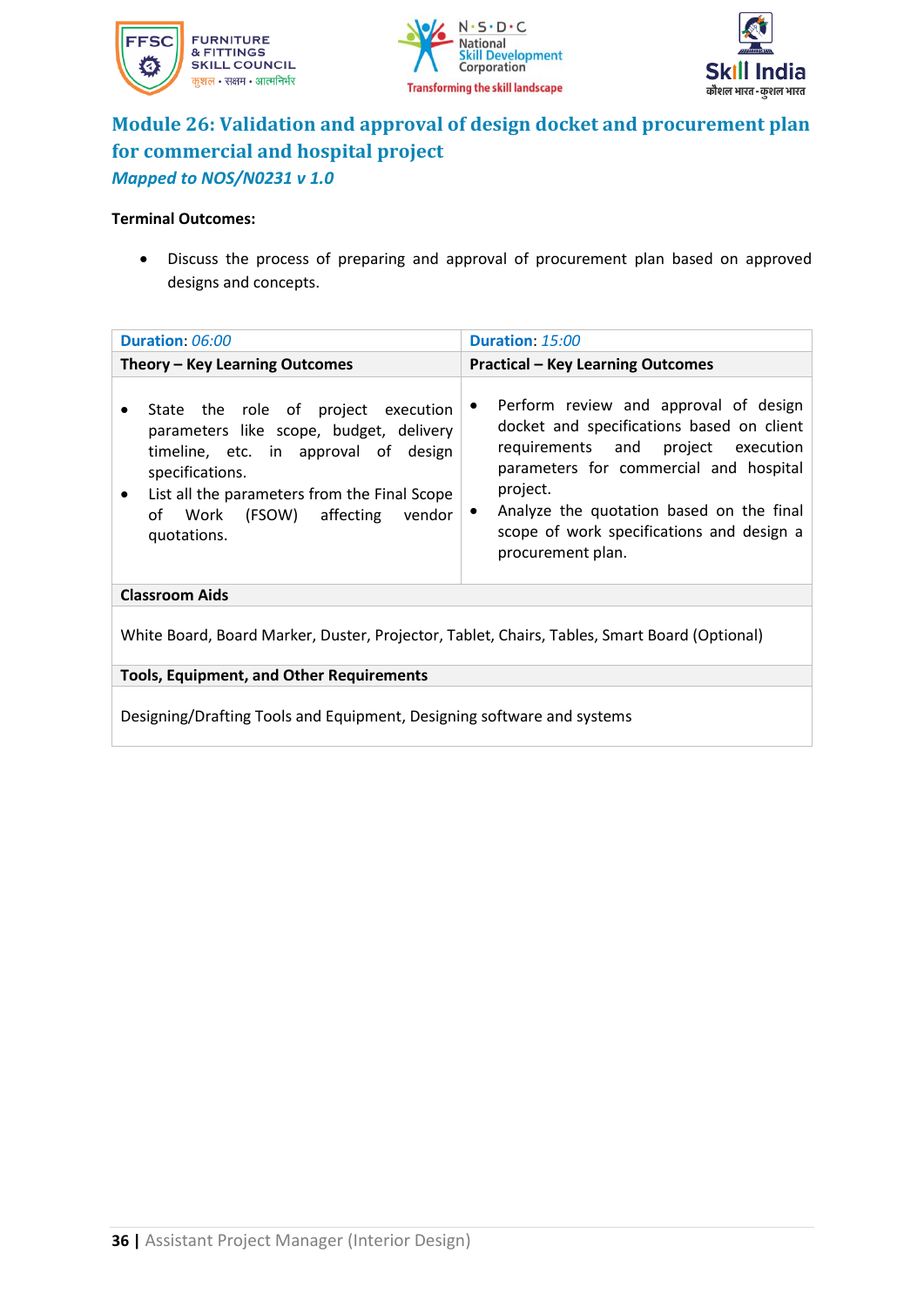





### **Module 27: Site supervision and handover for commercial and hospital project** *Mapped to NOS/N0231 v 1.0*

### **Terminal Outcomes:**

- Discuss the process of efficient site supervision for commercial and hospital project.
- Employ suitable documentation formats for project handover reports in commercial and hospital project.

| Duration: 09:00                                                                                                                                                                                      | Duration: 15:00                                                                                                                                                                                                                                                             |  |
|------------------------------------------------------------------------------------------------------------------------------------------------------------------------------------------------------|-----------------------------------------------------------------------------------------------------------------------------------------------------------------------------------------------------------------------------------------------------------------------------|--|
| Theory - Key Learning Outcomes                                                                                                                                                                       | <b>Practical - Key Learning Outcomes</b>                                                                                                                                                                                                                                    |  |
| Explain the importance of effective<br>allocation of tasks and responsibilities.<br>List various quality parameters for ensuring<br>$\bullet$<br>high-quality standards of the finished<br>products. | Perform demarcation of tasks<br>and<br>$\bullet$<br>responsibilities based on technicalities of<br>the assigned commercial and hospital<br>project.<br>Demonstrate the process of conducting<br>$\bullet$<br>quality checks during critical stages of<br>project execution. |  |
| <b>Classroom Aids</b>                                                                                                                                                                                |                                                                                                                                                                                                                                                                             |  |
| White Board, Board Marker, Duster, Projector, Tablet, Chairs, Tables, Smart Board (Optional)                                                                                                         |                                                                                                                                                                                                                                                                             |  |
| <b>Tools, Equipment, and Other Requirements</b>                                                                                                                                                      |                                                                                                                                                                                                                                                                             |  |
| Designing/Drafting Tools and Equipment, Designing software and systems                                                                                                                               |                                                                                                                                                                                                                                                                             |  |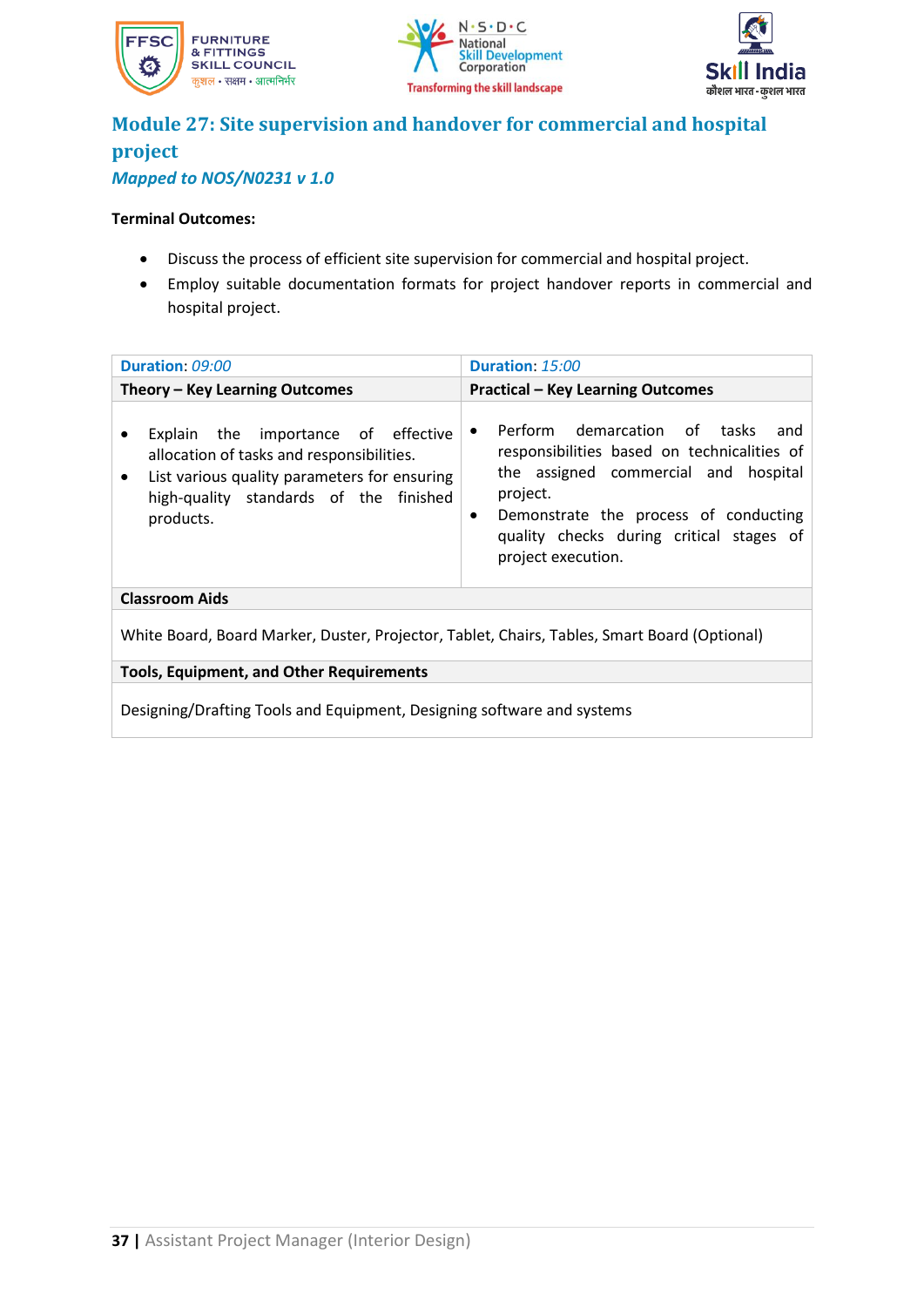





# **Module 28: On-the job training for commercial and hospital project** *Mapped to NOS/N0231v 1.0*

| <b>Mandatory Duration: 120:00</b>                                                                       | <b>Recommended Duration: 00.00</b>                                                            |  |
|---------------------------------------------------------------------------------------------------------|-----------------------------------------------------------------------------------------------|--|
| <b>Module Name: On the Job Training</b>                                                                 |                                                                                               |  |
| <b>Location: On Site</b>                                                                                |                                                                                               |  |
| <b>Terminal Outcomes</b>                                                                                |                                                                                               |  |
|                                                                                                         |                                                                                               |  |
| ٠                                                                                                       | Demonstrate effective communication skills during client deliberations.                       |  |
| Demonstrate how to use different designing and drafting tools.<br>٠                                     |                                                                                               |  |
| Demonstrate how to use various designing software's.<br>$\bullet$                                       |                                                                                               |  |
| Demonstrate the creativity that is central to any type of decorating and design project.<br>٠           |                                                                                               |  |
| Create the visual presentation to show to clients.<br>٠                                                 |                                                                                               |  |
| Demonstrate the process of running errands, answering phones, or even contacting clients<br>$\bullet$   |                                                                                               |  |
| to obtain important information.                                                                        |                                                                                               |  |
| Analyze, search, sort, and select the required material specifications and finishes.<br>٠               |                                                                                               |  |
| Select the appropriate theme, style and layout based on design requirements.<br>$\bullet$               |                                                                                               |  |
| Demonstrate variety of tasks, from sourcing furniture and fixtures to creating floor plans<br>$\bullet$ |                                                                                               |  |
| and other documents.                                                                                    |                                                                                               |  |
| Employ suitable skills to manage client relationships and oversee projects from start to<br>$\bullet$   |                                                                                               |  |
| finish.                                                                                                 |                                                                                               |  |
|                                                                                                         | Creating decign drafts using computer decign software or hand drafting tools such as negative |  |

- Creating design drafts using computer design software or hand drafting tools such as pencils or charcoal.
- Conducting research related to interior design trends and market conditions to identify opportunities for new products or services.
- Communicating with contractors, architects, and other subcontractors to ensure that projects are completed on time and within budget.
- Maintain a safe and secure environment at the manufacturing plant.
- Maintain compliance with the organizational, environmental- related guidelines.
- Coordinate with supervisors and colleges for job work information.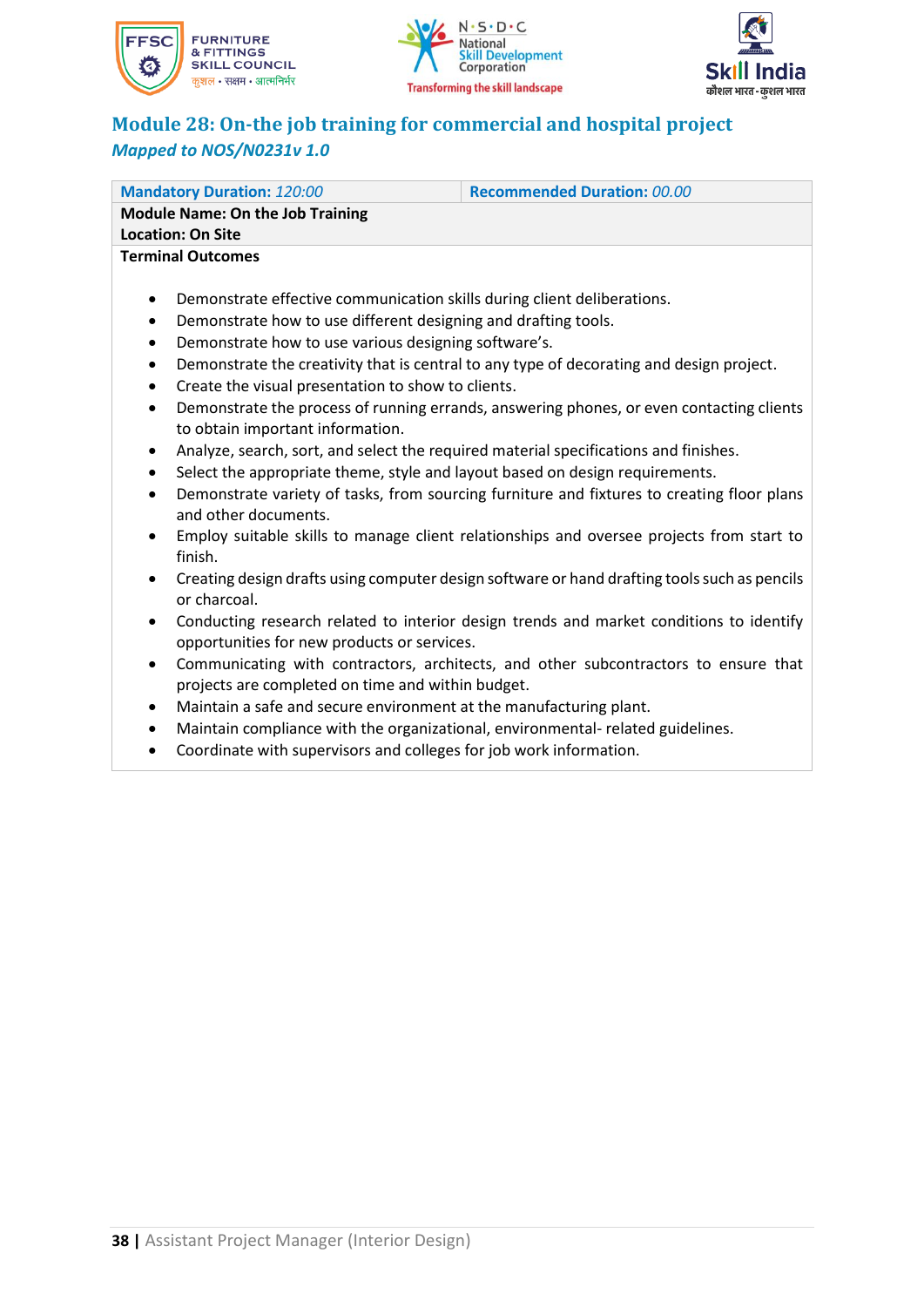





# **Module 29: Conduct client deliberation and defining scope of work for academic institution project** *Mapped to NOS/N0232 v 1.0*

#### **Terminal Outcomes:**

- Conduct business development activities for client deliberations and project approval.
- Demonstrate the steps involved in defining scope of work based on technicalities in a academic institution project.

| Duration: 06:00                                                                                                                                                                                                                                                                                                                                                                                                                                                                                                                        |  | Duration: 15:00                                                                                                                                                                                                                                                                                                                                                                                                                                                                                                                             |
|----------------------------------------------------------------------------------------------------------------------------------------------------------------------------------------------------------------------------------------------------------------------------------------------------------------------------------------------------------------------------------------------------------------------------------------------------------------------------------------------------------------------------------------|--|---------------------------------------------------------------------------------------------------------------------------------------------------------------------------------------------------------------------------------------------------------------------------------------------------------------------------------------------------------------------------------------------------------------------------------------------------------------------------------------------------------------------------------------------|
| Theory - Key Learning Outcomes                                                                                                                                                                                                                                                                                                                                                                                                                                                                                                         |  | <b>Practical - Key Learning Outcomes</b>                                                                                                                                                                                                                                                                                                                                                                                                                                                                                                    |
| Explain various factors contributing to the<br>development of business and marketing<br>plan for academic institution project.<br>Discuss the critical parameters for analyzing<br>٠<br>first-hand info from clients for academic<br>institution project.<br>Discuss the factors contributing to defining<br>٠<br>the scope of work.<br>Discuss the different elements of a project<br>estimate and quotation received from a<br>vendor.<br>Explain the essential skills sets required to<br>perform negotiation and their importance. |  | Prepare a business development plan based<br>$\bullet$<br>on specified marketing and development<br>strategies for academic institution project.<br>Analyze and interpret client requirements in<br>٠<br>terms of layouts, blueprints, product types,<br>etc. for academic institution project.<br>Prepare the scope of work for the project by<br>analyzing the client requirement and<br>specifications.<br>Demonstrate the process of preparing a<br>٠<br>project estimate and related documents in<br>consultation with internal teams. |
| <b>Classroom Aids</b>                                                                                                                                                                                                                                                                                                                                                                                                                                                                                                                  |  |                                                                                                                                                                                                                                                                                                                                                                                                                                                                                                                                             |
| White Board, Board Marker, Duster, Projector, Tablet, Chairs, Tables, Smart Board (Optional)                                                                                                                                                                                                                                                                                                                                                                                                                                           |  |                                                                                                                                                                                                                                                                                                                                                                                                                                                                                                                                             |
| <b>Tools, Equipment, and Other Requirements</b>                                                                                                                                                                                                                                                                                                                                                                                                                                                                                        |  |                                                                                                                                                                                                                                                                                                                                                                                                                                                                                                                                             |
| Designing/Drafting Tools and Equipment, Designing software and systems                                                                                                                                                                                                                                                                                                                                                                                                                                                                 |  |                                                                                                                                                                                                                                                                                                                                                                                                                                                                                                                                             |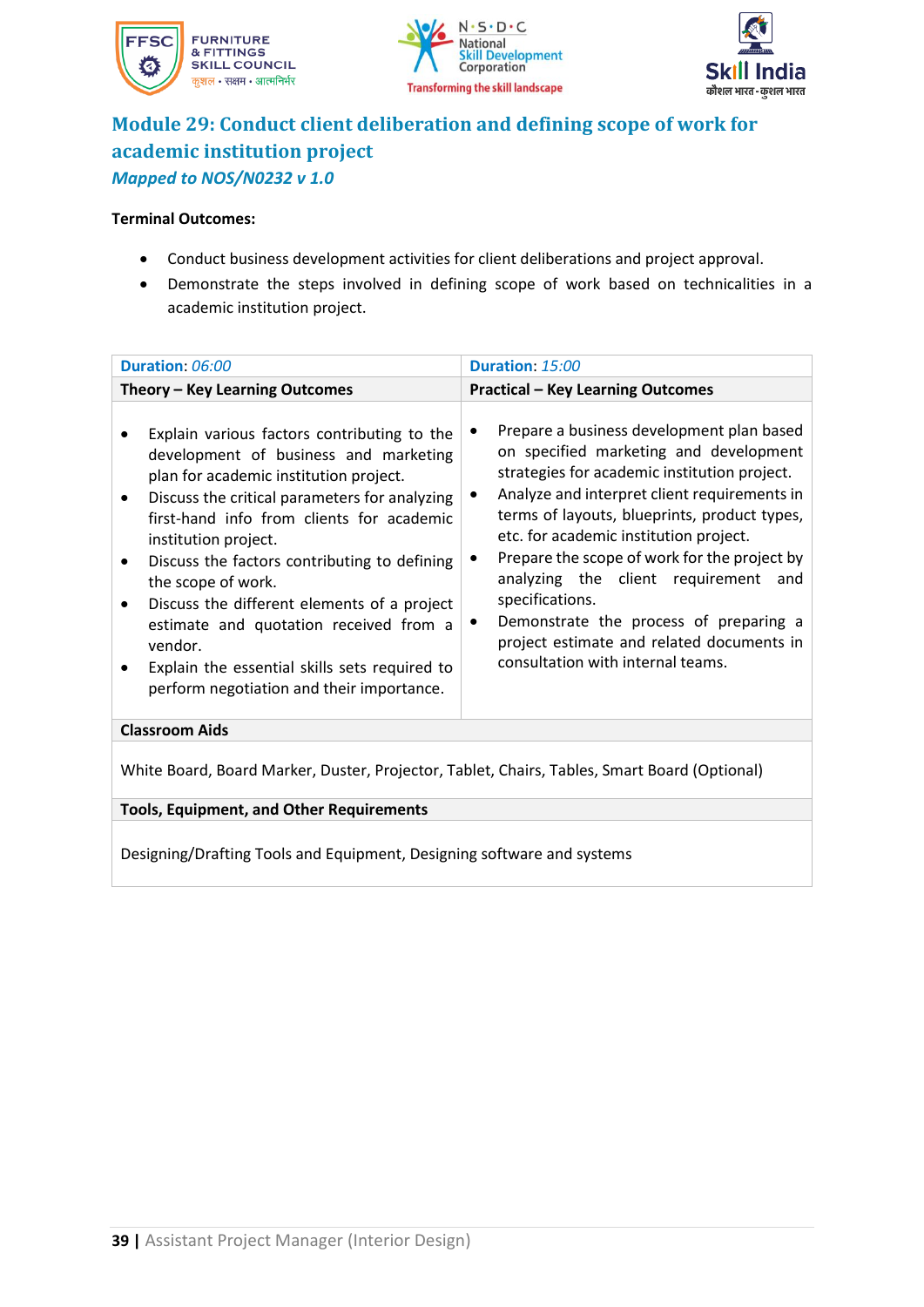





## **Module 30: Project planning and resource allocation for academic institution project** *Mapped to NOS/N0232 v 1.0*

### **Terminal Outcomes:**

- Demonstrate how to allocate resources effectively for academic institution project.
- List various software tools and techniques for team and task delegation.

| Duration: 09:00                                                                                                                                                                                                                                                                                                      | Duration: 15:00                                                                                                                                                                                                                                                                                                                                                                |  |
|----------------------------------------------------------------------------------------------------------------------------------------------------------------------------------------------------------------------------------------------------------------------------------------------------------------------|--------------------------------------------------------------------------------------------------------------------------------------------------------------------------------------------------------------------------------------------------------------------------------------------------------------------------------------------------------------------------------|--|
| Theory - Key Learning Outcomes                                                                                                                                                                                                                                                                                       | <b>Practical - Key Learning Outcomes</b>                                                                                                                                                                                                                                                                                                                                       |  |
| Discuss the steps involved in preparing a<br>resource plan for project execution.<br>Discuss the steps involved in task delegation<br>to share the workload and increase<br>productivity at work.<br>Define the role of the project supervisor in<br>the client visit and the inspection process at<br>the worksite. | Interpret and select the required materials,<br>٠<br>tools, and equipment based on resource<br>planning for on-site work.<br>Perform delegation of tasks to team<br>$\bullet$<br>members using appropriate software tools<br>and techniques.<br>Prepare the guidelines for performing client<br>visits, inspection, and reporting of assigned<br>academic institution project. |  |
| <b>Classroom Aids</b>                                                                                                                                                                                                                                                                                                |                                                                                                                                                                                                                                                                                                                                                                                |  |
| White Board, Board Marker, Duster, Projector, Tablet, Chairs, Tables, Smart Board (Optional)                                                                                                                                                                                                                         |                                                                                                                                                                                                                                                                                                                                                                                |  |
| <b>Tools, Equipment, and Other Requirements</b>                                                                                                                                                                                                                                                                      |                                                                                                                                                                                                                                                                                                                                                                                |  |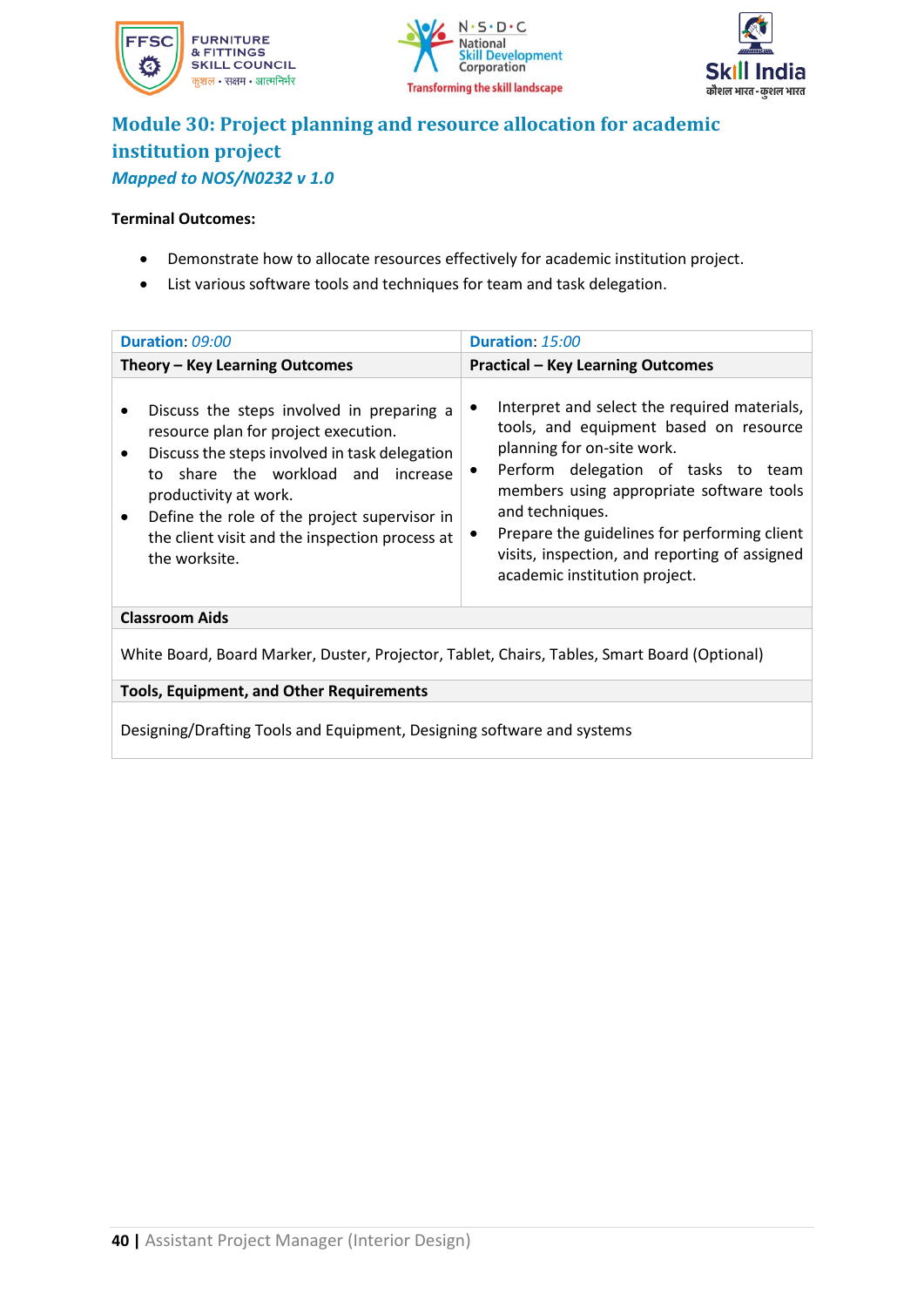





### **Module 31: Validation and approval of design docket and procurement plan for academic institution project** *Mapped to NOS/N0232 v 1.0*

### **Terminal Outcomes:**

• Discuss the process of preparing and approval of procurement plan based on approved designs and concepts.

| Duration: 06:00                                                                                                                                                                                                                                               | <b>Duration: 15:00</b>                                                                                                                                                                                                                                                                                           |  |
|---------------------------------------------------------------------------------------------------------------------------------------------------------------------------------------------------------------------------------------------------------------|------------------------------------------------------------------------------------------------------------------------------------------------------------------------------------------------------------------------------------------------------------------------------------------------------------------|--|
| Theory – Key Learning Outcomes<br><b>Practical - Key Learning Outcomes</b>                                                                                                                                                                                    |                                                                                                                                                                                                                                                                                                                  |  |
| State the role of project execution<br>٠<br>parameters like scope, budget, delivery<br>timeline, etc. in approval of design<br>specifications.<br>List all the parameters from the Final Scope<br>$\bullet$<br>of Work (FSOW) affecting vendor<br>quotations. | Perform review and approval of design<br>$\bullet$<br>docket and specifications based on client<br>requirements and project execution<br>parameters for academic institution project.<br>Analyze the quotation based on the final<br>$\bullet$<br>scope of work specifications and design a<br>procurement plan. |  |
| <b>Classroom Aids</b>                                                                                                                                                                                                                                         |                                                                                                                                                                                                                                                                                                                  |  |
| White Board, Board Marker, Duster, Projector, Tablet, Chairs, Tables, Smart Board (Optional)                                                                                                                                                                  |                                                                                                                                                                                                                                                                                                                  |  |
| <b>Tools, Equipment, and Other Requirements</b>                                                                                                                                                                                                               |                                                                                                                                                                                                                                                                                                                  |  |
| Designing/Drafting Tools and Equipment, Designing software and systems                                                                                                                                                                                        |                                                                                                                                                                                                                                                                                                                  |  |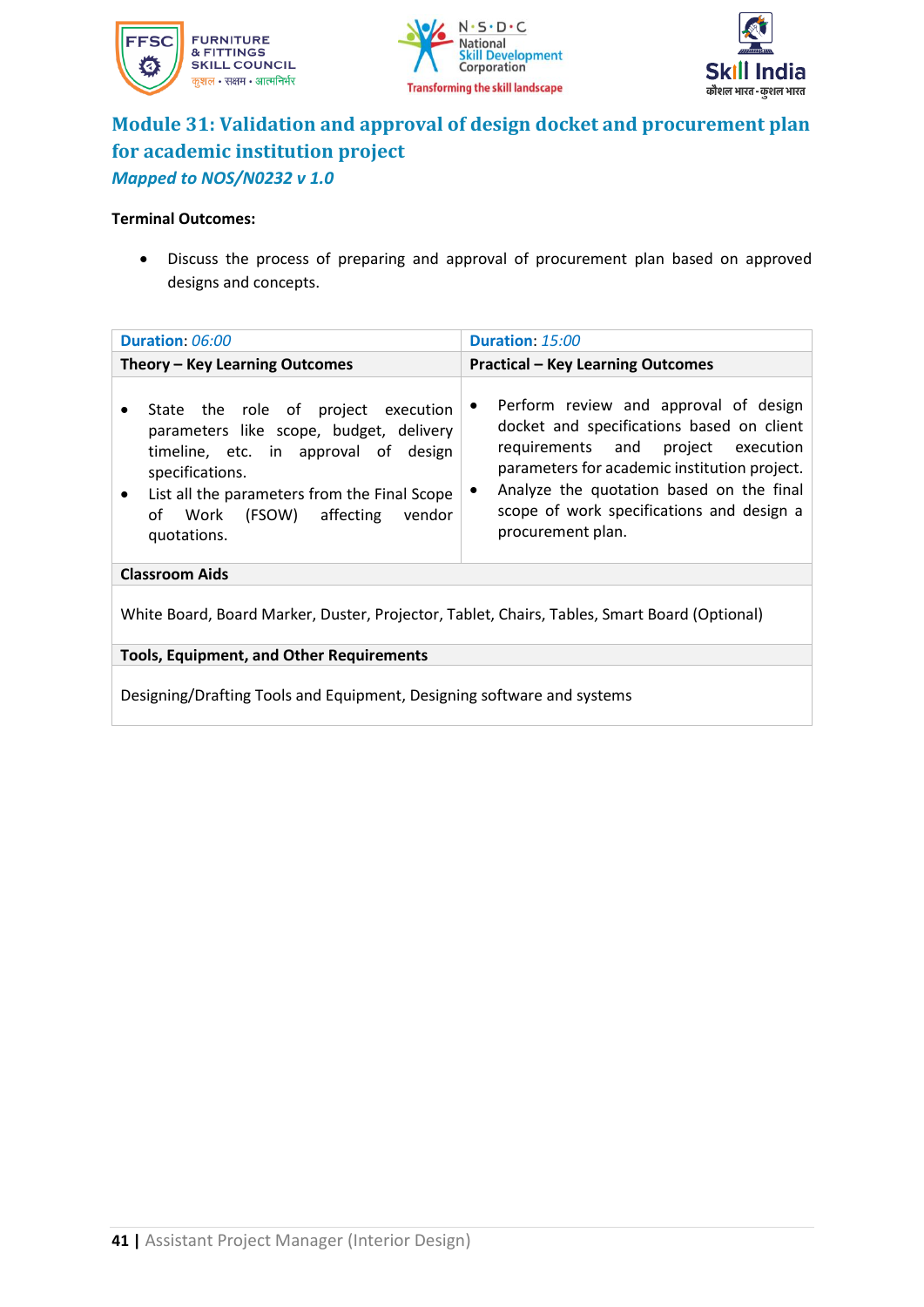





### **Module 32: Site supervision and handover for academic institution project** *Mapped to NOS/N0232 v 1.0*

### **Terminal Outcomes:**

- Discuss the process of efficient site supervision for academic institution project.
- Employ suitable documentation formats for project handover reports in academic institution project.

| Duration: 09:00                                                                                                                                                                                      | Duration: 15:00                                                                                                                                                                                                                                                       |  |
|------------------------------------------------------------------------------------------------------------------------------------------------------------------------------------------------------|-----------------------------------------------------------------------------------------------------------------------------------------------------------------------------------------------------------------------------------------------------------------------|--|
| Theory - Key Learning Outcomes                                                                                                                                                                       | <b>Practical - Key Learning Outcomes</b>                                                                                                                                                                                                                              |  |
| Explain the importance of effective<br>allocation of tasks and responsibilities.<br>List various quality parameters for ensuring<br>$\bullet$<br>high-quality standards of the finished<br>products. | Perform demarcation of tasks<br>and<br>$\bullet$<br>responsibilities based on technicalities of<br>the assigned academic institution project.<br>Demonstrate the process of conducting<br>$\bullet$<br>quality checks during critical stages of<br>project execution. |  |
| <b>Classroom Aids</b>                                                                                                                                                                                |                                                                                                                                                                                                                                                                       |  |
| White Board, Board Marker, Duster, Projector, Tablet, Chairs, Tables, Smart Board (Optional)                                                                                                         |                                                                                                                                                                                                                                                                       |  |
| <b>Tools, Equipment, and Other Requirements</b>                                                                                                                                                      |                                                                                                                                                                                                                                                                       |  |
| Designing/Drafting Tools and Equipment, Designing software and systems                                                                                                                               |                                                                                                                                                                                                                                                                       |  |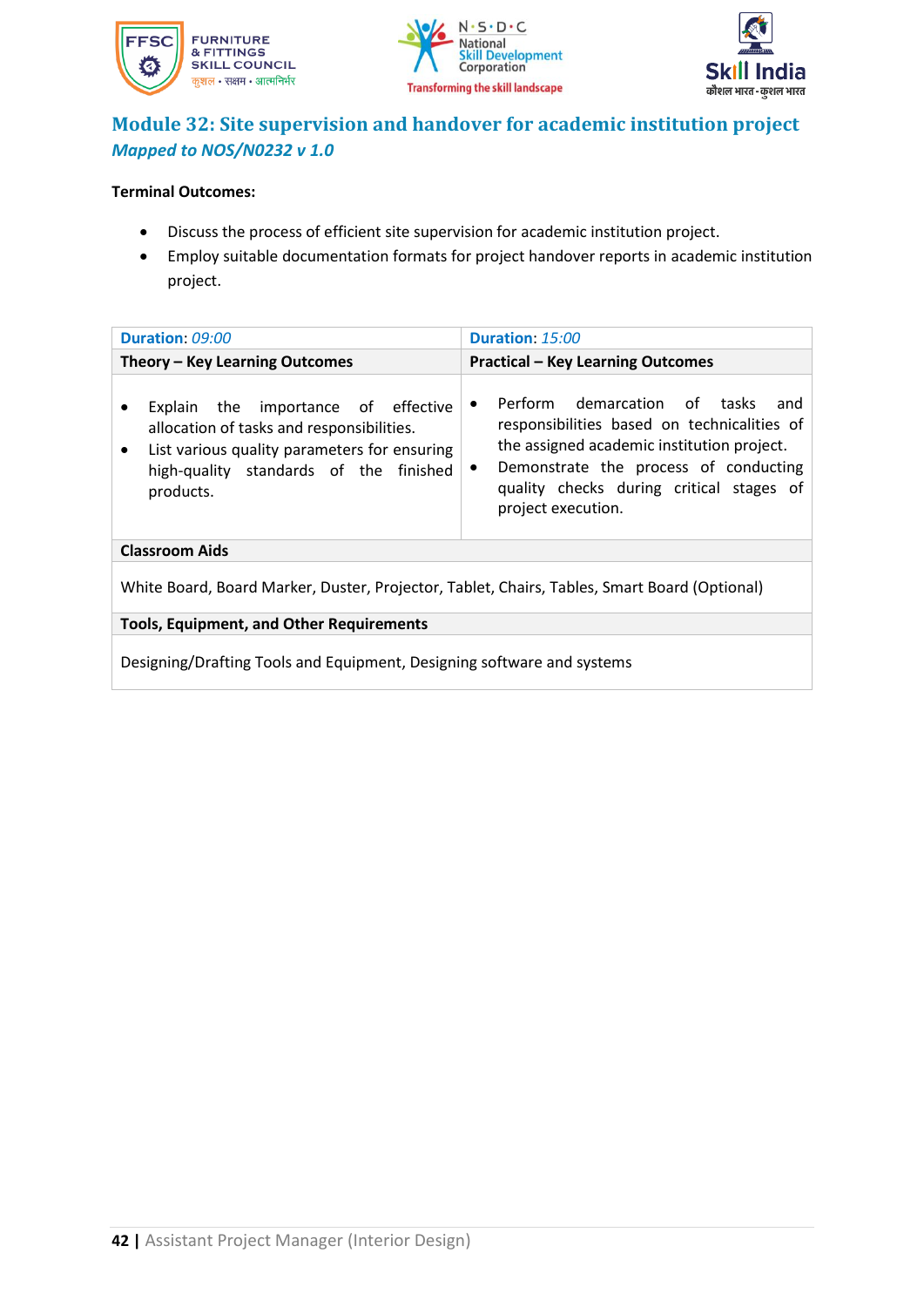





# **Module 33: On-the job training for academic institution project** *Mapped to NOS/N0232v 1.0*

| <b>Mandatory Duration: 120:00</b>                                                                     | <b>Recommended Duration: 00.00</b> |  |
|-------------------------------------------------------------------------------------------------------|------------------------------------|--|
| <b>Module Name: On the Job Training</b>                                                               |                                    |  |
| <b>Location: On Site</b>                                                                              |                                    |  |
| <b>Terminal Outcomes</b>                                                                              |                                    |  |
|                                                                                                       |                                    |  |
| Demonstrate effective communication skills during client deliberations.<br>$\bullet$                  |                                    |  |
| Demonstrate how to use different designing and drafting tools.<br>$\bullet$                           |                                    |  |
| Demonstrate how to use various designing software's.<br>$\bullet$                                     |                                    |  |
| Demonstrate the creativity that is central to any type of decorating and design project.<br>$\bullet$ |                                    |  |

- Create the visual presentation to show to clients.
- Demonstrate the process of running errands, answering phones, or even contacting clients to obtain important information.
- Analyze, search, sort, and select the required material specifications and finishes.
- Select the appropriate theme, style and layout based on design requirements.
- Demonstrate variety of tasks, from sourcing furniture and fixtures to creating floor plans and other documents.
- Employ suitable skills to manage client relationships and oversee projects from start to finish.
- Creating design drafts using computer design software or hand drafting tools such as pencils or charcoal.
- Conducting research related to interior design trends and market conditions to identify opportunities for new products or services.
- Communicating with contractors, architects, and other subcontractors to ensure that projects are completed on time and within budget.
- Maintain a safe and secure environment at the manufacturing plant.
- Maintain compliance with the organizational, environmental- related guidelines.
- Coordinate with supervisors and colleges for job work information.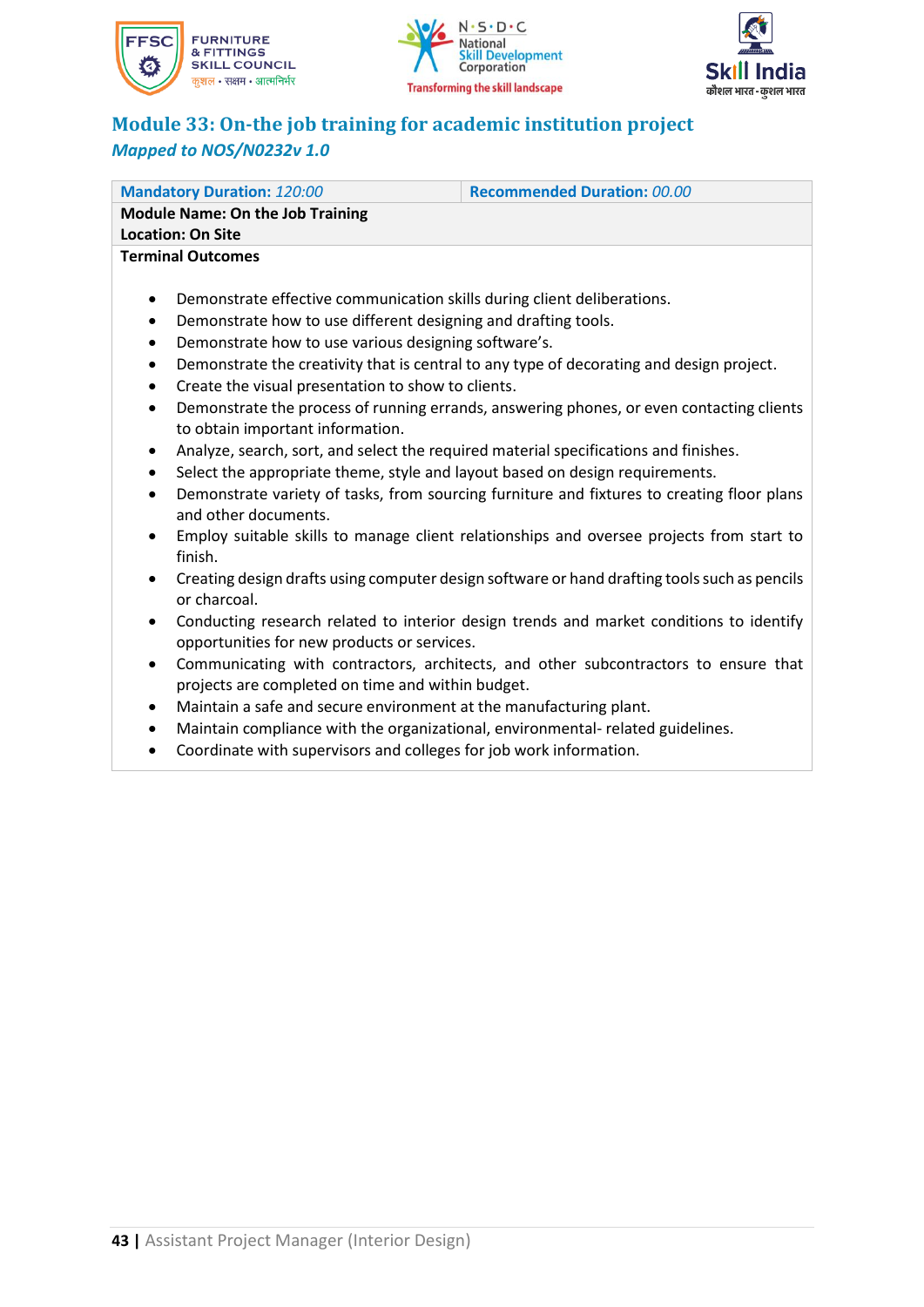





## **Module 34: Conduct client deliberation and defining scope of work for hospitality project** *Mapped to NOS/N0233 v 1.0*

#### **Terminal Outcomes:**

- Conduct business development activities for client deliberations and project approval.
- Demonstrate the steps involved in defining scope of work based on technicalities in a hospitality project.

| Duration: 06:00                                                                                                                                                                                                                                                                                                                                                                                                                                                                                                 | Duration: 15:00                                                                                                                                                                                                                                                                                                                                                                                                                                                                                         |  |
|-----------------------------------------------------------------------------------------------------------------------------------------------------------------------------------------------------------------------------------------------------------------------------------------------------------------------------------------------------------------------------------------------------------------------------------------------------------------------------------------------------------------|---------------------------------------------------------------------------------------------------------------------------------------------------------------------------------------------------------------------------------------------------------------------------------------------------------------------------------------------------------------------------------------------------------------------------------------------------------------------------------------------------------|--|
| Theory - Key Learning Outcomes                                                                                                                                                                                                                                                                                                                                                                                                                                                                                  | <b>Practical - Key Learning Outcomes</b>                                                                                                                                                                                                                                                                                                                                                                                                                                                                |  |
| Explain various factors contributing to the<br>development of business and marketing<br>plan for hospitality project.<br>Discuss the critical parameters for analyzing<br>٠<br>first-hand info from clients for hospitality<br>project.<br>Discuss the factors contributing to defining<br>the scope of work.<br>Discuss the different elements of a project<br>estimate and quotation received from a<br>vendor.<br>Explain the essential skills sets required to<br>perform negotiation and their importance. | Prepare a business development plan based<br>on specified marketing and development<br>strategies for hospitality project.<br>Analyze and interpret client requirements in<br>terms of layouts, blueprints, product types,<br>etc. for hospitality project.<br>Prepare the scope of work for the project by<br>analyzing the client requirement and<br>specifications.<br>Demonstrate the process of preparing a<br>٠<br>project estimate and related documents in<br>consultation with internal teams. |  |
| <b>Classroom Aids</b>                                                                                                                                                                                                                                                                                                                                                                                                                                                                                           |                                                                                                                                                                                                                                                                                                                                                                                                                                                                                                         |  |
| White Board, Board Marker, Duster, Projector, Tablet, Chairs, Tables, Smart Board (Optional)                                                                                                                                                                                                                                                                                                                                                                                                                    |                                                                                                                                                                                                                                                                                                                                                                                                                                                                                                         |  |
| <b>Tools, Equipment, and Other Requirements</b>                                                                                                                                                                                                                                                                                                                                                                                                                                                                 |                                                                                                                                                                                                                                                                                                                                                                                                                                                                                                         |  |
|                                                                                                                                                                                                                                                                                                                                                                                                                                                                                                                 |                                                                                                                                                                                                                                                                                                                                                                                                                                                                                                         |  |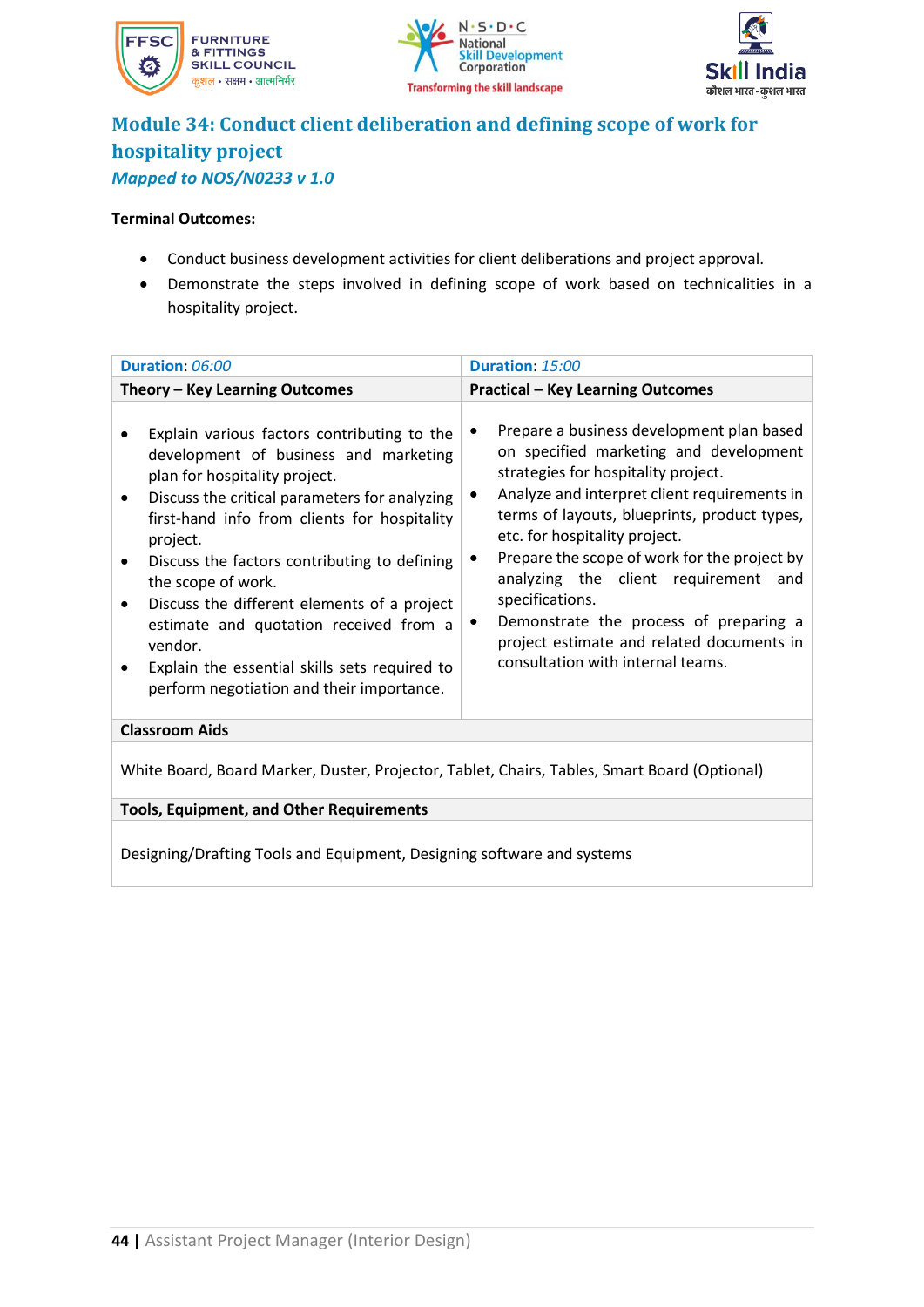





### **Module 35: Project planning and resource allocation for hospitality project** *Mapped to NOS/N0233 v 1.0*

### **Terminal Outcomes:**

- Demonstrate how to allocate resources effectively for hospitality project.
- List various software tools and techniques for team and task delegation.

| Duration: 09:00                                                                                                                                                                                                                                                                                                                                             | Duration: 15:00                                                                                                                                                                                                                                                                                                                                          |
|-------------------------------------------------------------------------------------------------------------------------------------------------------------------------------------------------------------------------------------------------------------------------------------------------------------------------------------------------------------|----------------------------------------------------------------------------------------------------------------------------------------------------------------------------------------------------------------------------------------------------------------------------------------------------------------------------------------------------------|
| Theory - Key Learning Outcomes                                                                                                                                                                                                                                                                                                                              | <b>Practical - Key Learning Outcomes</b>                                                                                                                                                                                                                                                                                                                 |
| Discuss the steps involved in preparing a<br>$\bullet$<br>resource plan for project execution.<br>Discuss the steps involved in task delegation<br>$\bullet$<br>to share the workload and increase<br>productivity at work.<br>Define the role of the project supervisor in<br>$\bullet$<br>the client visit and the inspection process at<br>the worksite. | Interpret and select the required materials,<br>tools, and equipment based on resource<br>planning for on-site work.<br>Perform delegation of tasks to team<br>٠<br>members using appropriate software tools<br>and techniques.<br>Prepare the guidelines for performing client<br>visits, inspection, and reporting of assigned<br>hospitality project. |
| <b>Classroom Aids</b>                                                                                                                                                                                                                                                                                                                                       |                                                                                                                                                                                                                                                                                                                                                          |
| White Board, Board Marker, Duster, Projector, Tablet, Chairs, Tables, Smart Board (Optional)                                                                                                                                                                                                                                                                |                                                                                                                                                                                                                                                                                                                                                          |

**Tools, Equipment, and Other Requirements**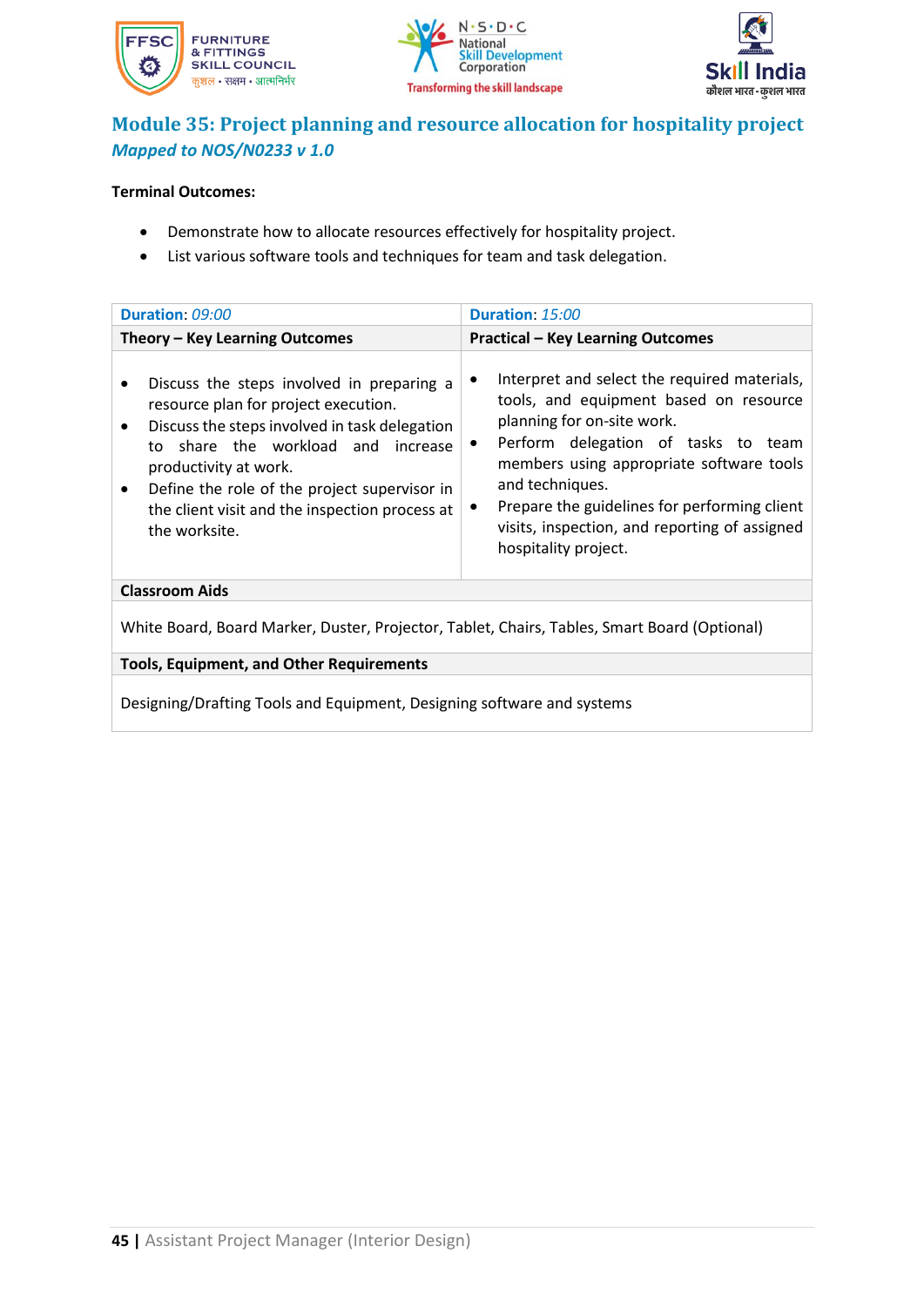





### **Module 36: Validation and approval of design docket and procurement plan for hospitality project** *Mapped to NOS/N0233 v 1.0*

### **Terminal Outcomes:**

• Discuss the process of preparing and approval of procurement plan based on approved designs and concepts.

| Duration: 06:00                                                                                                                                                                                                                                             | Duration: 15:00                                                                                                                                                                                                                                                                                         |  |  |  |
|-------------------------------------------------------------------------------------------------------------------------------------------------------------------------------------------------------------------------------------------------------------|---------------------------------------------------------------------------------------------------------------------------------------------------------------------------------------------------------------------------------------------------------------------------------------------------------|--|--|--|
| Theory - Key Learning Outcomes                                                                                                                                                                                                                              | <b>Practical - Key Learning Outcomes</b>                                                                                                                                                                                                                                                                |  |  |  |
| State the role of project execution<br>parameters like scope, budget, delivery<br>timeline, etc. in approval of design<br>specifications.<br>List all the parameters from the Final Scope<br>$\bullet$<br>affecting vendor<br>of Work (FSOW)<br>quotations. | Perform review and approval of design<br>$\bullet$<br>docket and specifications based on client<br>requirements and project execution<br>parameters for hospitality project.<br>Analyze the quotation based on the final<br>$\bullet$<br>scope of work specifications and design a<br>procurement plan. |  |  |  |
| <b>Classroom Aids</b>                                                                                                                                                                                                                                       |                                                                                                                                                                                                                                                                                                         |  |  |  |
| White Board, Board Marker, Duster, Projector, Tablet, Chairs, Tables, Smart Board (Optional)                                                                                                                                                                |                                                                                                                                                                                                                                                                                                         |  |  |  |
| <b>Tools, Equipment, and Other Requirements</b>                                                                                                                                                                                                             |                                                                                                                                                                                                                                                                                                         |  |  |  |
| Designing/Drafting Tools and Equipment, Designing software and systems                                                                                                                                                                                      |                                                                                                                                                                                                                                                                                                         |  |  |  |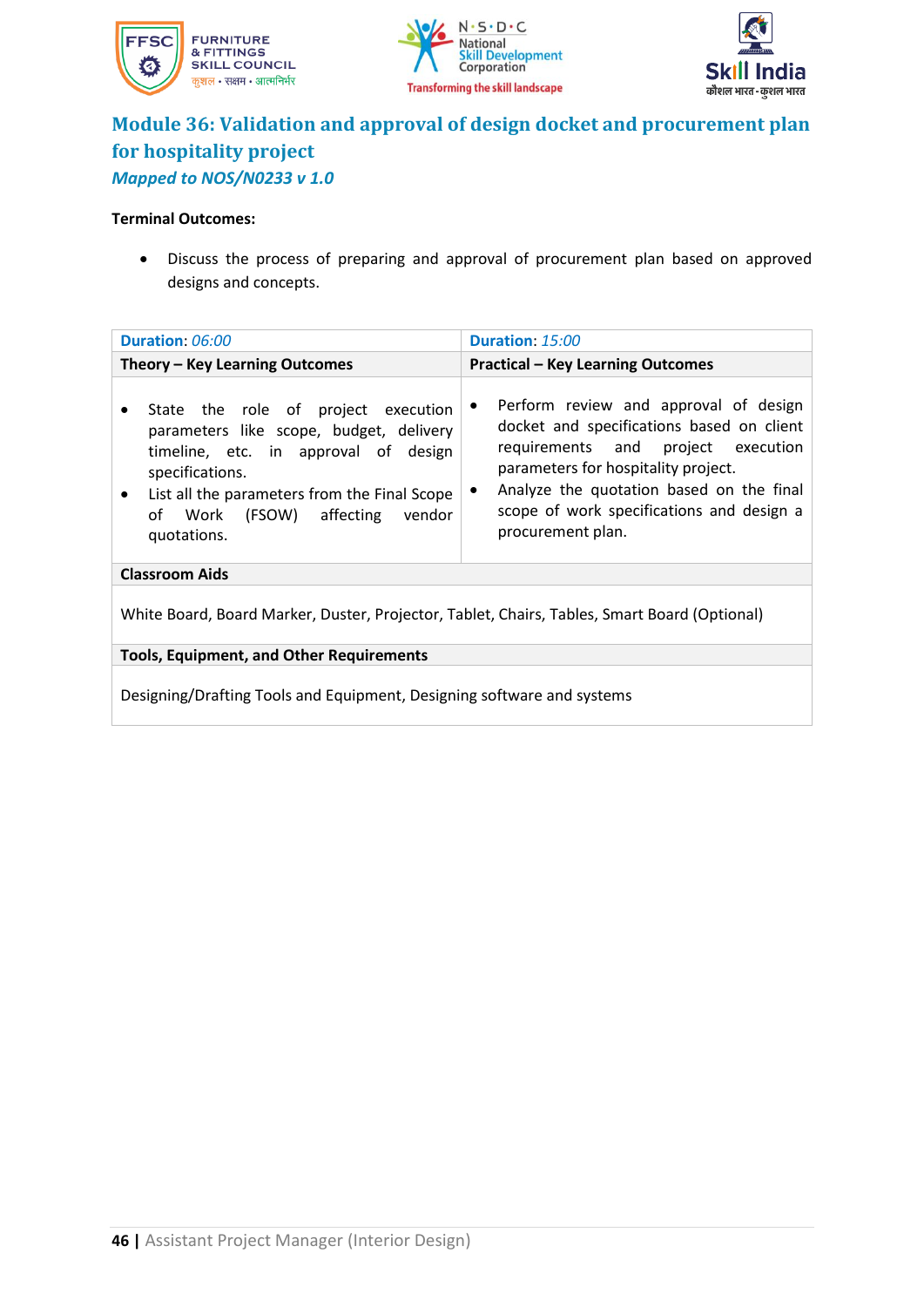





# **Module 37: Site supervision and handover for hospitality project** *Mapped to NOS/N0233 v 1.0*

### **Terminal Outcomes:**

- Discuss the process of efficient site supervision for hospitality project.
- Employ suitable documentation formats for project handover reports in hospitality project.

| Duration: 09:00                                                                                                                                                                                      | Duration: 15:00                                                                                                                                                                                                                                              |  |  |  |
|------------------------------------------------------------------------------------------------------------------------------------------------------------------------------------------------------|--------------------------------------------------------------------------------------------------------------------------------------------------------------------------------------------------------------------------------------------------------------|--|--|--|
| Theory - Key Learning Outcomes                                                                                                                                                                       | <b>Practical - Key Learning Outcomes</b>                                                                                                                                                                                                                     |  |  |  |
| Explain the importance of effective<br>allocation of tasks and responsibilities.<br>List various quality parameters for ensuring<br>$\bullet$<br>high-quality standards of the finished<br>products. | Perform demarcation of tasks<br>and<br>$\bullet$<br>responsibilities based on technicalities of<br>the assigned hospitality project.<br>Demonstrate the process of conducting<br>$\bullet$<br>quality checks during critical stages of<br>project execution. |  |  |  |
| <b>Classroom Aids</b>                                                                                                                                                                                |                                                                                                                                                                                                                                                              |  |  |  |
| White Board, Board Marker, Duster, Projector, Tablet, Chairs, Tables, Smart Board (Optional)                                                                                                         |                                                                                                                                                                                                                                                              |  |  |  |
| <b>Tools, Equipment, and Other Requirements</b>                                                                                                                                                      |                                                                                                                                                                                                                                                              |  |  |  |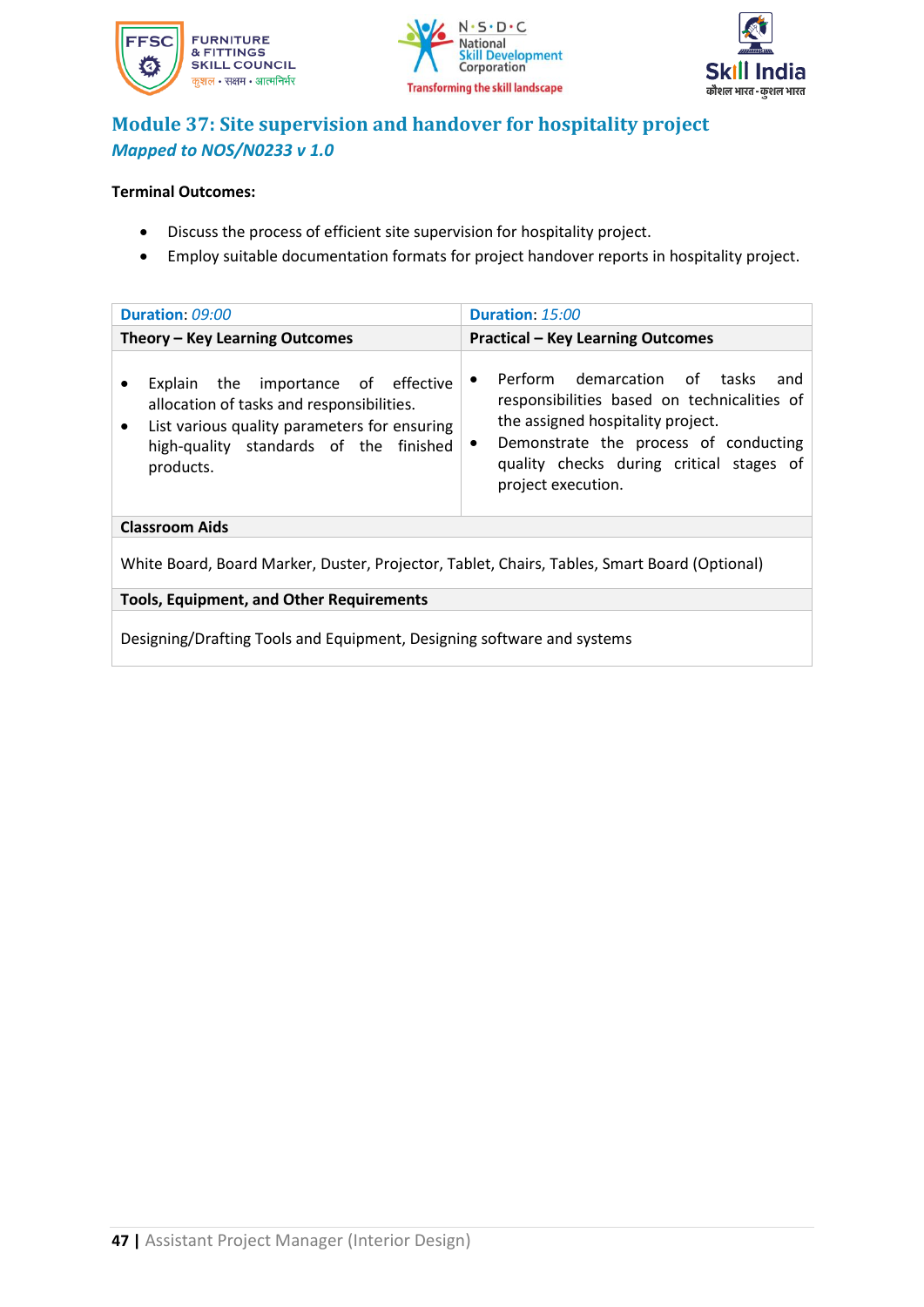





# **Module 38: On-the job training for hospitality project** *Mapped to NOS/N0233v 1.0*

| <b>Mandatory Duration: 120:00</b>                                                                                                                                                                                                                                                                                                                                                                                                                                                                                                                                                                                                                             | <b>Recommended Duration: 00.00</b>                                                                                                                                                                                                                                                                                                                                                                                                                                             |  |  |  |
|---------------------------------------------------------------------------------------------------------------------------------------------------------------------------------------------------------------------------------------------------------------------------------------------------------------------------------------------------------------------------------------------------------------------------------------------------------------------------------------------------------------------------------------------------------------------------------------------------------------------------------------------------------------|--------------------------------------------------------------------------------------------------------------------------------------------------------------------------------------------------------------------------------------------------------------------------------------------------------------------------------------------------------------------------------------------------------------------------------------------------------------------------------|--|--|--|
| <b>Module Name: On the Job Training</b>                                                                                                                                                                                                                                                                                                                                                                                                                                                                                                                                                                                                                       |                                                                                                                                                                                                                                                                                                                                                                                                                                                                                |  |  |  |
| <b>Location: On Site</b>                                                                                                                                                                                                                                                                                                                                                                                                                                                                                                                                                                                                                                      |                                                                                                                                                                                                                                                                                                                                                                                                                                                                                |  |  |  |
| <b>Terminal Outcomes</b>                                                                                                                                                                                                                                                                                                                                                                                                                                                                                                                                                                                                                                      |                                                                                                                                                                                                                                                                                                                                                                                                                                                                                |  |  |  |
| Demonstrate effective communication skills during client deliberations.<br>$\bullet$<br>Demonstrate how to use different designing and drafting tools.<br>$\bullet$<br>Demonstrate how to use various designing software's.<br>$\bullet$<br>$\bullet$<br>Create the visual presentation to show to clients.<br>$\bullet$<br>$\bullet$<br>to obtain important information.<br>Analyze, search, sort, and select the required material specifications and finishes.<br>$\bullet$<br>Select the appropriate theme, style and layout based on design requirements.<br>٠<br>$\bullet$<br>and other documents.<br>$\bullet$<br>finish.<br>$\bullet$<br>or charcoal. | Demonstrate the creativity that is central to any type of decorating and design project.<br>Demonstrate the process of running errands, answering phones, or even contacting clients<br>Demonstrate variety of tasks, from sourcing furniture and fixtures to creating floor plans<br>Employ suitable skills to manage client relationships and oversee projects from start to<br>Creating design drafts using computer design software or hand drafting tools such as pencils |  |  |  |

- Conducting research related to interior design trends and market conditions to identify opportunities for new products or services.
- Communicating with contractors, architects, and other subcontractors to ensure that projects are completed on time and within budget.
- Maintain a safe and secure environment at the manufacturing plant.
- Maintain compliance with the organizational, environmental- related guidelines.
- Coordinate with supervisors and colleges for job work information.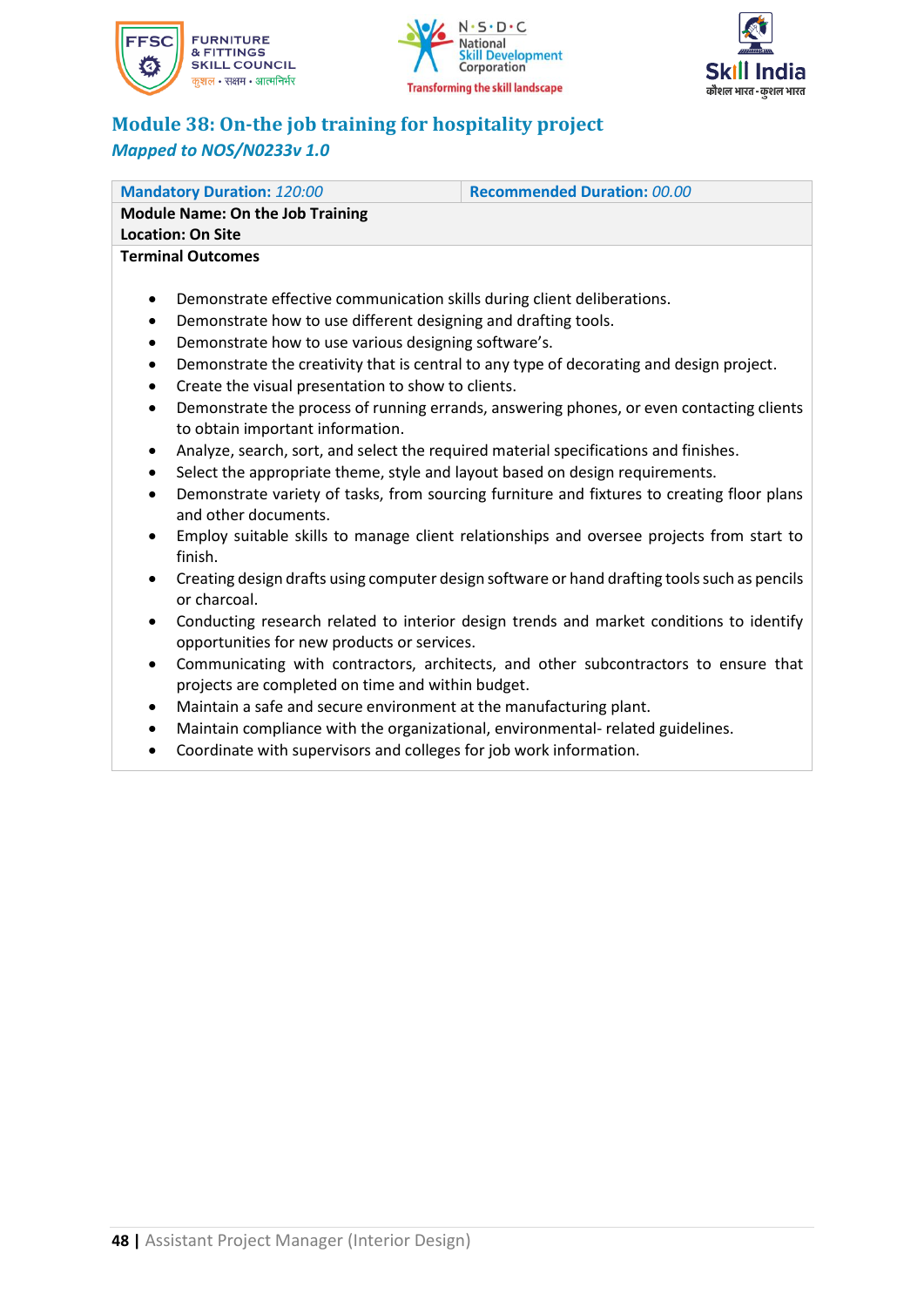





# **Module 39: Conduct client deliberation and defining scope of work for retail fitout and exhibition project** *Mapped to NOS/N0234 v 1.0*

#### **Terminal Outcomes:**

- Conduct business development activities for client deliberations and project approval.
- Demonstrate the steps involved in defining scope of work based on technicalities in a retail fitout and exhibition project.

| Duration: 06:00                                                                                                                                                                                                                                                                                                                                                                                                                                                                                                                                           | Duration: 15:00                                                                                                                                                                                                                                                                                                                                                                                                                                                                                                                                   |  |  |  |
|-----------------------------------------------------------------------------------------------------------------------------------------------------------------------------------------------------------------------------------------------------------------------------------------------------------------------------------------------------------------------------------------------------------------------------------------------------------------------------------------------------------------------------------------------------------|---------------------------------------------------------------------------------------------------------------------------------------------------------------------------------------------------------------------------------------------------------------------------------------------------------------------------------------------------------------------------------------------------------------------------------------------------------------------------------------------------------------------------------------------------|--|--|--|
| Theory - Key Learning Outcomes                                                                                                                                                                                                                                                                                                                                                                                                                                                                                                                            | <b>Practical - Key Learning Outcomes</b>                                                                                                                                                                                                                                                                                                                                                                                                                                                                                                          |  |  |  |
| Explain various factors contributing to the<br>development of business and marketing<br>plan for retail fitout and exhibition project.<br>Discuss the critical parameters for analyzing<br>$\bullet$<br>first-hand info from clients for retail fitout<br>and exhibition project.<br>Discuss the factors contributing to defining<br>the scope of work.<br>Discuss the different elements of a project<br>estimate and quotation received from a<br>vendor.<br>Explain the essential skills sets required to<br>perform negotiation and their importance. | Prepare a business development plan based<br>on specified marketing and development<br>strategies for retail fitout and exhibition<br>project.<br>Analyze and interpret client requirements in<br>terms of layouts, blueprints, product types,<br>etc. for retail fitout and exhibition project.<br>Prepare the scope of work for the project by<br>٠<br>analyzing the client requirement and<br>specifications.<br>Demonstrate the process of preparing a<br>٠<br>project estimate and related documents in<br>consultation with internal teams. |  |  |  |
| <b>Classroom Aids</b>                                                                                                                                                                                                                                                                                                                                                                                                                                                                                                                                     |                                                                                                                                                                                                                                                                                                                                                                                                                                                                                                                                                   |  |  |  |
| White Board, Board Marker, Duster, Projector, Tablet, Chairs, Tables, Smart Board (Optional)                                                                                                                                                                                                                                                                                                                                                                                                                                                              |                                                                                                                                                                                                                                                                                                                                                                                                                                                                                                                                                   |  |  |  |
| <b>Tools, Equipment, and Other Requirements</b>                                                                                                                                                                                                                                                                                                                                                                                                                                                                                                           |                                                                                                                                                                                                                                                                                                                                                                                                                                                                                                                                                   |  |  |  |
|                                                                                                                                                                                                                                                                                                                                                                                                                                                                                                                                                           |                                                                                                                                                                                                                                                                                                                                                                                                                                                                                                                                                   |  |  |  |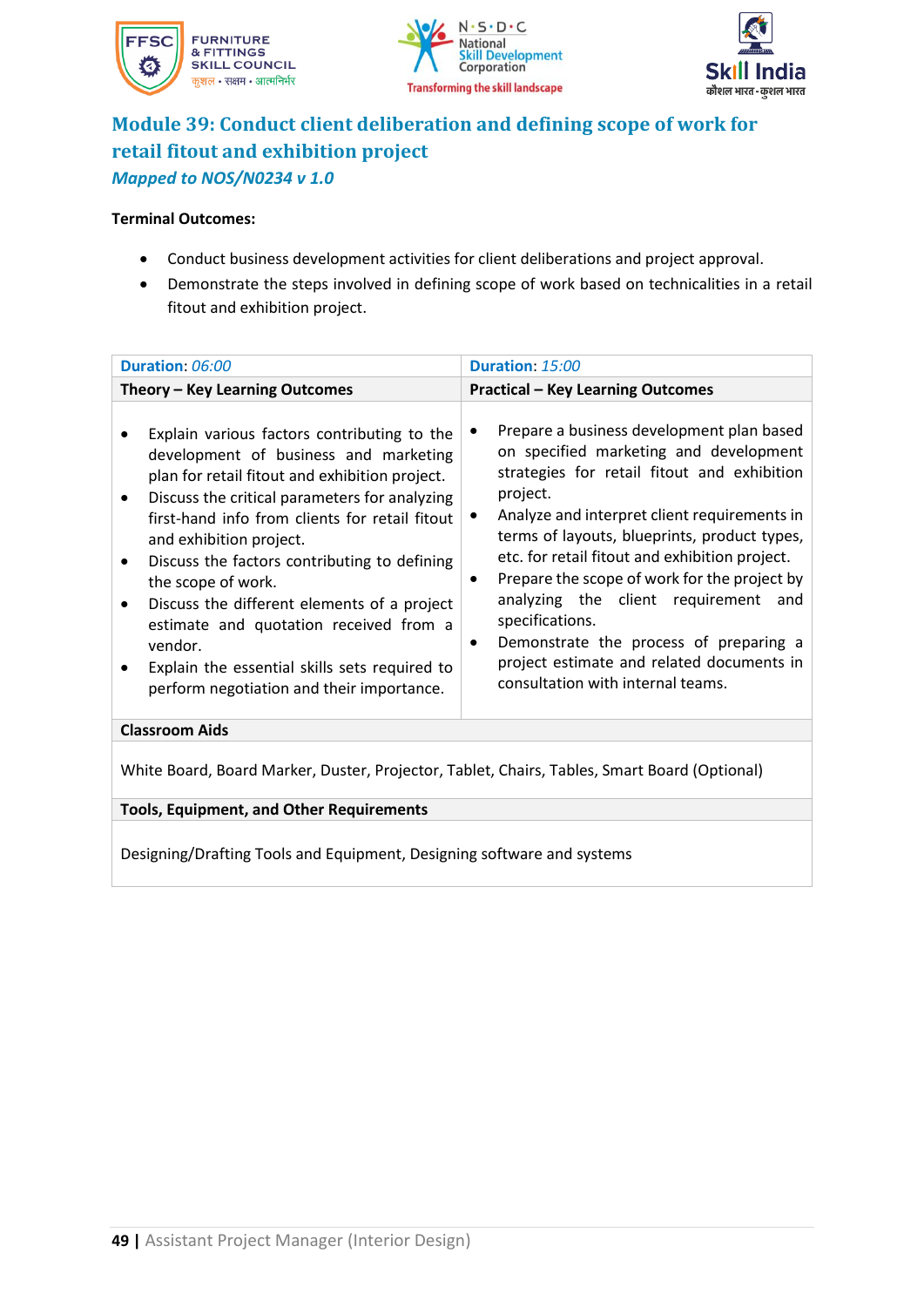





### **Module 40: Project planning and resource allocation for retail fitout and exhibition project** *Mapped to NOS/N0234 v 1.0*

#### **Terminal Outcomes:**

- Demonstrate how to allocate resources effectively for retail fitout and exhibition project.
- List various software tools and techniques for team and task delegation.

| Duration: 09:00<br>Theory - Key Learning Outcomes                                                                                                                                                                                                                                                                                                              | Duration: 15:00<br><b>Practical - Key Learning Outcomes</b>                                                                                                                                                                                                                                                                                                                       |  |  |  |  |
|----------------------------------------------------------------------------------------------------------------------------------------------------------------------------------------------------------------------------------------------------------------------------------------------------------------------------------------------------------------|-----------------------------------------------------------------------------------------------------------------------------------------------------------------------------------------------------------------------------------------------------------------------------------------------------------------------------------------------------------------------------------|--|--|--|--|
|                                                                                                                                                                                                                                                                                                                                                                |                                                                                                                                                                                                                                                                                                                                                                                   |  |  |  |  |
|                                                                                                                                                                                                                                                                                                                                                                |                                                                                                                                                                                                                                                                                                                                                                                   |  |  |  |  |
| Discuss the steps involved in preparing a<br>$\bullet$<br>resource plan for project execution.<br>Discuss the steps involved in task delegation<br>$\bullet$<br>share the workload and increase<br>to<br>productivity at work.<br>Define the role of the project supervisor in<br>$\bullet$<br>the client visit and the inspection process at<br>the worksite. | Interpret and select the required materials,<br>tools, and equipment based on resource<br>planning for on-site work.<br>Perform delegation of tasks to team<br>$\bullet$<br>members using appropriate software tools<br>and techniques.<br>Prepare the guidelines for performing client<br>visits, inspection, and reporting of assigned<br>retail fitout and exhibition project. |  |  |  |  |
| <b>Classroom Aids</b>                                                                                                                                                                                                                                                                                                                                          |                                                                                                                                                                                                                                                                                                                                                                                   |  |  |  |  |
| White Board, Board Marker, Duster, Projector, Tablet, Chairs, Tables, Smart Board (Optional)                                                                                                                                                                                                                                                                   |                                                                                                                                                                                                                                                                                                                                                                                   |  |  |  |  |

**Tools, Equipment, and Other Requirements**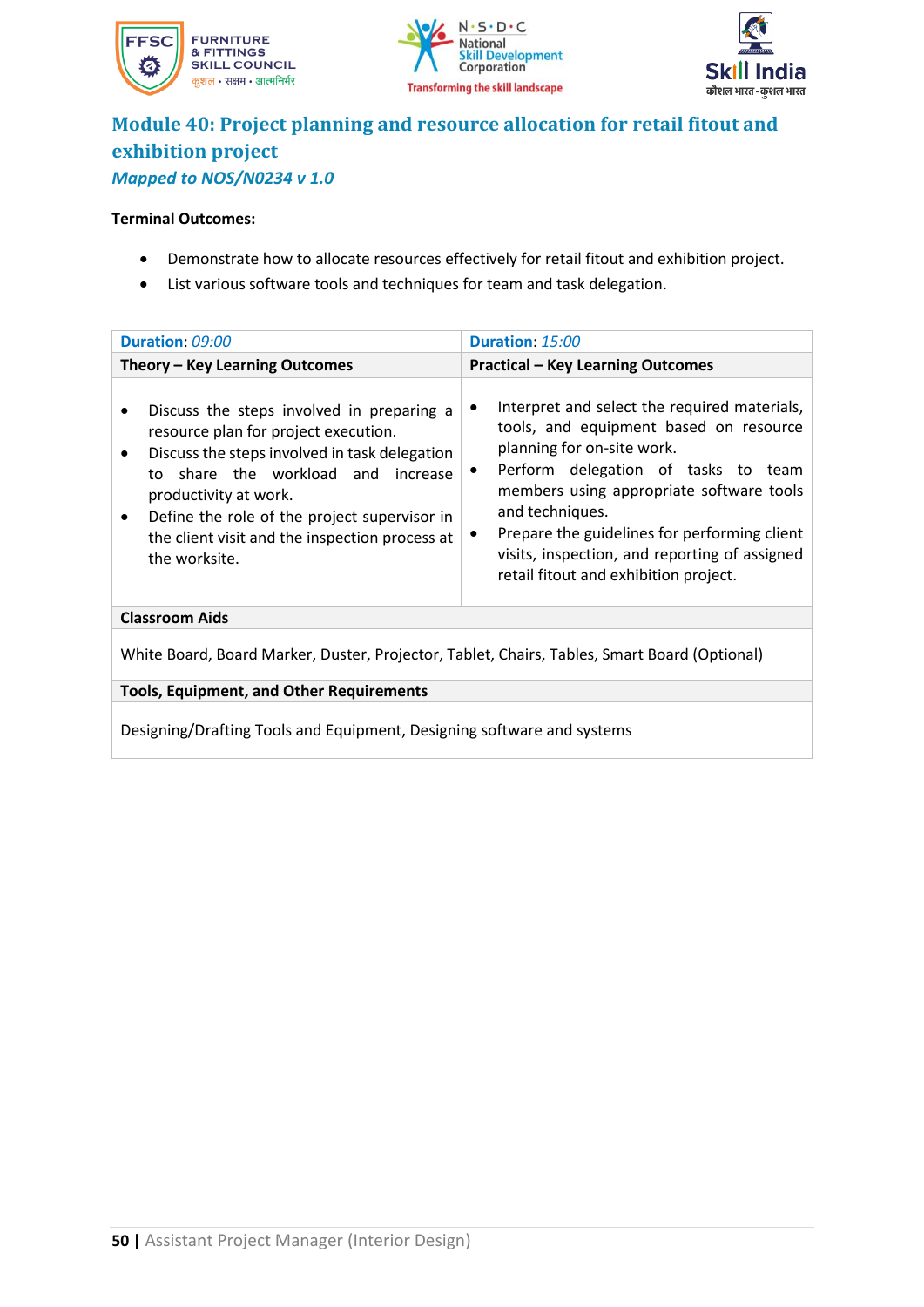





# **Module 41: Validation and approval of design docket and procurement plan for retail fitout and exhibition project** *Mapped to NOS/N0234 v 1.0*

### **Terminal Outcomes:**

• Discuss the process of preparing and approval of procurement plan based on approved designs and concepts.

| Duration: 06:00                                                                                                                                                                                                                                                  | Duration: 15:00                                                                                                                                                                                                                                                                                                             |  |  |  |
|------------------------------------------------------------------------------------------------------------------------------------------------------------------------------------------------------------------------------------------------------------------|-----------------------------------------------------------------------------------------------------------------------------------------------------------------------------------------------------------------------------------------------------------------------------------------------------------------------------|--|--|--|
| Theory – Key Learning Outcomes                                                                                                                                                                                                                                   | <b>Practical - Key Learning Outcomes</b>                                                                                                                                                                                                                                                                                    |  |  |  |
| State the role of project execution<br>٠<br>parameters like scope, budget, delivery<br>timeline, etc. in approval of design<br>specifications.<br>List all the parameters from the Final Scope<br>$\bullet$<br>of Work (FSOW) affecting<br>vendor<br>quotations. | Perform review and approval of design<br>$\bullet$<br>docket and specifications based on client<br>requirements and project execution<br>parameters for retail fitout and exhibition<br>project.<br>Analyze the quotation based on the final<br>$\bullet$<br>scope of work specifications and design a<br>procurement plan. |  |  |  |
| <b>Classroom Aids</b>                                                                                                                                                                                                                                            |                                                                                                                                                                                                                                                                                                                             |  |  |  |
| White Board, Board Marker, Duster, Projector, Tablet, Chairs, Tables, Smart Board (Optional)                                                                                                                                                                     |                                                                                                                                                                                                                                                                                                                             |  |  |  |
| <b>Tools, Equipment, and Other Requirements</b>                                                                                                                                                                                                                  |                                                                                                                                                                                                                                                                                                                             |  |  |  |
|                                                                                                                                                                                                                                                                  |                                                                                                                                                                                                                                                                                                                             |  |  |  |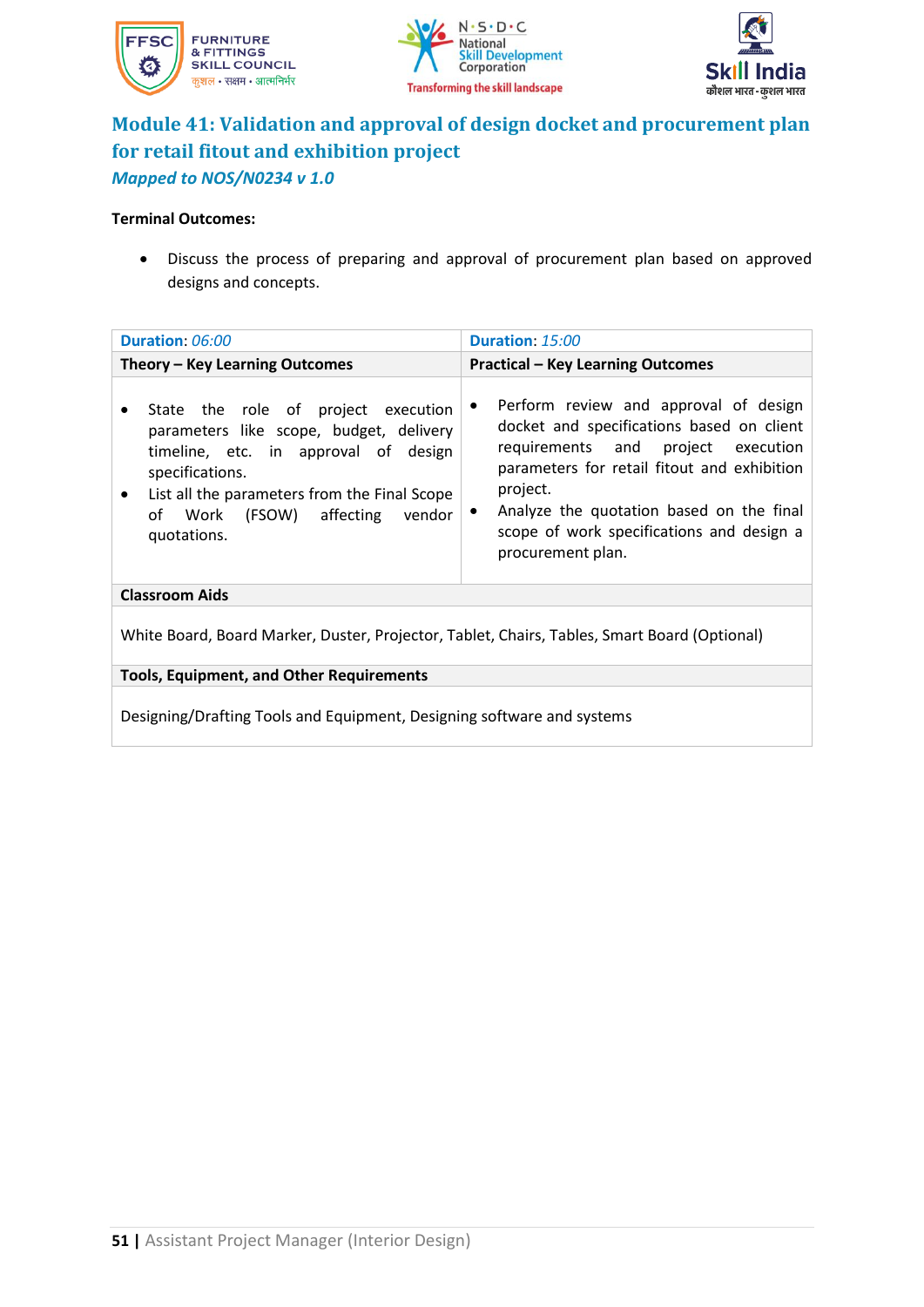





### **Module 42: Site supervision and handover for retail fitout and exhibition project** *Mapped to NOS/N0234 v 1.0*

### **Terminal Outcomes:**

- Discuss the process of efficient site supervision for retail fitout and exhibition project.
- Employ suitable documentation formats for project handover reports in retail fitout and exhibition project.

| Duration: 09:00<br>Duration: 15:00                                                                                                                                                                   |                                                                                                                                                                                                                                                                                  |  |  |  |
|------------------------------------------------------------------------------------------------------------------------------------------------------------------------------------------------------|----------------------------------------------------------------------------------------------------------------------------------------------------------------------------------------------------------------------------------------------------------------------------------|--|--|--|
| Theory - Key Learning Outcomes                                                                                                                                                                       | <b>Practical - Key Learning Outcomes</b>                                                                                                                                                                                                                                         |  |  |  |
| Explain the importance of effective<br>allocation of tasks and responsibilities.<br>List various quality parameters for ensuring<br>$\bullet$<br>high-quality standards of the finished<br>products. | Perform demarcation of tasks<br>and<br>$\bullet$<br>responsibilities based on technicalities of<br>the assigned retail fitout and exhibition<br>project.<br>Demonstrate the process of conducting<br>$\bullet$<br>quality checks during critical stages of<br>project execution. |  |  |  |
| <b>Classroom Aids</b>                                                                                                                                                                                |                                                                                                                                                                                                                                                                                  |  |  |  |
| White Board, Board Marker, Duster, Projector, Tablet, Chairs, Tables, Smart Board (Optional)                                                                                                         |                                                                                                                                                                                                                                                                                  |  |  |  |
| <b>Tools, Equipment, and Other Requirements</b>                                                                                                                                                      |                                                                                                                                                                                                                                                                                  |  |  |  |
| Designing/Drafting Tools and Equipment, Designing software and systems                                                                                                                               |                                                                                                                                                                                                                                                                                  |  |  |  |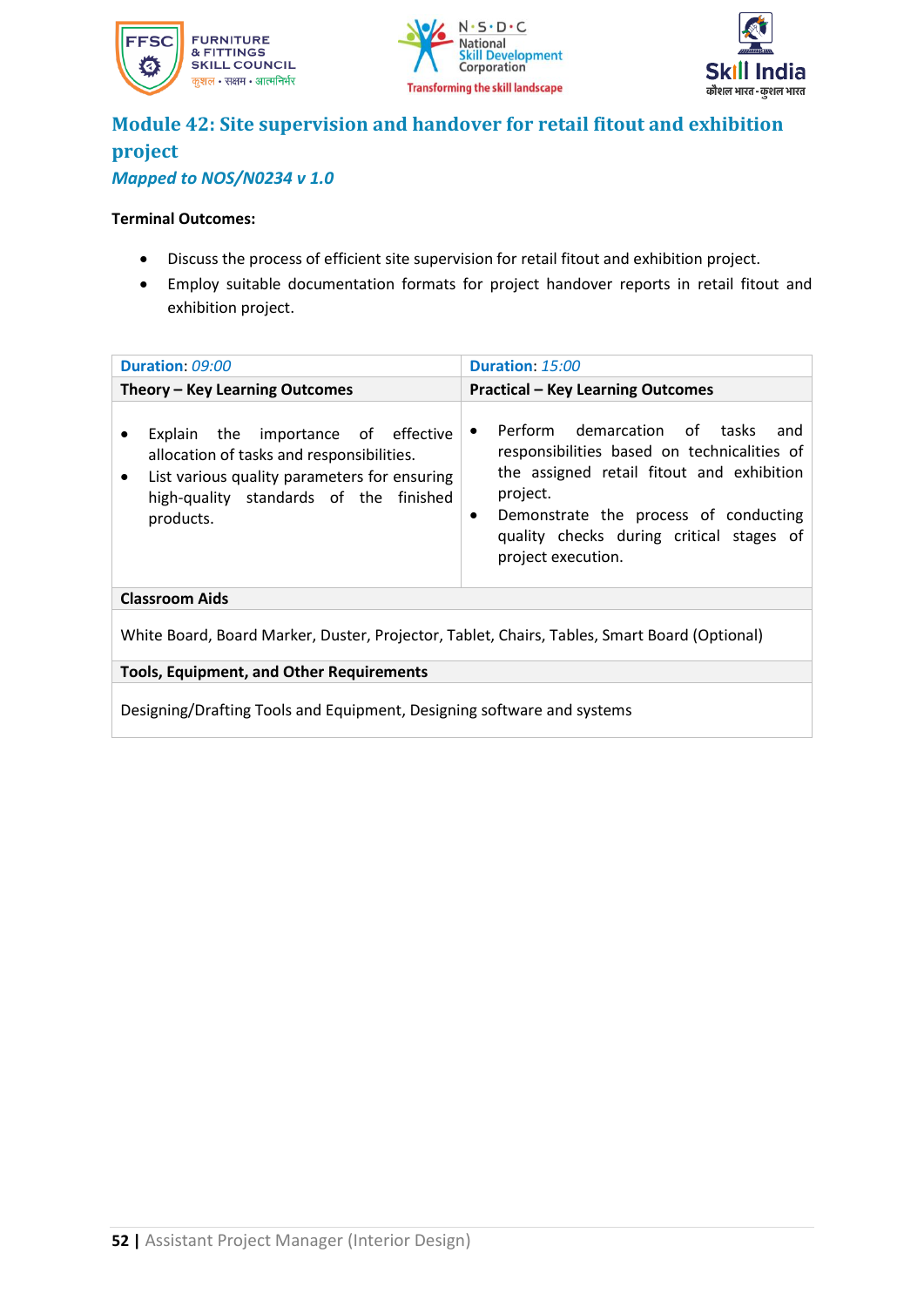

or charcoal.





# **Module 43: On-the job training for retail fitout and exhibition project** *Mapped to NOS/N0234v 1.0*

| <b>Mandatory Duration: 120:00</b>                                                                       | <b>Recommended Duration: 00.00</b> |  |  |  |
|---------------------------------------------------------------------------------------------------------|------------------------------------|--|--|--|
| <b>Module Name: On the Job Training</b>                                                                 |                                    |  |  |  |
| <b>Location: On Site</b>                                                                                |                                    |  |  |  |
| <b>Terminal Outcomes</b>                                                                                |                                    |  |  |  |
|                                                                                                         |                                    |  |  |  |
| Demonstrate effective communication skills during client deliberations.<br>$\bullet$                    |                                    |  |  |  |
| Demonstrate how to use different designing and drafting tools.<br>$\bullet$                             |                                    |  |  |  |
| Demonstrate how to use various designing software's.<br>$\bullet$                                       |                                    |  |  |  |
| Demonstrate the creativity that is central to any type of decorating and design project.<br>$\bullet$   |                                    |  |  |  |
| Create the visual presentation to show to clients.<br>$\bullet$                                         |                                    |  |  |  |
| Demonstrate the process of running errands, answering phones, or even contacting clients<br>$\bullet$   |                                    |  |  |  |
| to obtain important information.                                                                        |                                    |  |  |  |
| Analyze, search, sort, and select the required material specifications and finishes.<br>$\bullet$       |                                    |  |  |  |
| Select the appropriate theme, style and layout based on design requirements.<br>$\bullet$               |                                    |  |  |  |
| Demonstrate variety of tasks, from sourcing furniture and fixtures to creating floor plans<br>$\bullet$ |                                    |  |  |  |
| and other documents.                                                                                    |                                    |  |  |  |
| Employ suitable skills to manage client relationships and oversee projects from start to<br>$\bullet$   |                                    |  |  |  |
| finish.                                                                                                 |                                    |  |  |  |
| Creating design drafts using computer design software or hand drafting tools such as pencils<br>٠       |                                    |  |  |  |

- Conducting research related to interior design trends and market conditions to identify opportunities for new products or services.
- Communicating with contractors, architects, and other subcontractors to ensure that projects are completed on time and within budget.
- Maintain a safe and secure environment at the manufacturing plant.
- Maintain compliance with the organizational, environmental- related guidelines.
- Coordinate with supervisors and colleges for job work information.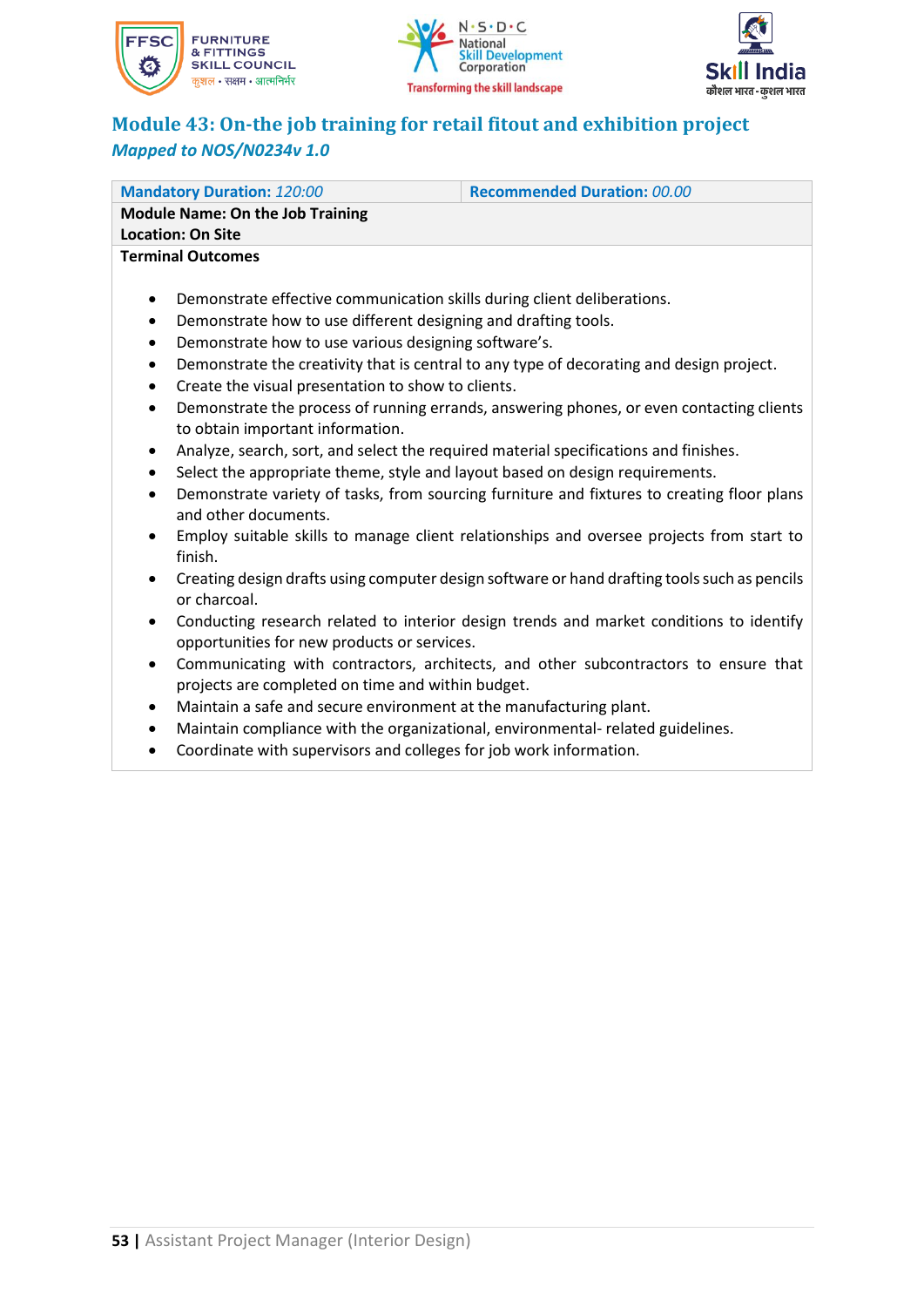



# Annexure



# <span id="page-54-0"></span>**Trainer Requirements**

| Trainer Prerequisites – either one of the 4 options |                                                                                                   |                                     |                                                                   |                            |                                                              |                                                                                                                                                                                                                                                                                                                                                           |
|-----------------------------------------------------|---------------------------------------------------------------------------------------------------|-------------------------------------|-------------------------------------------------------------------|----------------------------|--------------------------------------------------------------|-----------------------------------------------------------------------------------------------------------------------------------------------------------------------------------------------------------------------------------------------------------------------------------------------------------------------------------------------------------|
| <b>Minimum</b><br><b>Educational</b>                | Specialization                                                                                    | <b>Relevant Industry Experience</b> |                                                                   | <b>Training Experience</b> |                                                              | <b>Remarks</b>                                                                                                                                                                                                                                                                                                                                            |
| Qualification                                       |                                                                                                   | Years                               | <b>Specialization</b>                                             | Years                      | Specialization                                               |                                                                                                                                                                                                                                                                                                                                                           |
| Graduate                                            | Engineering (Civil,<br>Mechanical),<br>Architecture,<br>Interior Design,<br>Project<br>Management | 5                                   | Interior Design and Build/<br>Architecture, Project<br>Management | $\mathbf{1}$               | Preferable -<br>Vocational or<br>Academic<br>Training        |                                                                                                                                                                                                                                                                                                                                                           |
| Graduate                                            | Any other<br>discipline than<br>covered above                                                     | 6                                   | Interior Design and Build/<br>Architecture, Project<br>Management | $\mathbf{1}$               | Preferable -<br>Vocational or<br>Academic<br>Training        | Preferable<br>Additional<br>$\overline{\phantom{a}}$<br>Certification<br>related<br>to<br>specialization<br>in<br>Architecture,<br>Interior<br>Designing,<br>Interior<br>Installation<br>or<br>Management,<br>communication skills.                                                                                                                       |
| <b>ITI/Diploma</b>                                  | Interior<br>Designing/Archit<br>ectural Drafting                                                  | 5                                   | Interior Design and Build/<br>Architecture                        | $\mathbf{1}$               | Preferable -<br>Vocational or<br>Academic<br>Training        | Preferable<br>Additional<br>$\overline{\phantom{a}}$<br>Certification<br>related<br>to<br>specialization<br>in<br>Architecture,<br>Interior<br>Designing,<br>Interior<br>Installation<br>or<br>Management,<br>communication skills.                                                                                                                       |
| Certificate-<br><b>NSQF</b>                         | <b>NSQF Level 5</b><br><b>Interior Designer</b><br>(FFS/Q0204)<br>or above                        | 5                                   | Interior Design and Build/<br>Architecture                        | $\mathbf{1}$               | Preferable -<br>Vocational or<br>Academic<br><b>Training</b> | Work<br>Required-<br>Experience<br>and<br>Recommendation<br>letter<br>Employer,<br>from<br>Certificates<br>of Training<br>from<br>companies.<br>Preferable<br>- Additional<br>Certification<br>related<br>to<br>specialization<br>in<br>Architecture,<br>Interior<br>Designing,<br>Interior<br>Installation<br>or<br>Management,<br>communication skills. |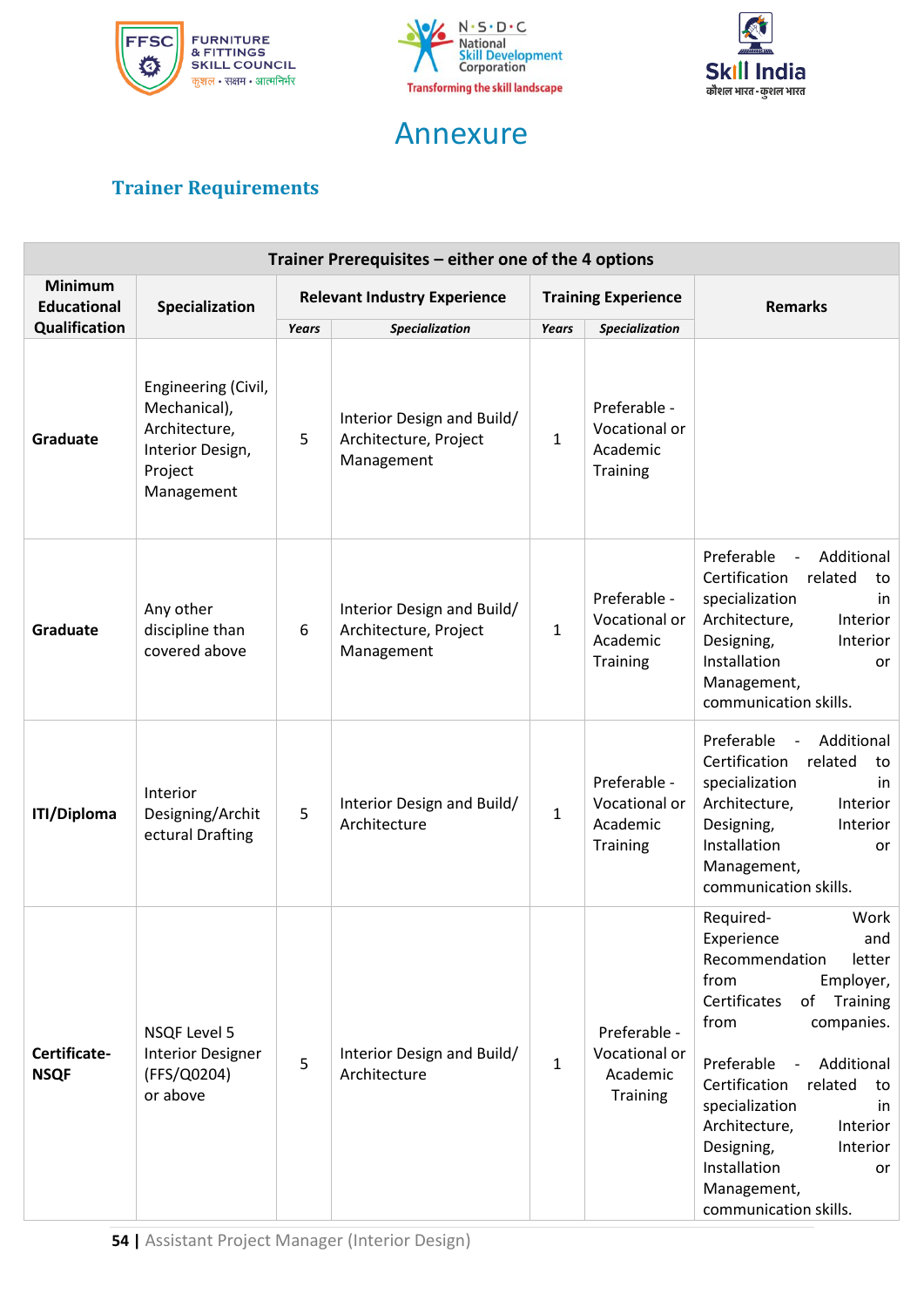





### **Trainer Certification**

<span id="page-55-0"></span>

| <b>Domain Certification</b>                                                                                       | <b>Platform Certification</b> |                                                                                                                                   |
|-------------------------------------------------------------------------------------------------------------------|-------------------------------|-----------------------------------------------------------------------------------------------------------------------------------|
| Certified for Job Role: "Assistant Project Manager (Interior Design)"<br>mapped to QP: "FFS/Q0205, v1.0" Level 6. |                               | Recommended that the Trainer is certified for the Job<br>Role: "Trainer", mapped to the Qualification Pack:<br>"MEP/Q2601, v1.0". |
| The minimum accepted score as per FFSC guidelines will be 80%.                                                    |                               | The minimum accepted score will be 80% aggregate.                                                                                 |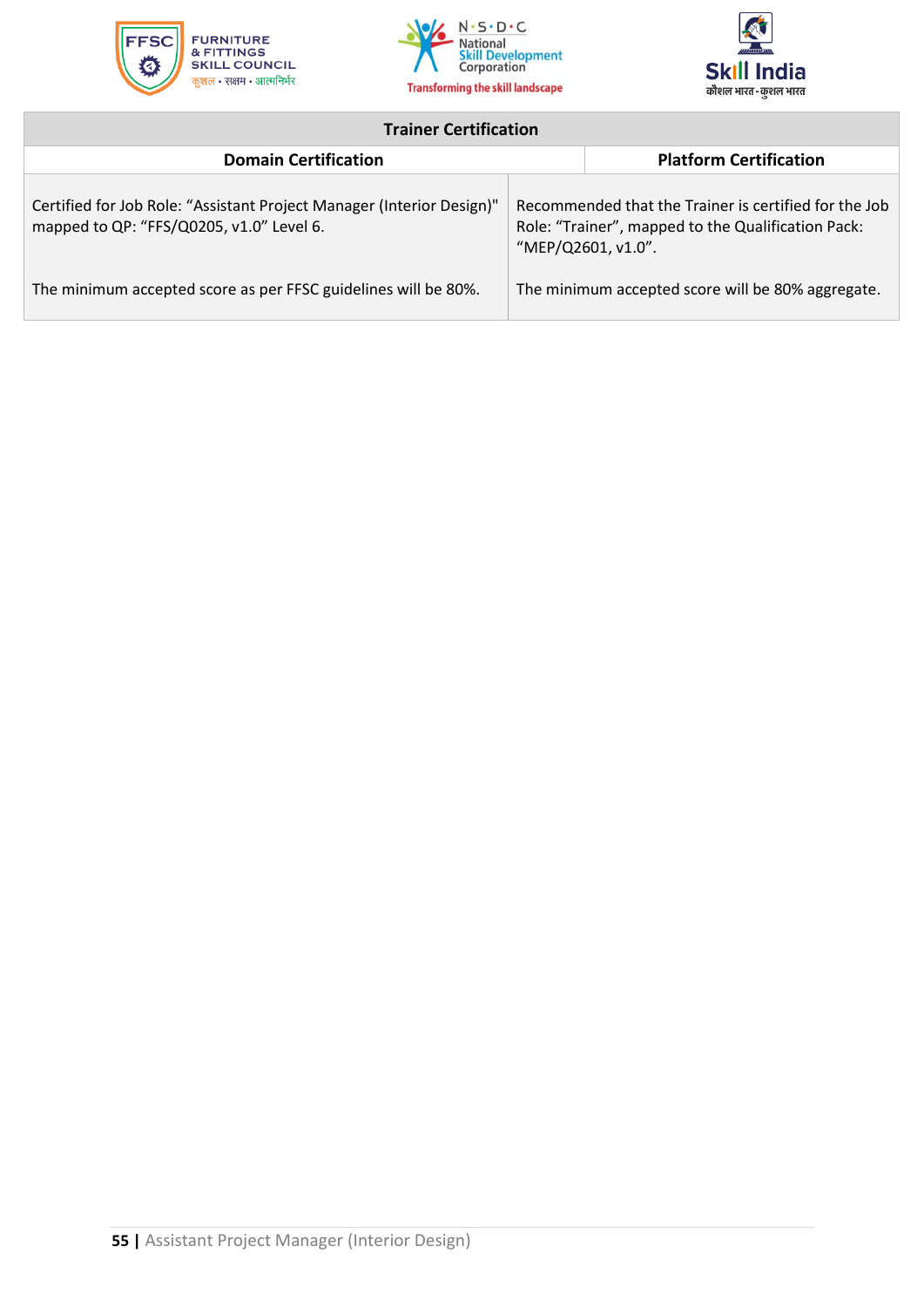





### **Assessor Requirements**

| Assessor Prerequisites - either one of the 4 options |                                                                                |                                     |                                            |                                           |                                                          |                                                                                                                                                                                                                                                                                                                                            |
|------------------------------------------------------|--------------------------------------------------------------------------------|-------------------------------------|--------------------------------------------|-------------------------------------------|----------------------------------------------------------|--------------------------------------------------------------------------------------------------------------------------------------------------------------------------------------------------------------------------------------------------------------------------------------------------------------------------------------------|
| <b>Minimum</b><br><b>Educational</b>                 | Specialization                                                                 | <b>Relevant Industry Experience</b> |                                            | <b>Training/Assessme</b><br>nt Experience |                                                          | <b>Remarks</b>                                                                                                                                                                                                                                                                                                                             |
| Qualification                                        |                                                                                | Years                               | Specialization                             | <b>Years</b>                              | <b>Specialization</b>                                    |                                                                                                                                                                                                                                                                                                                                            |
| Graduate                                             | Engineering (Civil,<br>Mechanical),<br>Architecture,<br><b>Interior Design</b> | 5                                   | Interior Design and Build/<br>Architecture | $\mathbf{1}$                              | Preferable -<br>Vocational<br>or<br>Academic<br>Training |                                                                                                                                                                                                                                                                                                                                            |
| Graduate                                             | Any other<br>discipline than<br>covered above                                  | 6                                   | Interior Design and Build/<br>Architecture | $\mathbf{1}$                              | Preferable -<br>Vocational<br>or<br>Academic<br>Training | Preferable - Additional<br>Certification related to<br>specialization<br>in<br>Architecture,<br>Interior<br>Designing,<br>Interior<br>Installation<br>or<br>Management,<br>communication skills.                                                                                                                                           |
| <b>ITI/Diploma</b>                                   | Interior<br>Designing/Architec<br>tural Drafting                               | 5                                   | Interior Design and Build/<br>Architecture | $\mathbf{1}$                              | Preferable -<br>Vocational<br>or<br>Academic<br>Training | Preferable - Additional<br>Certification related to<br>specialization<br>in<br>Architecture,<br>Interior<br>Designing,<br>Interior<br>Installation<br>or<br>Management,<br>communication skills.                                                                                                                                           |
| Certificate-<br><b>NSQF</b>                          | <b>NSQF Level 5</b><br><b>Interior Designer</b><br>(FFS/Q0204)<br>or above     | 5                                   | Interior Design and Build/<br>Architecture | $\mathbf{1}$                              | Preferable -<br>Vocational<br>or<br>Academic<br>Training | Required-<br>Work<br>Experience<br>and<br>Recommendation letter<br>from<br>Employer,<br>Certificates of Training<br>from<br>companies.<br>Preferable - Additional<br>Certification related to<br>specialization<br>in<br>Architecture,<br>Interior<br>Designing,<br>Interior<br>Installation<br>or<br>Management,<br>communication skills. |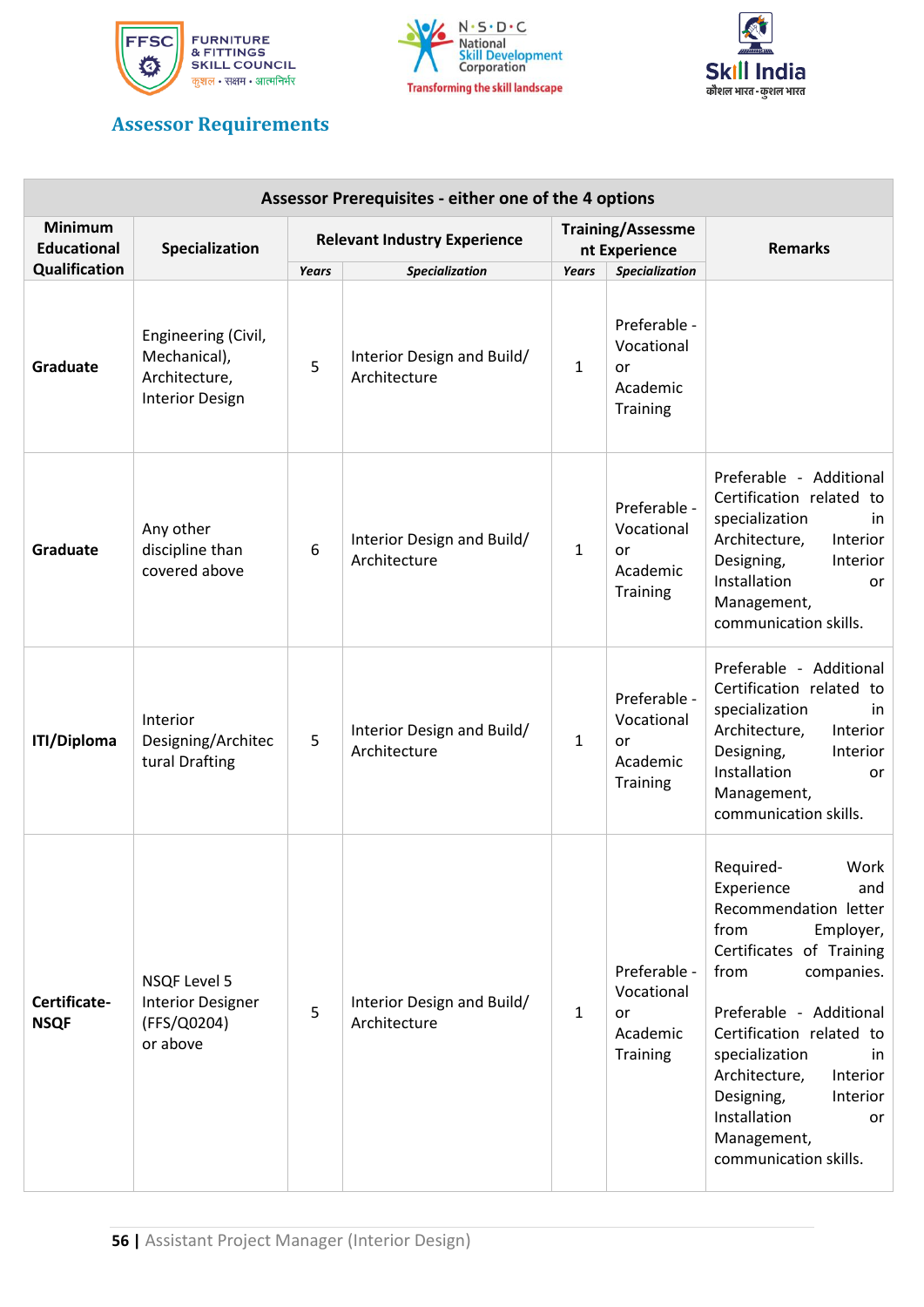





### **Assessor Certification**

<span id="page-57-0"></span>

| <b>Domain Certification</b>                                                                                       | <b>Platform Certification</b>                                                                                                      |
|-------------------------------------------------------------------------------------------------------------------|------------------------------------------------------------------------------------------------------------------------------------|
| Certified for Job Role: "Assistant Project Manager (Interior<br>Design)" mapped to QP: "FFS/Q0205, v1.0" Level 6. | Recommended that the Trainer is certified for the Job Role:<br>"Assessor", mapped to the Qualification Pack:<br>"MEP/Q2701, v1.0". |
| The minimum accepted score as per FFSC guidelines will be<br>80%.                                                 | The minimum accepted score will be 80% aggregate.                                                                                  |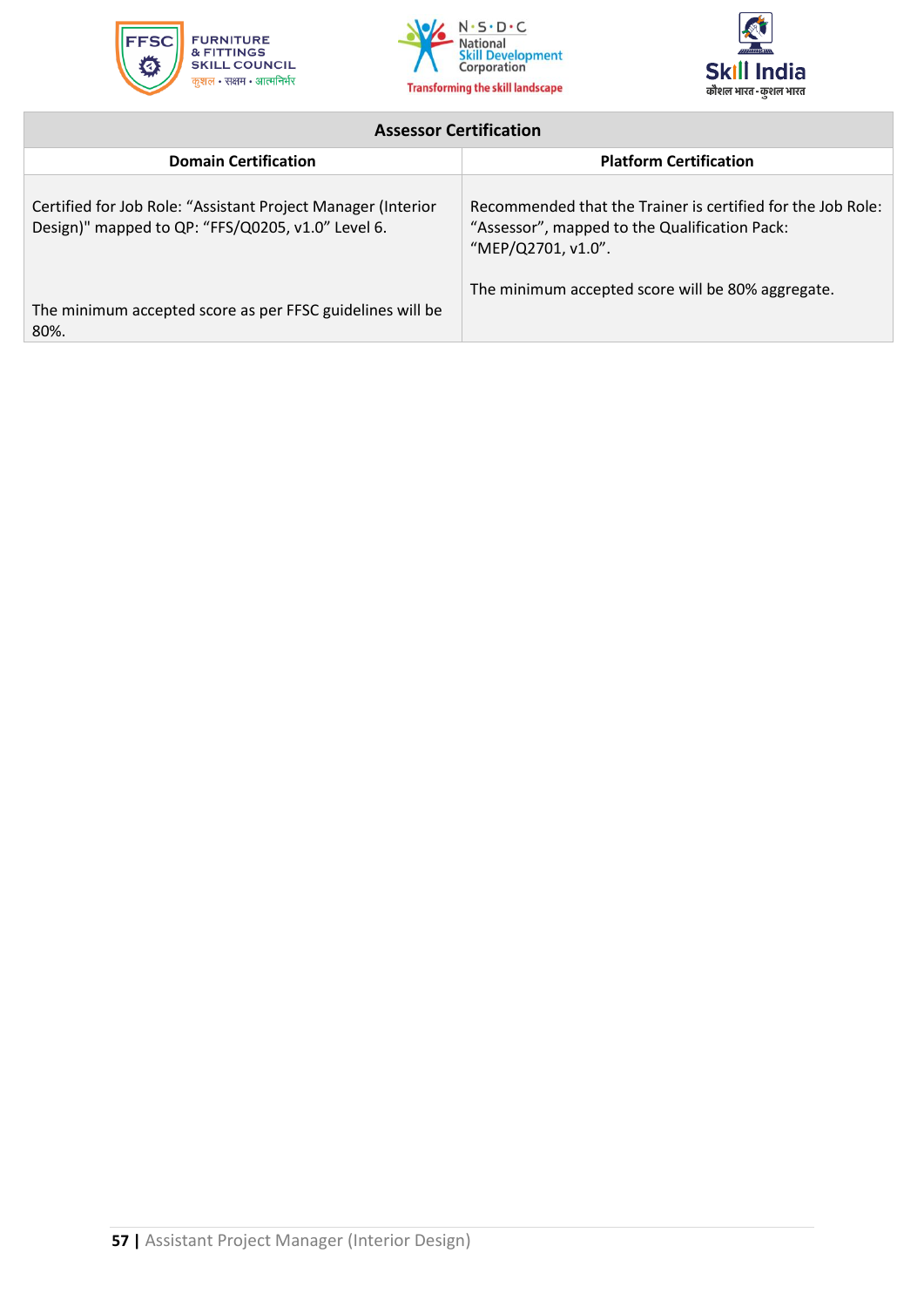





### **Assessment Strategy**

This section includes the processes involved in identifying, gathering, and interpreting information to evaluate the learner on the required competencies of the program.

At FFSC, we believe to gauge the performance of a candidate a holistic approach for assessment is essential. As such we have devised a multi-tier process to keep track of candidate overall progress at various stages. While a few techniques are imbibed as part of the training delivery program, others are explicit ways of testing. These are:

- **1.** Internal (Preferred)
	- a. Trainer Led Assessment
	- b. Master Trainer/ Program Mentor Led Assessment
- **2.** External
	- a. Assessment Partners/ Freelance Assessors (Mandatory)
	- b. Industry (Preferred)

### **1. Internal (Preferred)**

### **a. Trainer Led Assessment:**

As part of the Training Delivery Program, various tests and projects are designed at regular intervals to gauge the progress of the candidate during the training program. These are mix of Theory and practical, individual and group activities.

Trainers will be provided specific training under the ToT programs to conduct these assessments. A report of the same will be submitted to the assigned Master Trainer/ Program Mentor.

### **b. Master Trainer/ Program Mentor Led Assessment:**

Every trainer/ batch should be connected with a Master Trainer/ Program Mentor, who will keep a check on the progress of the batch. Trainer can consult the Master Trainer/ Program Mentor with regards to training delivery or conducting periodic assessments.

Master Trainer/ Program Mentor may conduct their own session to assess the progress of the candidates, using the means as deemed suitable and feasible.

### **2. External**

### **a. Assessment Partners/ Freelance Assessors:**

An external assessment shall mandatorily be conducted be Assessment Partners via ToA certified Assessors or ToA certified Freelance Assessors. There are 3 key stages of any assessment activity – Pre-Assessment, During Assessment and Post Assessment. The defined system for conducting the assessment shall be followed at each stage.

FFSC Training and Assessment Team or any other assigned authority by FFSC, may conduct surprise or planned visits and checks from quality assurance and monitoring perspective.

The requirements and details of each stage are as highlighted below: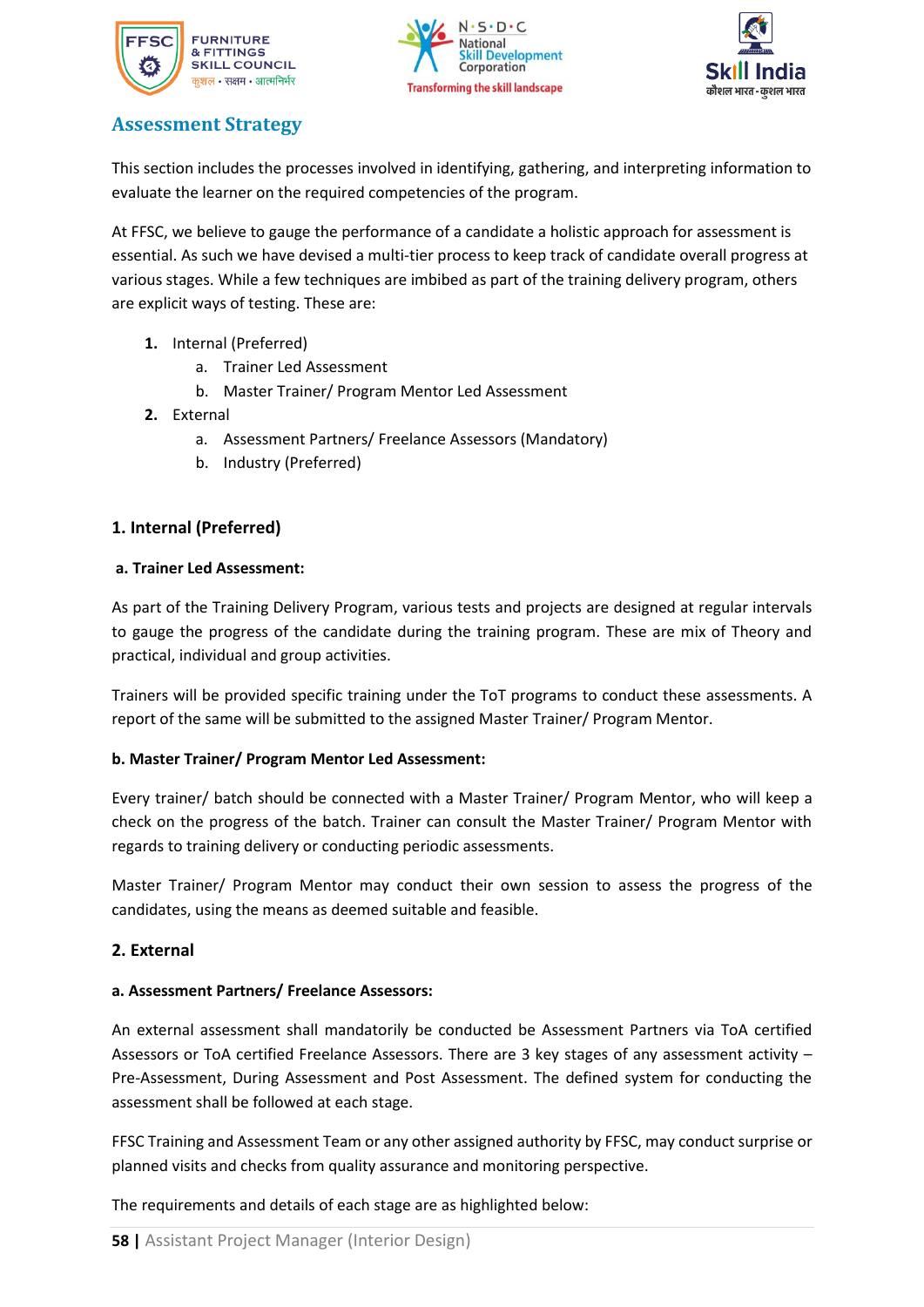





### <span id="page-59-0"></span>**1. Pre-Assessment:**

- a. Assessment Partner/ Assessor/ Freelance Assessor Validation
- b. Training Centre Check for Assessment Setup/ Infra
- c. Question Papers submission by Assessment Partner/ Freelance Assessor to FFSC
- d. FFSC to validate and approve the Question papers in line with NOS and PC.
- e. FFSC Affiliation and Project Assessment Approval
- f. Centre ready for Assessment intimation by Training Partner or by the assigned Neutral Assessment Centre
- **2. During Assessment (on the Assessment Day):** The assessment can be conducted in offline, online or hybrid format depending on the feasibility and approvals from FFSC. Under either process the below guidelines are important to be compiled:
	- a. Check the availability of the Lab Equipment for the particular Job Role as per the mode of conducting assessment.
	- b. Candidate Validation: Confirm the Aadhar Card details of candidates
	- c. Check the duration of the training
	- d. Check the Assessment Start and End time to be as specified in documents
	- e. Assessor/ Freelance Assessor must follow the assessment guidelines at all times.
	- f. Intimation to FFSC Training and Assessment Monitoring Team for Assessment Quality Assurance checks.
	- g. Ensure evidence of conducting assessment is gathered as per FFSC protocol:
		- i. Time-stamped and geotagged reporting of the assessor from assessment location
		- ii. Centre photographs with signboards and scheme-specific branding
		- iii. Biometric or manual attendance sheet (stamped by T.P.) of the trainees during the training period
		- iv. Time-stamped and geotagged assessment (Theory + Viva + Practical) photographs and videos
	- h. Required documentation for submissions to the FFSC

### **3. Post Assessment:**

- a. Timely submission of the assessment documentation and feedback to FFSC
- b. Hard copies of the documents are stored
- c. Soft copies of the documents and photographs of the Assessment are uploaded/accessed from Cloud Storage
- d. Soft copies of the documents and photographs of the Assessment stored in the Hard Drives
- e. Any other compliance requirement as defined by FFSC

### **b. Industry Partner:**

FFSC may engage the Industry Partners and the Subject Matter Experts to conduct the Assessment of the candidates at various stages during the training program.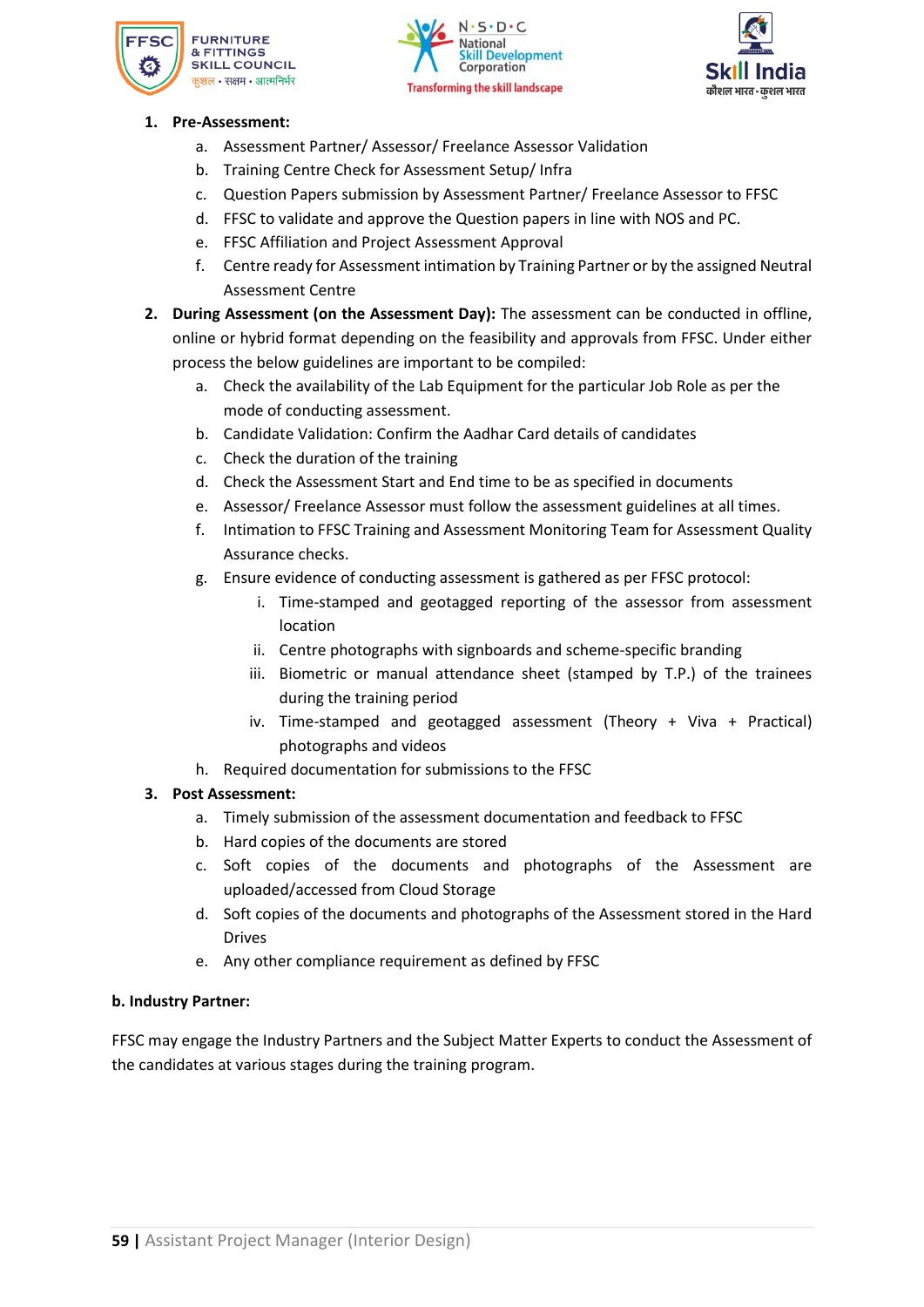





# **References**

### <span id="page-60-0"></span>**Glossary**

| <b>Term</b>                           | <b>Description</b>                                                                                                                                                                                                                                                                                                                            |
|---------------------------------------|-----------------------------------------------------------------------------------------------------------------------------------------------------------------------------------------------------------------------------------------------------------------------------------------------------------------------------------------------|
| <b>Declarative</b><br>Knowledge       | Declarative knowledge refers to facts, concepts, and principles that need to<br>be known and/or understood in order to accomplish a task or to solve a<br>problem.                                                                                                                                                                            |
| <b>Key Learning</b><br><b>Outcome</b> | Key learning outcome is the statement of what a learner needs to know,<br>understand and be able to do in order to achieve the terminal outcomes. A<br>set of key learning outcomes will make up the training outcomes. Training<br>outcome is specified in terms of knowledge, understanding (theory) and<br>skills (practical application). |
| (M) TLO                               | On-the-job training (Mandatory); trainees are mandated to complete<br>specified hours of training on-site                                                                                                                                                                                                                                     |
| OJT (R)                               | On-the-job training (Recommended); trainees are recommended the<br>specified hours of training on-site                                                                                                                                                                                                                                        |
| <b>Procedural</b><br><b>Knowledge</b> | Procedural knowledge addresses how to do something or how to perform a<br>task. It is the ability to work or produce a tangible work output by applying<br>cognitive, affective, or psychomotor skills.                                                                                                                                       |
| <b>Training Outcome</b>               | Training outcome is a statement of what a learner will know, understand<br>and be able to do upon the completion of the training.                                                                                                                                                                                                             |
| <b>Terminal Outcome</b>               | The terminal outcome is a statement of what a learner will know,<br>understand and be able to do upon the completion of a module. A set of<br>terminal outcomes help to achieve the training outcome.                                                                                                                                         |